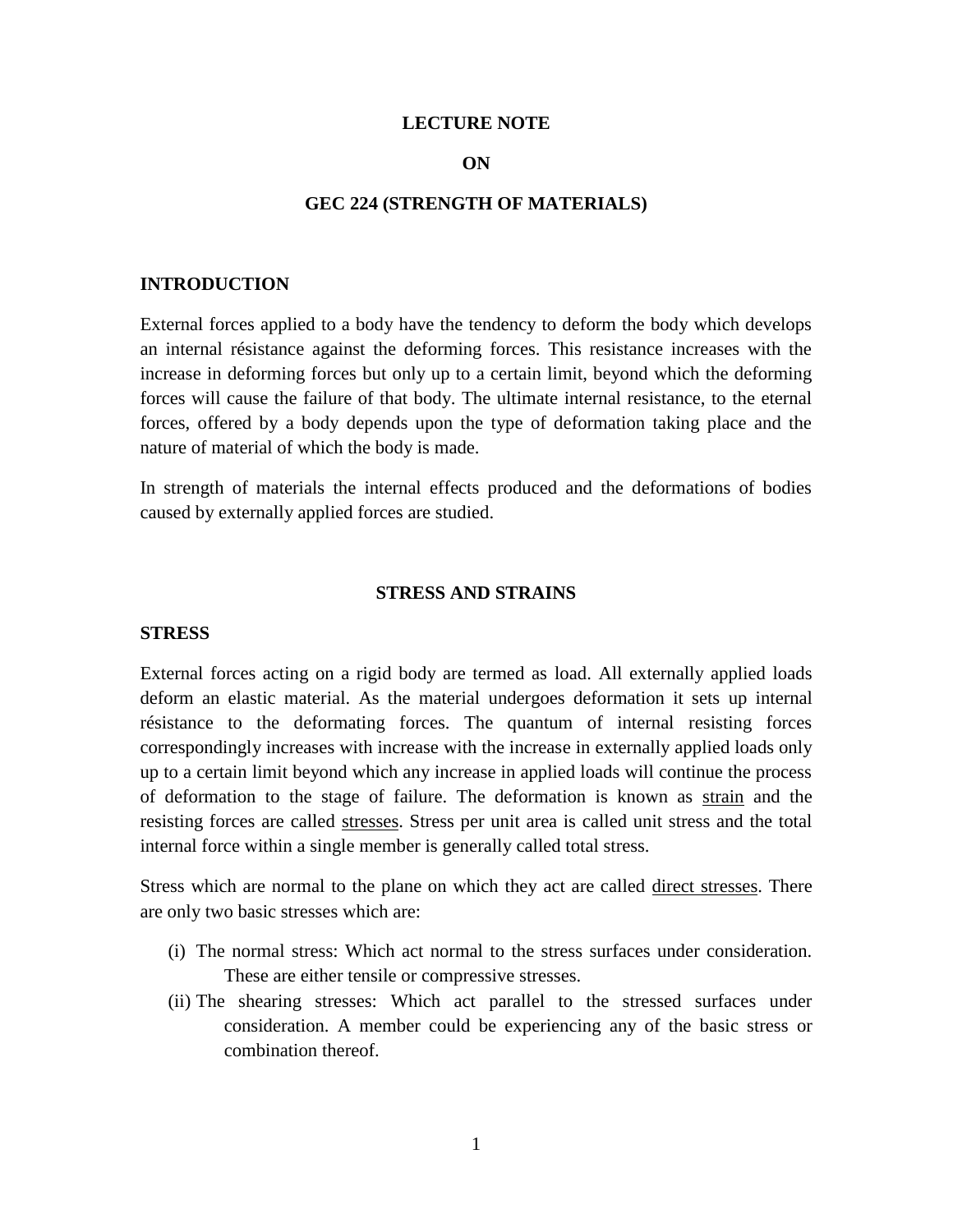The force transmitted across any section, divided by the area of that section, is that the intensity of stress or, for brevity, the stress ( $\sigma$ ) =  $\frac{P}{A}$ , *measure in*  $N/m^2$ 

- Tensile stress: Consider a straight bar of uniform x-section

$$
\rho \rightarrow \sqrt{2}
$$

The fig. above is being subjected to a pair of collinear forces acting in opposite directions and coinciding with the axis of the bar. If the forces are directed away from the bar, then the bar tends to increase in length under the action of applied forces and the stresses developed in the bar are tensile. Tensile stress may be denoted by  $\partial t$ .

Compressive stress. In the above case, if the forces are directed towards the bar (fig. below) then the bar tends to shorten in length under the action of the applied forces. The stresses developed in the bar are compressive and may be denoted by  $\partial c$ .

### **STRAIN:**

-

Strain is a measure of the deformation produced in a member by the load. Direct stresses, tensile or compressive, produce change in length in the direction of the stress. If a rod of length  $l$  is in tension and the stretch or elongation produced is  $x$ , then the directs strain (E) is define as the ratio.

*Elongation*  
original length = change in length for unit length  
or 
$$
E = \frac{x}{l}
$$

### **STRESS-STRAIN CURVES FOR TENSION**

Behavior of materials subjected to tension is studied by plotting curves of stresses and corresponding strains observed by gradually increasing axially applied load to the point of failure of the specimen. Such curves, for different materials, differ in shape.

### **Stress-Strain Curves for ductile materials**

Mild steel is the most commonly used ductile material. A specimen mild steel in tension loaded with gradually increasing loads shows initially the strains that are proportional to the stresses. Beyond a certain point P fig. below, known as limit on proportionality, the stress-strain curves does not remain linear. The specimen, if stressed beyond e, known as elastic limit, does not return back to its original position when the load is removed.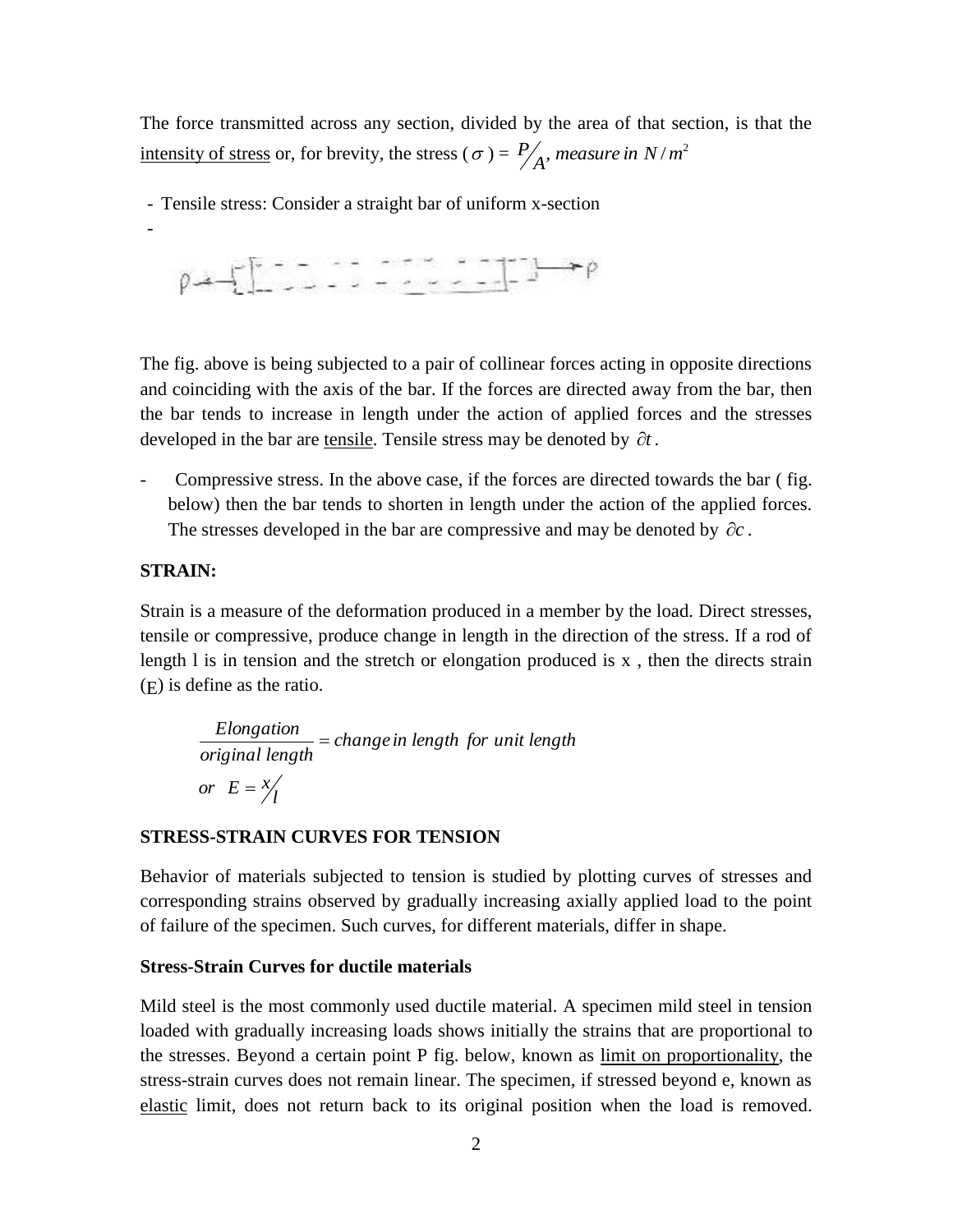Property of materials to recover their original position on removal of loads is termed as elasticity.

If the specimen is laded beyond e then on unloading the specimen, a certain amount of strain called permanent set is retained by the specimen. With further increase in load, strain goes on increasing along ey to  $y<sup>1</sup>$ . Immediately beyond the point y there is an



increase in strain even though there is no increase in stress. The stress corresponding to the point y is called the yield stress.

At the yield stress the material begins to flow. At u the stress is the maximum and is known as ultimate stress. Beyond u the bar elongates even with decrease in stress and finally fails at a stage corresponding to point f. The ratio of maximum load, that the specimen is capable of sustaining, to its original area of cross-section is termed as ultimate stress of the material.

After U the specimen is greatly reduced in cross-section area. At f, the point of failure, the reduced area is the least and this phenomenon is known as necking.

# **Stress-strain curve for brittle materials**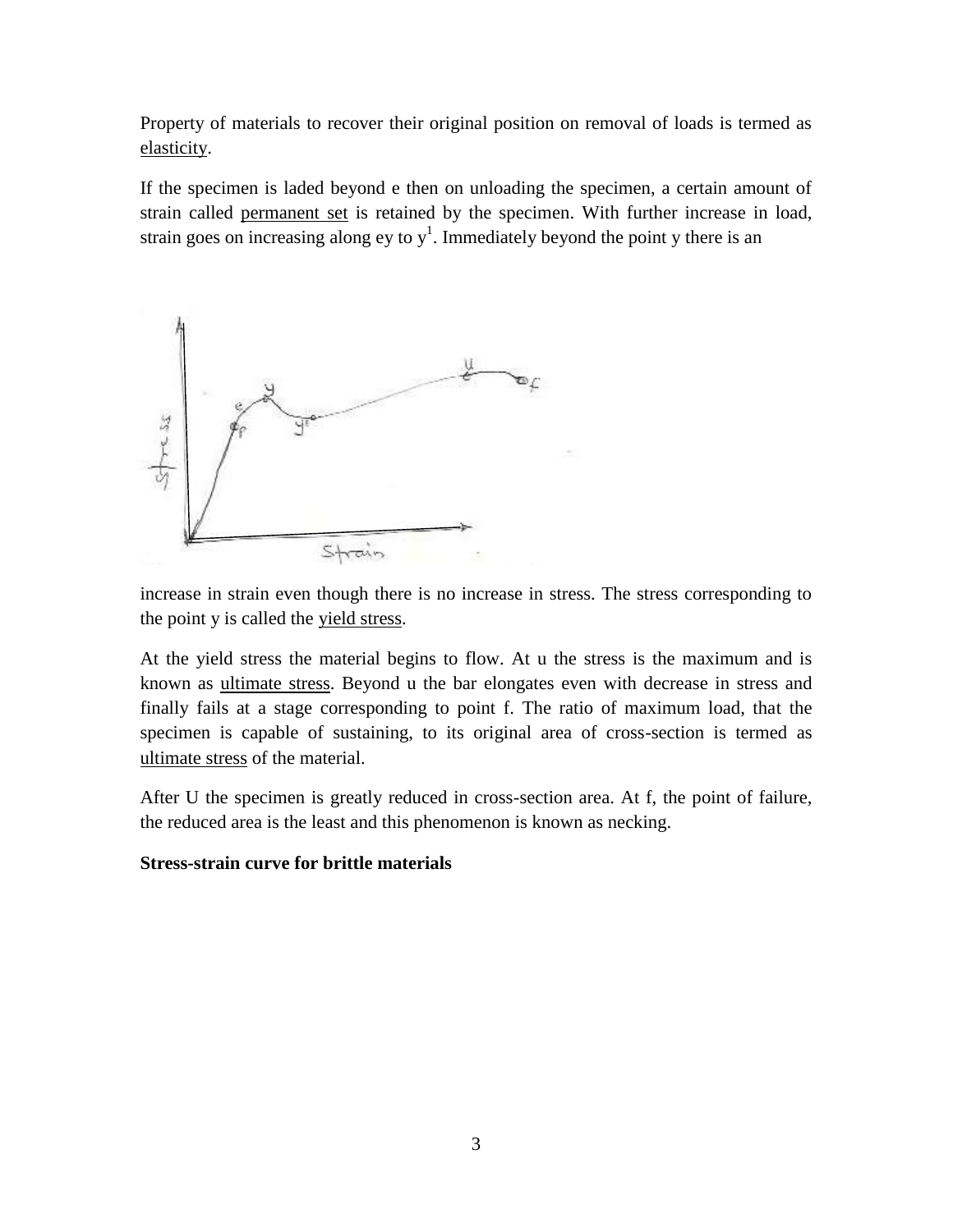

Brittle materials have a very low proportionality point and do not show the yield point.

**HOOKE'S LAW**. Principle of superposition: It states that for materials subjected to simple tension or compression within elastic limit, the stress is proportional to the strain. Mathematically, it can be expressed as

 $\epsilon$  *cons* tan *t* (called the young's Modulesor the modules of elasticity, usually, denoted by E *Strain Stress*

Or 
$$
\frac{\sigma}{\epsilon} = E
$$

For a bar of uniform cross-section A and length l this can be written

$$
E = \frac{pl}{Ax}
$$

**Example 1:** The following results were obtained in a tensile test on a mild-steal specimen of original diameter 2cm, aro guage length 4cm. At the limit of proportionality the load was 80,000N and the extension 0.048mm. The specimen yielded at a load of 85,000N, and the maximum load with stood was 150,000N.

When the two parts were fitted together after being broken, the length between guage points was found to be 5.56cm, and the diameter at the neck was 1.58cm.

Calculate the Young's Modulus and the stress at the limit of proportionality, the yield stress and ultimate tensile stress; also the percentage elongation and contraction.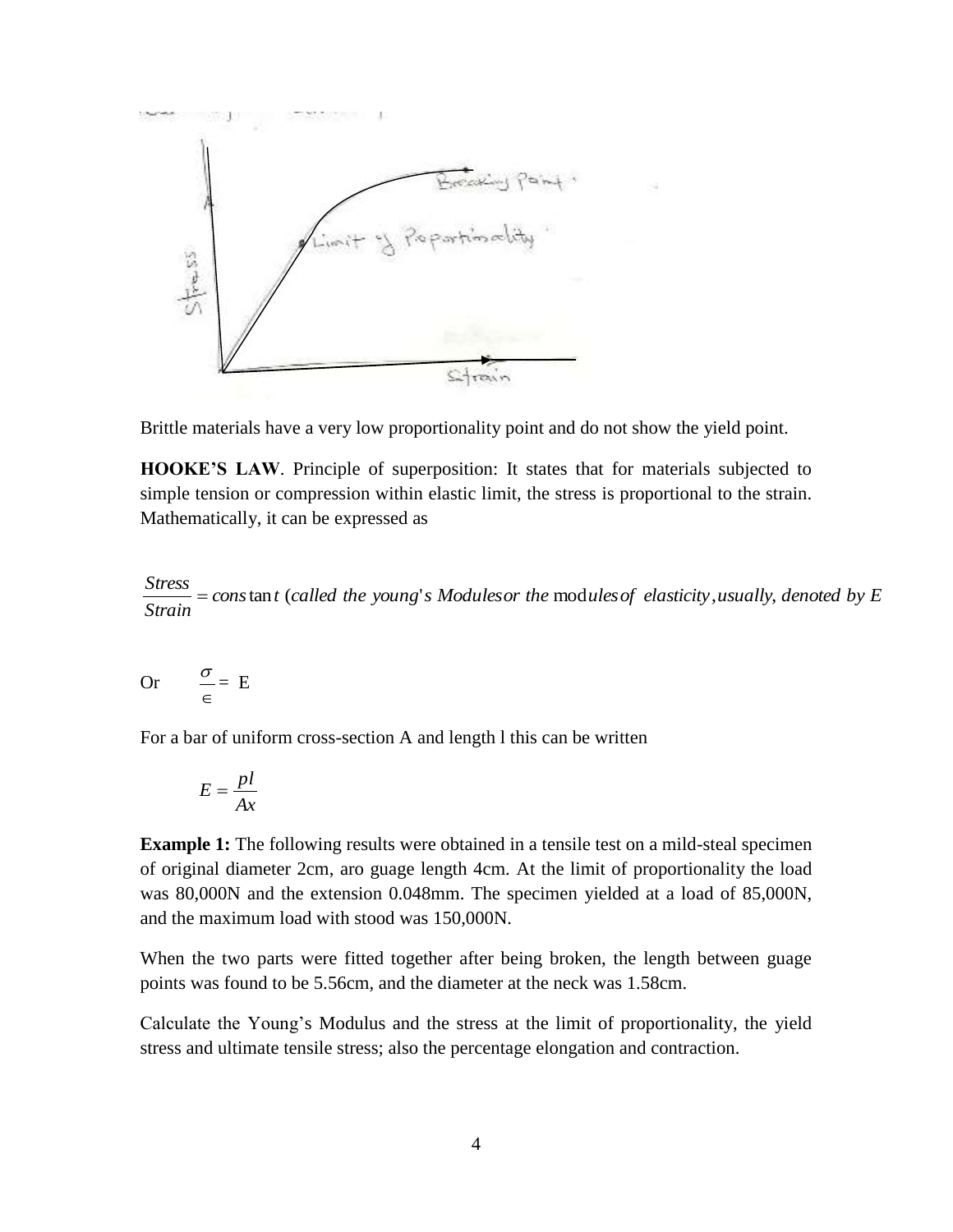# **Solution**:

P = 80,000N, A = 
$$
\pi_{mm}^2
$$
, L=40mm, x = 0.048  
\nFrom E =  $\frac{pl}{Ax}$   
\n∴ E =  $\frac{80000 \times 40}{\Pi x (10)^2 \times 0.048}$   
\n= 213,000*N*/*mm*<sup>2</sup>

Stress at limit of proportionality  $=$ 100 80,000  $A = \frac{1}{\prod x}$ *P*  $\prod$  $=$ 

$$
= 254.7 \text{ N/mm}^2
$$

$$
= 255 \text{ N/mm}^2
$$

Yield stress = 100  $\prod x$ 

$$
=478N/mm^2
$$

Percentage Elongation =  $\frac{3.56}{1}$  x 100 = 39% 4  $\frac{5.56 - 4}{1}$  x 100 =

Percentage Contraction =  $\frac{2}{2}$   $\frac{1.58}{2}$  x 100 = 38% 2  $2^2 - 1.58$ 2  $2 - 1.58^2$  $\frac{-1.58^2}{2}$  x 100 =

Ex. 2: A square steel rod 20mm x 20mm in section is to carry an axial load (compressive) of 100KN. Calculate the shortening in length of 50mm.  $E - 2.14 \times 10^8$  KN/m<sup>2</sup>

Solution

$$
A = 0.02 \times 0.02 = 0.0004 m2
$$
  
1 = 50mm or 0.05m  
p = 100KN  
E = 2.14 x 10<sup>8</sup> KN/m<sup>2</sup>

Shortening of the rod  $\partial l$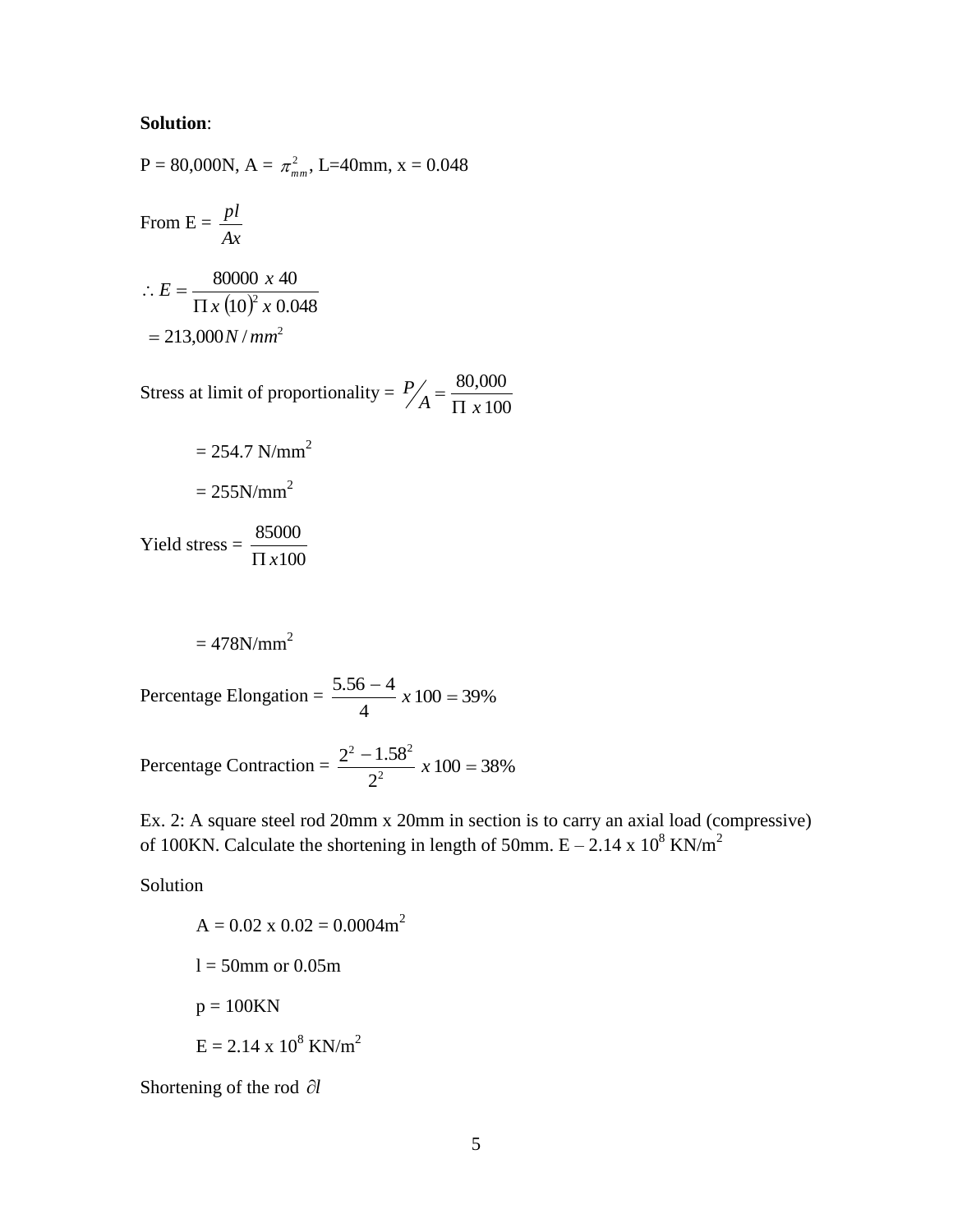$$
\text{Stress, } \delta = \frac{P}{A}
$$
\n
$$
\therefore \delta = \frac{100}{0.0004} = 250000 \, \text{KN/m}^2
$$
\n
$$
\text{Also, } E = \frac{\text{Stress}}{\text{Strain}}
$$
\n
$$
\text{Strain} = \frac{\text{Stress}}{E} = \frac{250000}{2.14 \times 10^3}
$$
\n
$$
\text{Or } \frac{\partial l}{l} = \frac{250000}{2.14 \times 10^8}
$$
\n
$$
\therefore \partial l = \frac{25000}{2.14 \times 10^8} \times l
$$
\n
$$
= \frac{25000}{2.14 \times 10^8} \times 0.05
$$
\n
$$
= 0.0000584 \, \text{m or } 0.0584 \, \text{mm}
$$

#### **POISON'S RATIO**

If a baby is subjected to a load, its length changes; ratio of this change in length to the original length is known as linear or primary strain. Due to this load, the dimensions of the body change; in all directions at right angles to its line of application the strain thus produced are called lateral or secondary or transverse strains and are of nature opposite to that of primary strains. For example, if the load is tensile, there will be an increase in length and a corresponding decrease in cross-sectional area of the body. In this case, linear or primary strain will be tensile and lateral or secondary or transverse strain will be compressive.

The ratio of lateral strain to linear strain is known as Poisson's ratio i.e. Poisson's ratio

$$
N = \frac{lateral strain or transverse strain}{Linear or primary strain} = \frac{1}{m}
$$

Where,

 $M =$  is a constant and its value varies between 3 and 4 of different materials.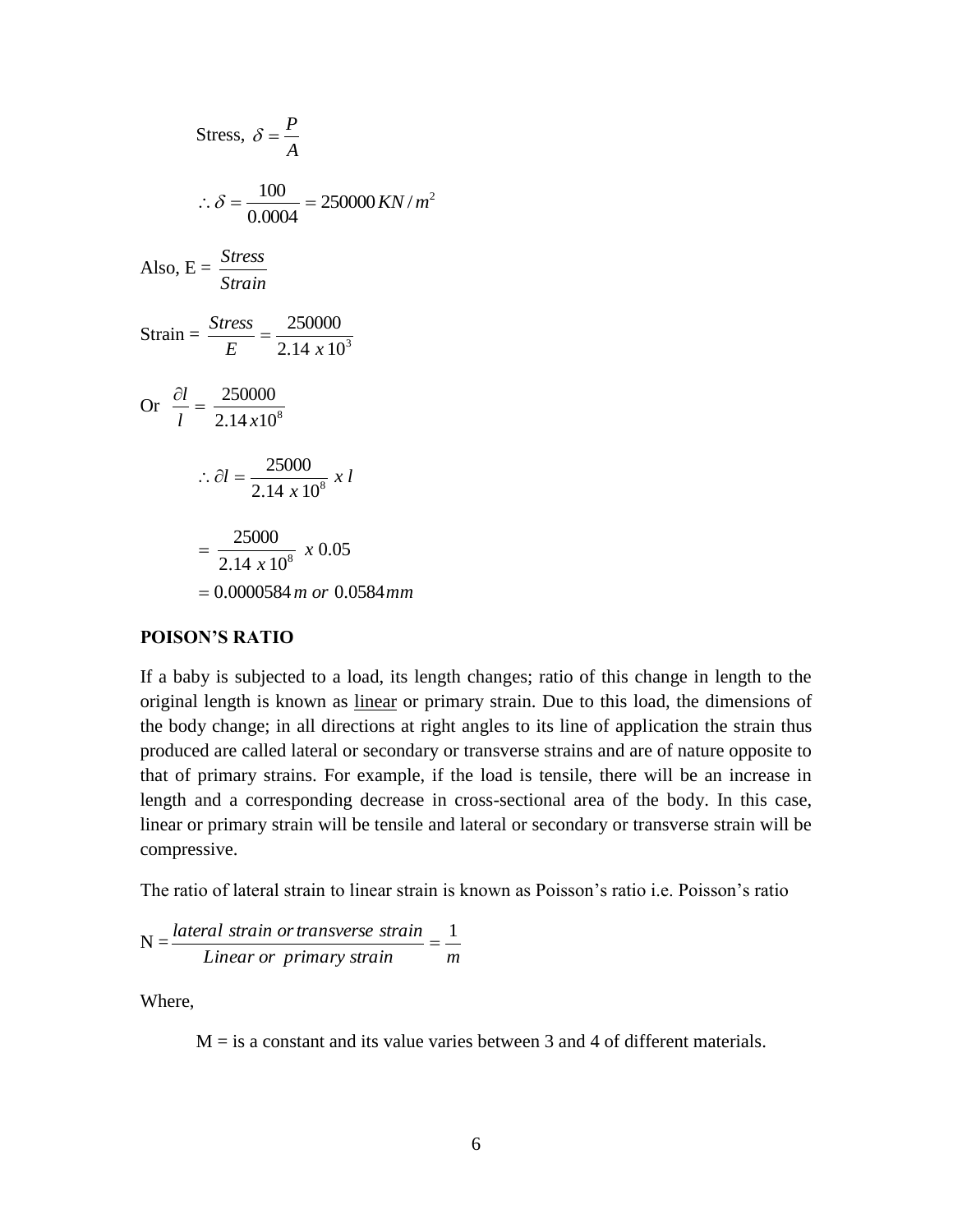### **Shear Stress**

Consider two plates A and B (fig. 1) joined together by a rivet C. if the plates carried a tensile load P then the rivet may shear along the plane XX (fig. b). If d is the diameter of the rivet, then the area of  $X$  – selection of the rivet subjected to shear is



and the shear stress

$$
\sigma = \frac{P}{A}
$$
  
Or 
$$
\sigma = \frac{4P}{\Pi d^2}
$$

It should be noted that the applied load is tangential to the resisting area and therefore shear stress is also termed as tangential stress. The tensile and compressive stresses on the other hand are caused by forces acting perpendicular to the areas of resisting those forces and as such these stresses are termed as direct stresses or direct stresses.

**Example 1**. A hollow cast-iron cylinder 4m long, 300mm out diameter, and thickness of metal 50mm is subjected to a central load on the top when standing straight. The stress produced is 7500Kn/m<sup>2</sup>. Assume Young's Modulus for cast-iron as 1.5 x  $10^8$  KN/m<sup>2</sup> and find (i) magnitude of the load, (ii) longitudinal strain produced, and (iii) total decrease in length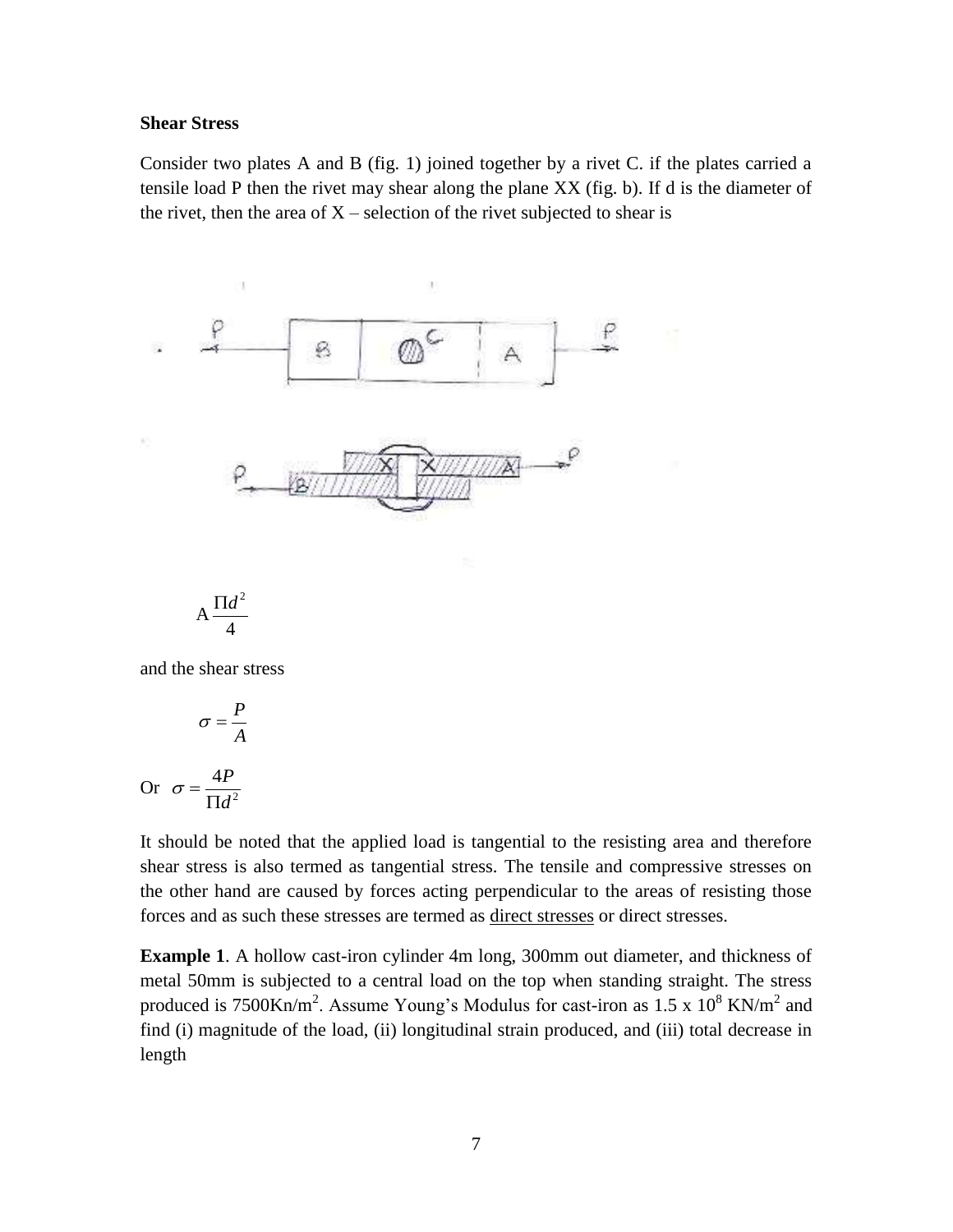# **SOLUTION**

- 1. Given:  $D = 300$ mm = 0.3m (outer diameter)  $t = 50$ mm = 0.05m (thickness)  $d = D-2t = 0.3 - 2 \times 0.05 = 0.2$  (inner diameter)  $l = 4m$  $\partial = 75000$ KN/m<sup>2</sup>  $E = 1.5 \times 10^8$  KN/m<sup>2</sup>
- (i) Magnitude of the load P:

From 
$$
\delta = \frac{P}{A}
$$
  
\n
$$
P = \sigma x A = 75999 x \frac{\Pi}{4} (D^2 - d^2)
$$
\n
$$
= 7500 x \frac{\Pi}{4} (0.3 - 0.2)^2
$$
\n
$$
= 2945.2 \text{KN}
$$
\n(ii) Longitudinal Strain produced, e:  
\nStrain,  $(\ell) = \frac{Stress}{E} = \frac{75000}{1.5 \times 10^8}$   
\n $= 0.0005$   
\n(iii) Total decrease in length dl;  
\nUsing the relation  
\nStrain =  $\frac{Changein length}{Original length} = \frac{dl}{l}$   
\n $0.0005 = \frac{dl}{l}$ 

$$
\therefore dl = 0.0005 \times 4
$$
  
= 0.002m = 2mm

**Example 2**. A steel bar is 900mm long; its two ends are 40mm and 30mm in diameter and the length of each rod is 200mm. The middle portion of the bar is 15mm in diameter and 500mm long. If the bar is subjected to an axial tensile load of 15KN, find the total extension.

Take  $E = 200$ GN/m<sup>2</sup>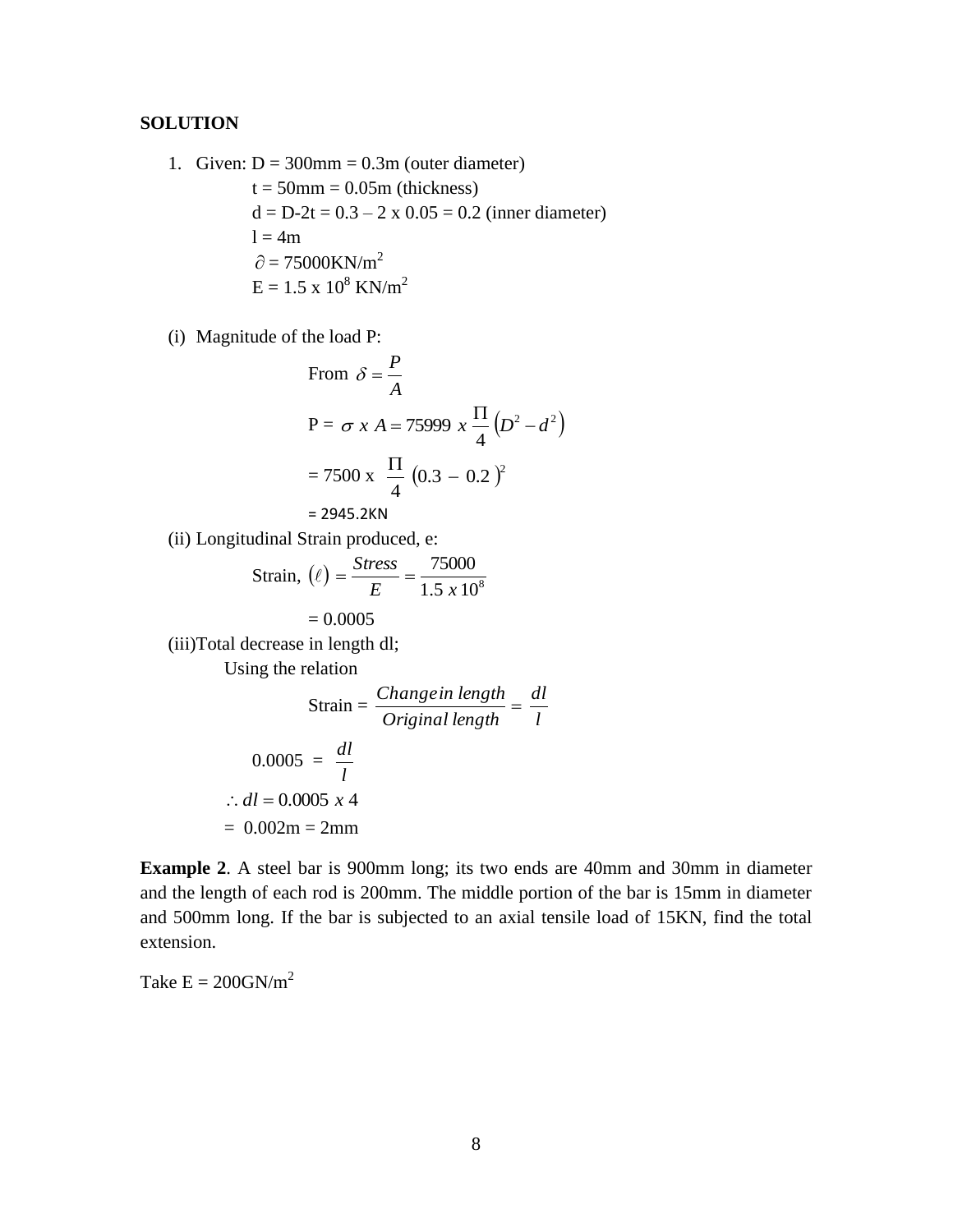Given : Load,  $P = 15KN$ 

Area, A<sub>1</sub> = 
$$
\frac{\Pi}{4} x 40^2 = 1256.6mm^2 = 0.001256m^2
$$
  
Area, A<sub>2</sub> =  $\frac{\Pi}{4} x 15^2 = 176.7mm^2 = 0.0001767 m^2$   
Area, A<sub>3</sub>= =  $\frac{\Pi}{4} x 30^2 = 706.8mm^2 = 0.0007068 m^2$   
Length: l<sub>1</sub> = 200mm = 0.2m, l<sub>2</sub> = 500mm = 0.5m and l<sub>3</sub> = 200mm = 0.2m

# **Total extension of the bar:**

Let  $dl_1$ ,  $dl_2$  and  $dl_3$  be the extensions in the parts 1, 2 and 3 of the steel bar respectively.

Then, 
$$
dl_1 = \frac{Pl_1}{A_1 E_1}
$$
,  $dl_2 = \frac{Pl_2}{A_2 E_1}$ ,  $dl_3 = \frac{Pl_3}{A_3 E} \left[ \therefore E = \frac{\partial}{\partial \ell} = \frac{P}{\frac{\partial l}{\partial l}} \right]$ 

Total extension of the bar,

$$
dl = dl + dl_2 + dl_3 = \frac{Pl_1}{A_1E} + \frac{Pl_2}{A_2E} + \frac{Pl_3}{A_3E} = \frac{P}{E} \left[ \frac{l_1}{A_1} + \frac{l_2}{A_2} + \frac{l_3}{A_3} \right]
$$
  
=  $\frac{15x 10^3}{200 x 10^9} \left[ \frac{0.20}{0.001256} + \frac{0.50}{0.0001767} + \frac{0.20}{0.0007068} \right]$   
= 0.0002454 *m* = 0.2454 *mm*

**Example.3** The bar in the fig below is subjected to a tensile load of 50KN. Find then diameter of the middle portion if the stress is limited to  $130MN/m<sup>2</sup>$ . Find also the length of the middle portion if the total elongation of the bar is  $0.015$ mm. Take E=200GN/m<sup>2</sup>

Magnitude of Tensile load,  $P = 50KN$ 

Stress -  $\partial = 130Mw/m^2$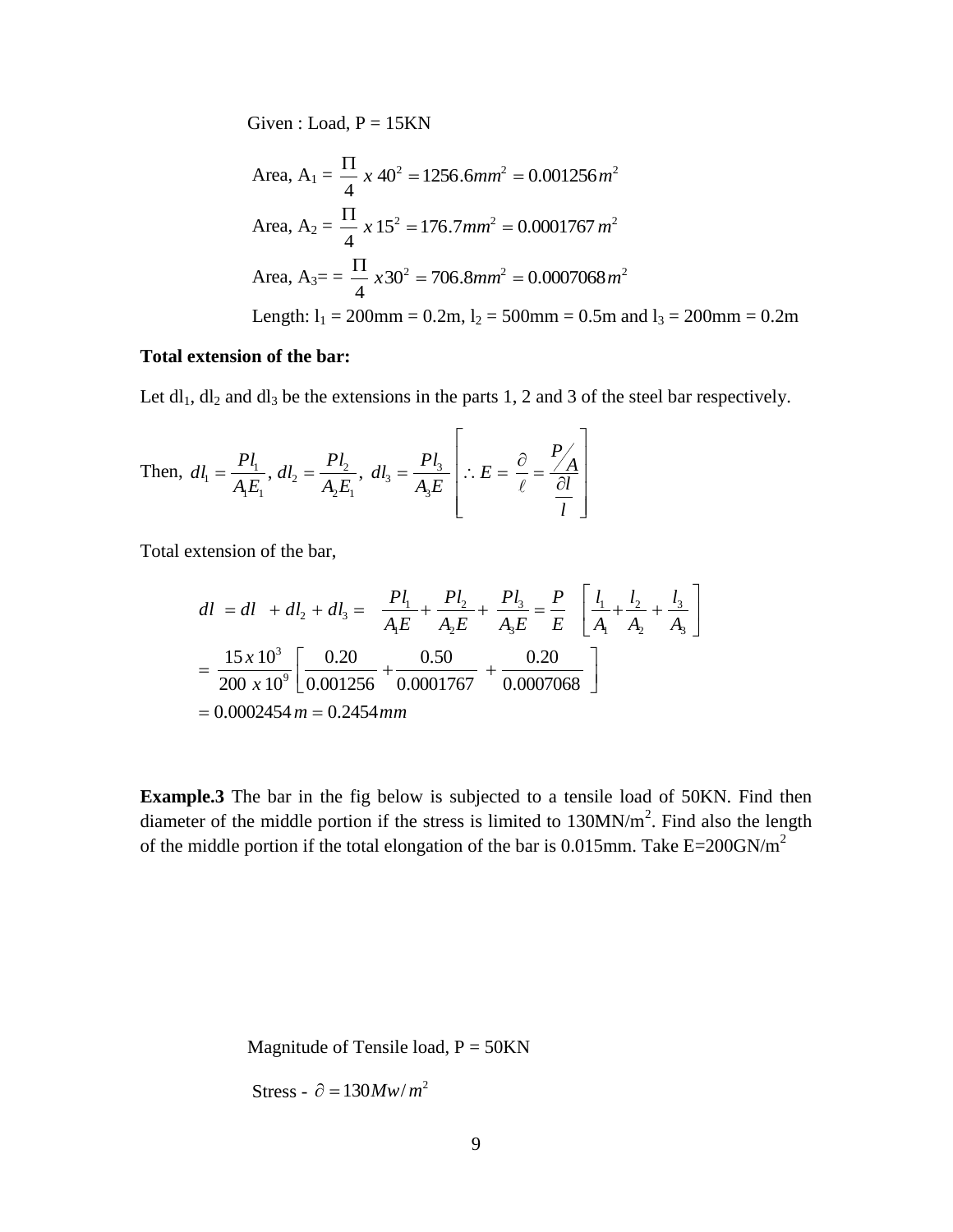Total Elongation of the bar (
$$
(\partial l) = 0.15 \text{mm} = 0.15 \times 10^{-3} \text{m}
$$
  
\n
$$
E = 200 \text{ GN/m}^2
$$
\nFrom  $\delta = \frac{P}{A} = \frac{50 \times 1000}{(\pi/4)l^2} = 130 \times 10^6$   
\n
$$
d = \left[\frac{50 \times 1000}{(\pi/4) \times 130 \times 10^6}\right]^{\frac{1}{2}}
$$
\n= 0.0221m  
\n= 22.1mm

Length of the middle portion

Let the length of the middle portion  $= x$  metre

Stress in the end portions, 
$$
\sigma^1 = \frac{50 \times 1000}{\pi/4 \times \left(\frac{40}{1000}\right)^2}
$$
  
= 39.79 x 10<sup>6</sup> N/m<sup>2</sup>

From, *E*  $\frac{l}{l}$ *A*  $dl = \frac{P}{q}$ 

 $\therefore$  Elongation of the end portion  $(d)$ *E*  $dl$ ) =  $\delta x \frac{0.25 - x}{\sigma}$ 

Also, elongation of the end portions of extension of the middle portion =  $0.15 \times 10^{-3}$ 

$$
\frac{39.79 \times 10^6 \times (0.25 - x)}{200 \times 10^9} + \frac{130 \times 10^6 \times X}{200 \times 10^9} = 0.15 \times 10^3
$$
  
39.79 x 10<sup>6</sup> x (0.25 - x) + 130x10<sup>6</sup>, we get  
0.25 - x + 3.267x = 0.754  
x = 0.222m = 222m

**Example 4.** A steel rod of 20mm diameter and 500cm long is subjected to an axial pull of 3000kg. Determine (i) the intensity of stress, (ii) the strain (iii) the elongation of rod. Take  $E = 2.1 \times 10^8 \text{ KN/m}^2$ 

Diameter of  $rod = 20$ mm =  $0.02$ m Length of the  $rod = 500cm = 0.5m$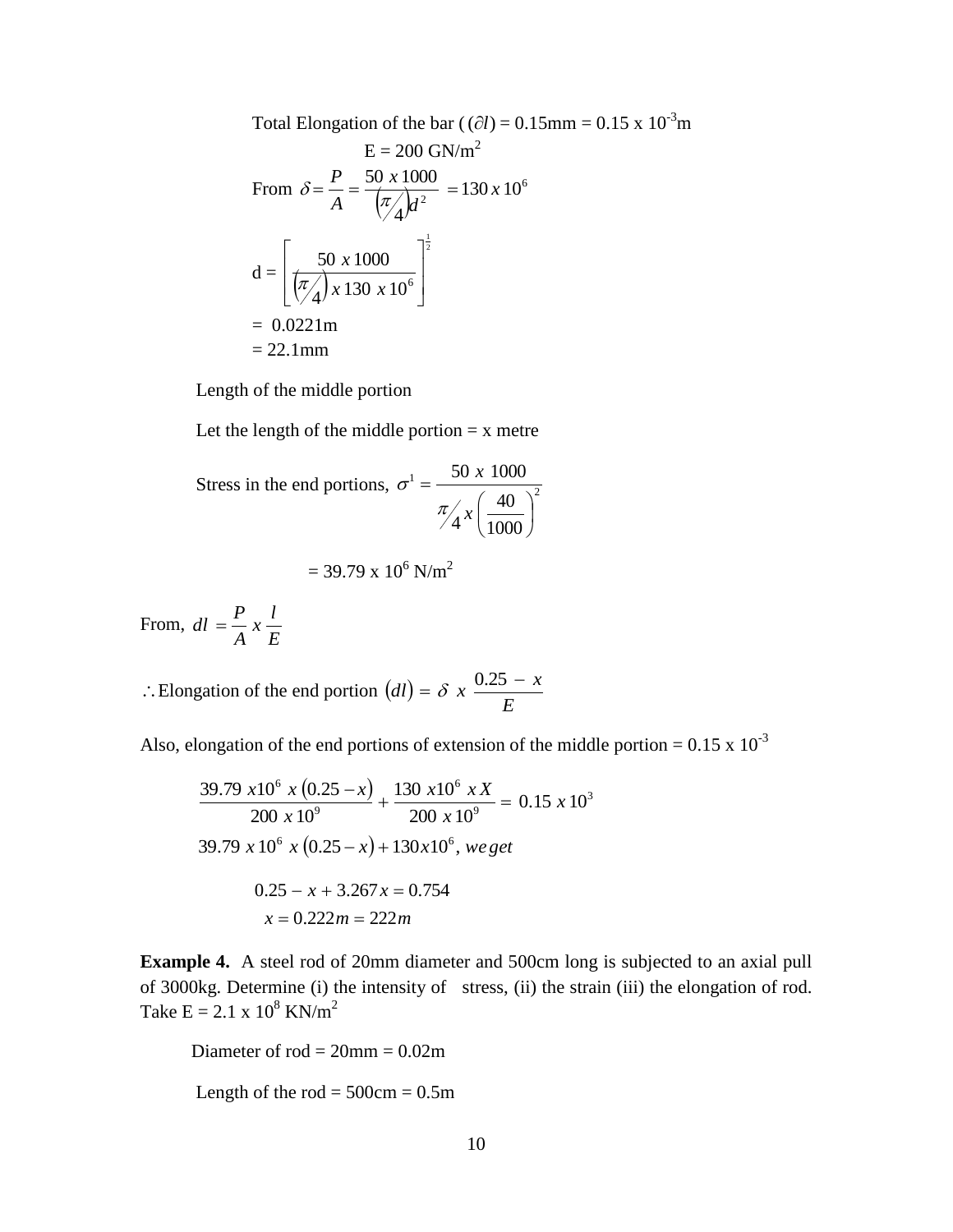Load=  $3000kg = 30000 N = 30KN$ Cross sectional area of the rod is  $A = \frac{\Pi d^2}{4} = \frac{\Pi x \, 0.02}{4} = 3.14 x 10^4 m^2$  $3.14 \times 10$ 4 0.02 4  $\frac{\Pi d^2}{dx^2} = \frac{\Pi x \, 0.02}{dx^2} = 3.14 x 10^4 m$ (i) Intensity of Stress  $\sigma = \frac{F}{\sqrt{GM}} = \frac{30000}{2.0000} = 0.955 \times 10^8 N/m^2$  $\frac{1}{4}$  = 0.955 x 10<sup>8</sup> N/  $3.14 x 10$  $\frac{30000}{(1.1 \times 10^{4})^4} = 0.955 \times 10^{8} N/m$ *A x*  $\sigma = \frac{P}{P} = \frac{30000}{2.000000} =$  $=0.955 \times 10^5$ KN/m<sup>2</sup>  $= 955 \times 10^4$ KN/m<sup>2</sup> (ii) Strain  $\epsilon = \frac{6}{5} = \frac{333 \times 10^8}{24 \times 10^8} = 0.955 \times 10^8 N/m^2$ 8 4  $0.955 \; x \, 10^8 N/$  $2.1 \times 10$  $\frac{955 \times 10^4}{24 \times 10^8 \text{ N/m}} = 0.955 \times 10^8 \text{ N/m}$ *x x E*  $\epsilon = \frac{\sigma}{\sigma} = \frac{955 \times 10^{8}}{100 \times 10^{8}} =$  $=454.76 \times 10^{-4}$  $= 0.000455$  $x \ 10^{-4} \ x \ 2.1 \ x \ 10^{8}$  3.14  $x \ 2.1 \ x$ *x AE Pl* 65940 150  $3.14 \times 2.1 \times 10$ 150  $3.14 x 10^{-4} x 2.1 x 10$  $30 x 0.5$ = 0.000455<br>dl =  $\frac{Pl}{AE}$  =  $\frac{30 x 0.5}{3.14 x 10^{-4} x 2.1 x 10^{8}}$  =  $\frac{150}{3.14 x 2.1 x 10^{4}}$  =

iii. Elongation:  $0.002275 m = 2.275 x 10^{-3}$  $m = 0.0227$  mm  $m = 0.0002275$  m

### **FORCE AND MOMENTS**

#### **Forces.**

Definition (i.) A force a push or pull.

(ii) Force is that which changes or tend to change the existing state of rest or of uniform motion of a body in a straight line it is measured in Newton (N).

A force is completely defined when known:

- 1. It magnitude (how much, size).
- 2. It direction.

3. Point of application – i.e. the point on the body at which the force acts.

### **General Condition for Equilibrium of Co-planar forces.**

For a number of co-planar force to be in equilibrium, the following condition must be satisfied.

1. The sum of the force in one direction must be equal to the sum of the force in the opposite direction.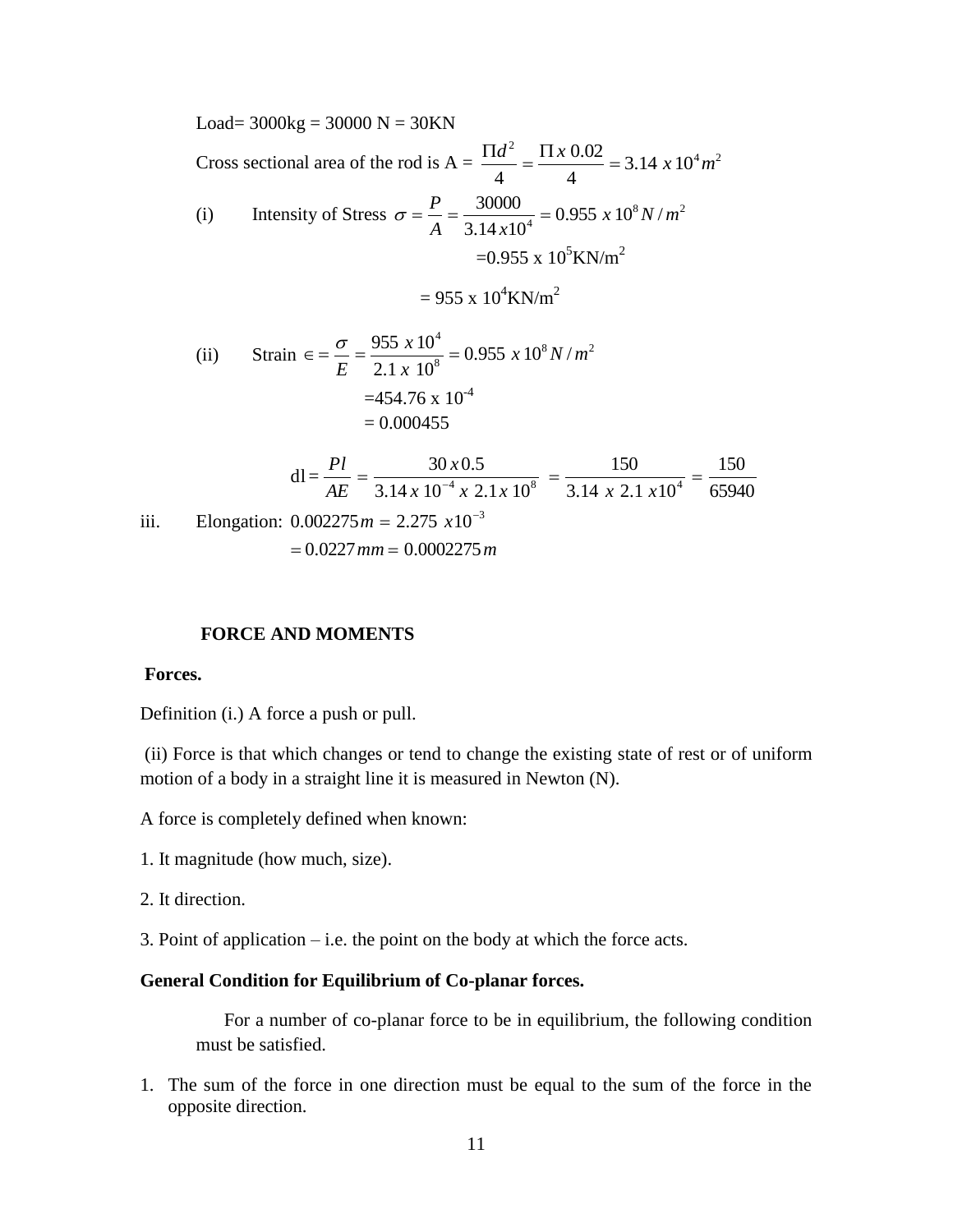- 2. Sum of component in a perpendicular direction must be equal to sum of component in opposite direction.
- 3. Sum of the clockwise moment of the force(s) about any point must be equal to the sum of anticlockwise moment about the same Point.

### **Effects of a force.**

A force may produce the following effects a body on which it acts.

1. It may change the motion of a body on which it act i.e. if a body is at rest, the force may set it in motion. And if the body is already in motion, the force may accelerate it. 2. It may retard the motion of body.

### **Principle of Parallelogram of Forces.**

 It two force acting at a point are represented in magnitude and direction by two adjacent sides of a parallelogram, the resultant of the forces will be represented both in magnitude and direction by the diagonal of the parallelogram drawn form that point.

 Two or more vectors acting on a given object in various directions can be combined to give a single vector which will produce the same effect as all the vectors put together. The single vector is called the resultant.



If two vectors P and Q act on an object, in the same direction the resultant is  $P+Q$ (algebraic sum). If the two vectors act indirectly opposite directions, the resultant is P-Q (algebraic sum). If the vectors P and Q are inclined as shown above , the resultant R is the diagonal drawn through O.



In vector notation  $R = P + Q$  (Vectors sum) if the angle Between P and Q is  $e = 90$ , the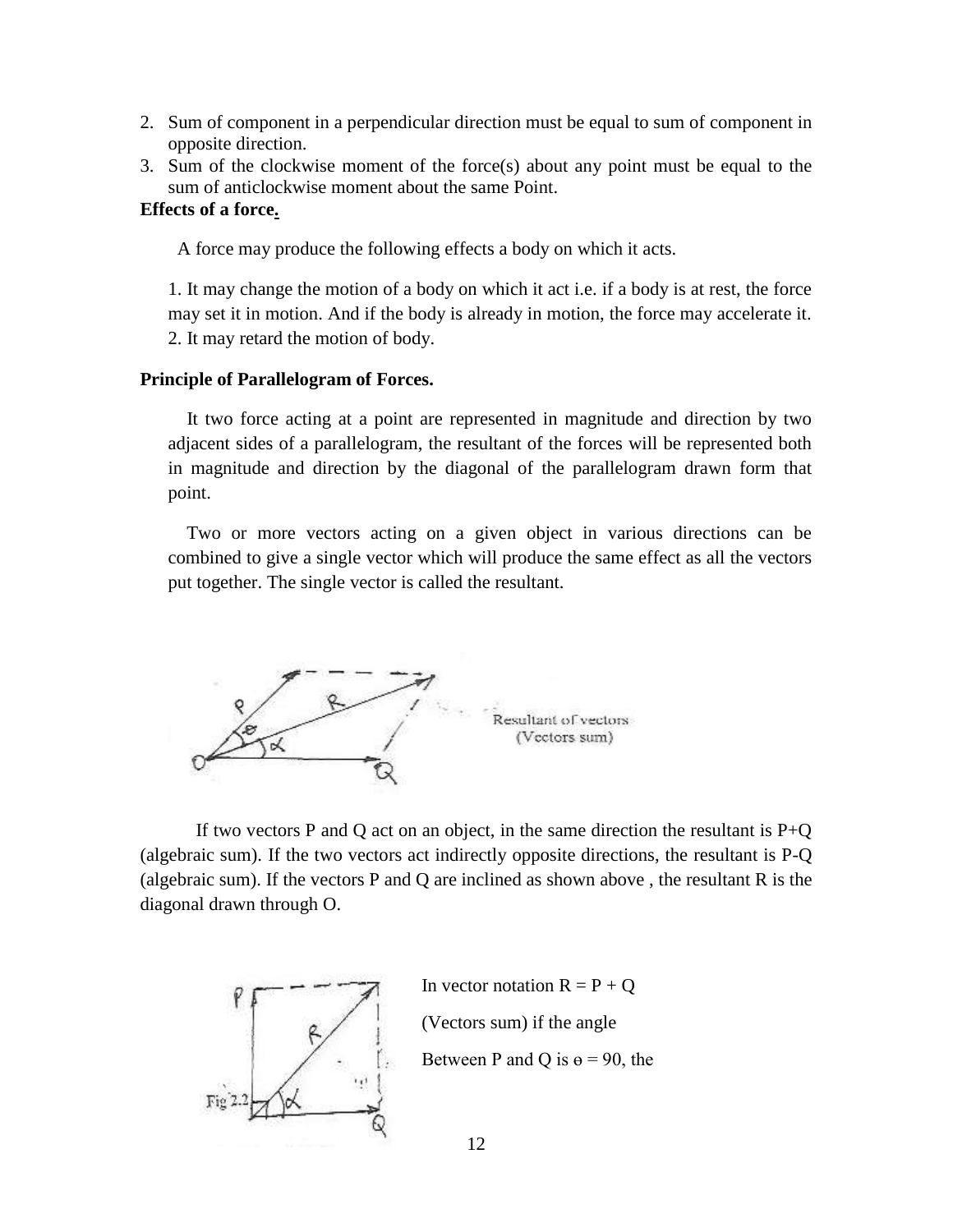magnitude of R =  $\sqrt{P^2 + Q^2}$ and the direction of R is  $\alpha = \tan^{-1}(P/Q)$ 

# **Direction of the resultant**

R is the magnitude of the diagonal of the rectangle if the angle between P and Q is obtuse as in fig: 2.3 below. The resultant R is given by the magnitude of the diagonal which has value.

 $R = \sqrt{P^2 + Q^2} - 2PQ \cos\theta$ 

The direction of R, given by angle  $\alpha$  can be found by scale drawing or Sine rule



 $R = P$  $Sin(180 - \theta)$  Sina

 $R$  = magnitude of the diagonal

Where P and Q = Force whose resultant is required to be found,  $\theta$  = Angle between the force P and Q, and  $\alpha$  = Angle which the resultant force makes with one of the force.

Note: if the angle  $(\alpha)$  which the resultant force makes with the other force Q.

then 
$$
\tan \alpha = \frac{p \sin \theta}{Q + p \cos \theta}
$$

**Ex.1** Two forces of 100N and 150N are acting simultaneously at a point. What is the resultant of these two forces the angle between is 45°?

Solution.

.

Given:  $P = 100N$ ,  $Q = 150N$  and  $Q = 45^{\circ}$ 

We known that resultant of the two forces,

$$
R = \sqrt{P^2 + Q^2 + 2PQ\cos\theta}
$$
  
=  $\sqrt{100^2 + 150^2 + 2 \times 100 \times 150\cos 45^\circ}$   
=  $\sqrt{10000 + 22500 + 30000 \times 0.707}$   
= 250N.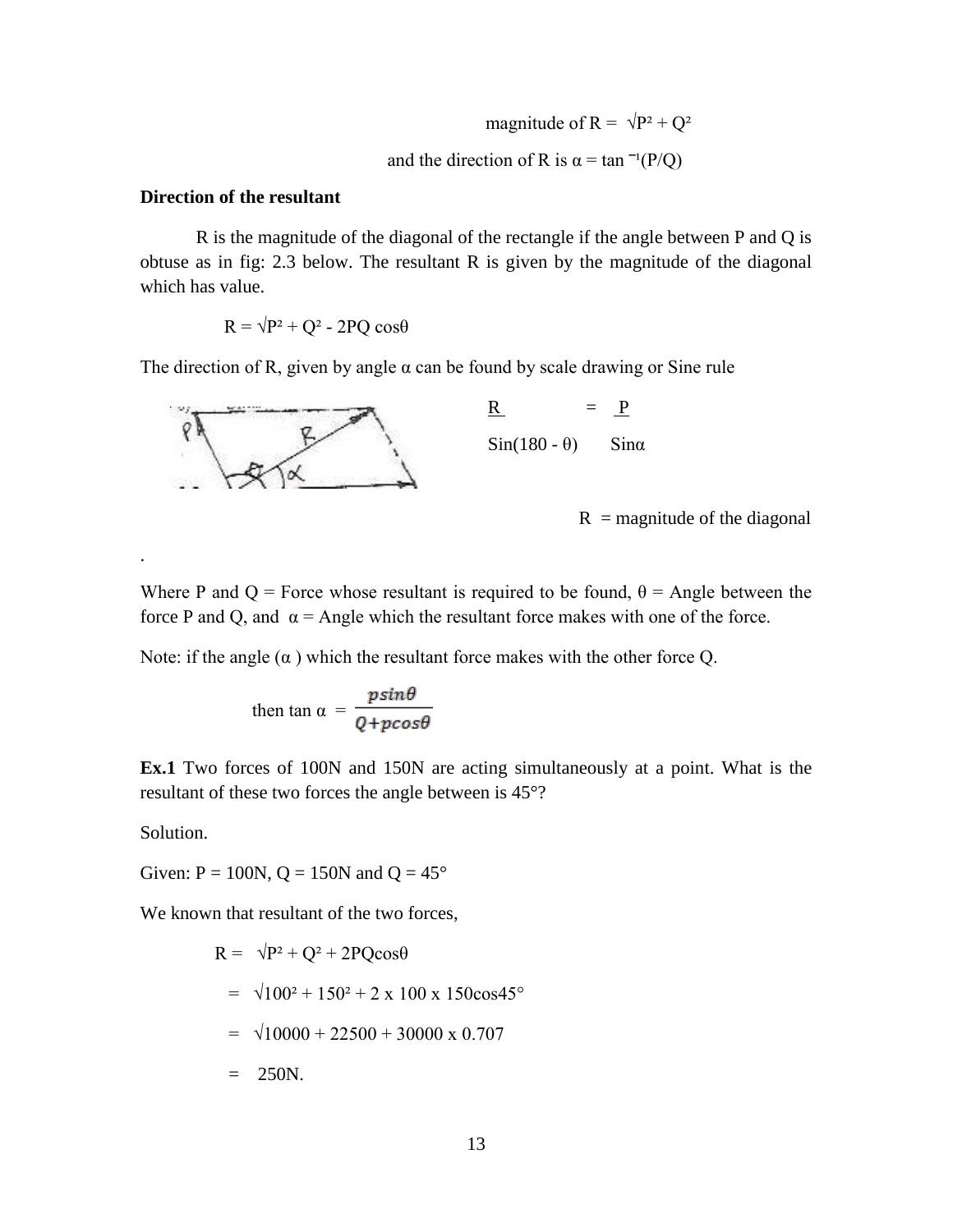**Ex: 2** Two forces act at an angle of 120°. The bigger force is 40N and the resultant is perpendicular to the smaller one. Find the Smaller force.

Solution:

Given: AOC =  $120^\circ$ , P =  $40N$  and  $\triangle$ BOC =  $90^\circ$ 

From the geometry of the figure, we find the ‹AOB,

$$
\alpha = 120^{\circ} - 90^{\circ}
$$

$$
= 30^{\circ}
$$

Let  $Q =$  Smaller force in N.

We know that;

$$
\tan \alpha = \frac{p \sin \theta}{Q + p \cos \theta}
$$
  
\n
$$
\tan 30^{\circ} = \frac{Q \sin 120^{\circ}}{40 + Q \cos 120^{\circ}} = \frac{Q \sin 60^{\circ}}{40 + Q (\cos 60^{\circ})}
$$
  
\n
$$
0.577 = \frac{Q \times 0.8660}{40 - Q \times 0.5} = \frac{0.866Q}{40 - 0.5Q}
$$
  
\n
$$
40 - 0.5Q = \frac{0.866Q}{0.577} = 1.5Q
$$
  
\n
$$
0.577
$$
  
\n
$$
2Q = 40, \text{ or } Q = 20N.
$$

# **TRIANGLE OF FORCES**

If three forces acting at a point is represented in magnitude and direction by three sides of a triangle taken in other (taken the same way round), they will be in equilibrium.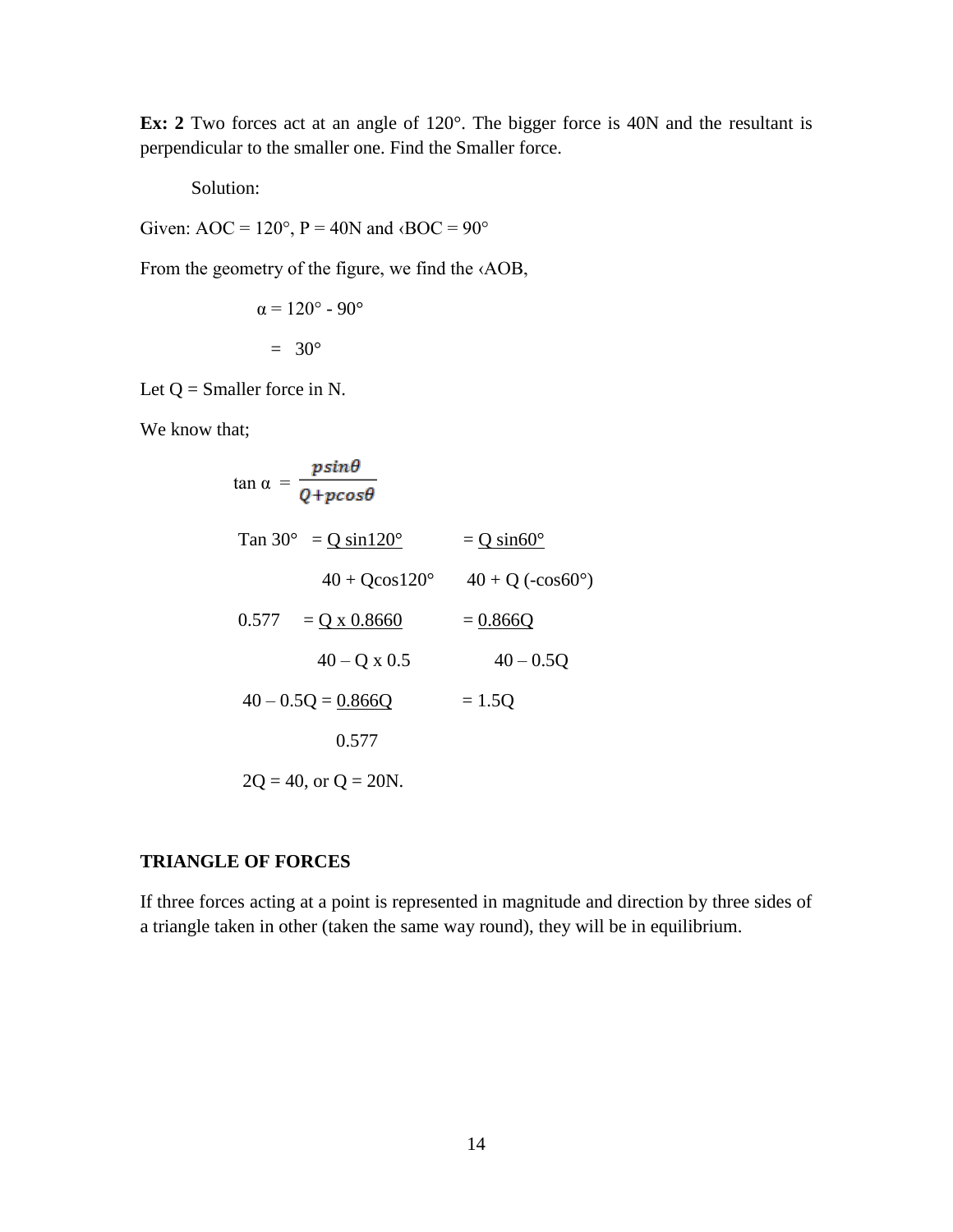

Let the forces P, Q, R act at the point O.

Let the P be represented in magnitude and direction by AB

Let the Q be represented in magnitude and direction by BC

Let the R be represented in magnitude and direction AC

 $R = P + Q$  (the method of vectors addition).

Complete the parallelogram ABCD.

 $BC = AD$  (opposite side of parallelogram).

:. AD represent the forces Q.

By the parallelogram of the forces, the resultant of the force AB and AD is represented by AC. i.e. the resultant of AB, BC, CA, = the resultant of the AB, AD,CA.

The resultant of AC, CA. But the resultant of AC and  $CA = O$ 

:. The 3 forces are in equilibrium

#### EQUILIBRANT

 The force W and T may also be represented by the two sides' ab and ad of the parallelogram abcd below

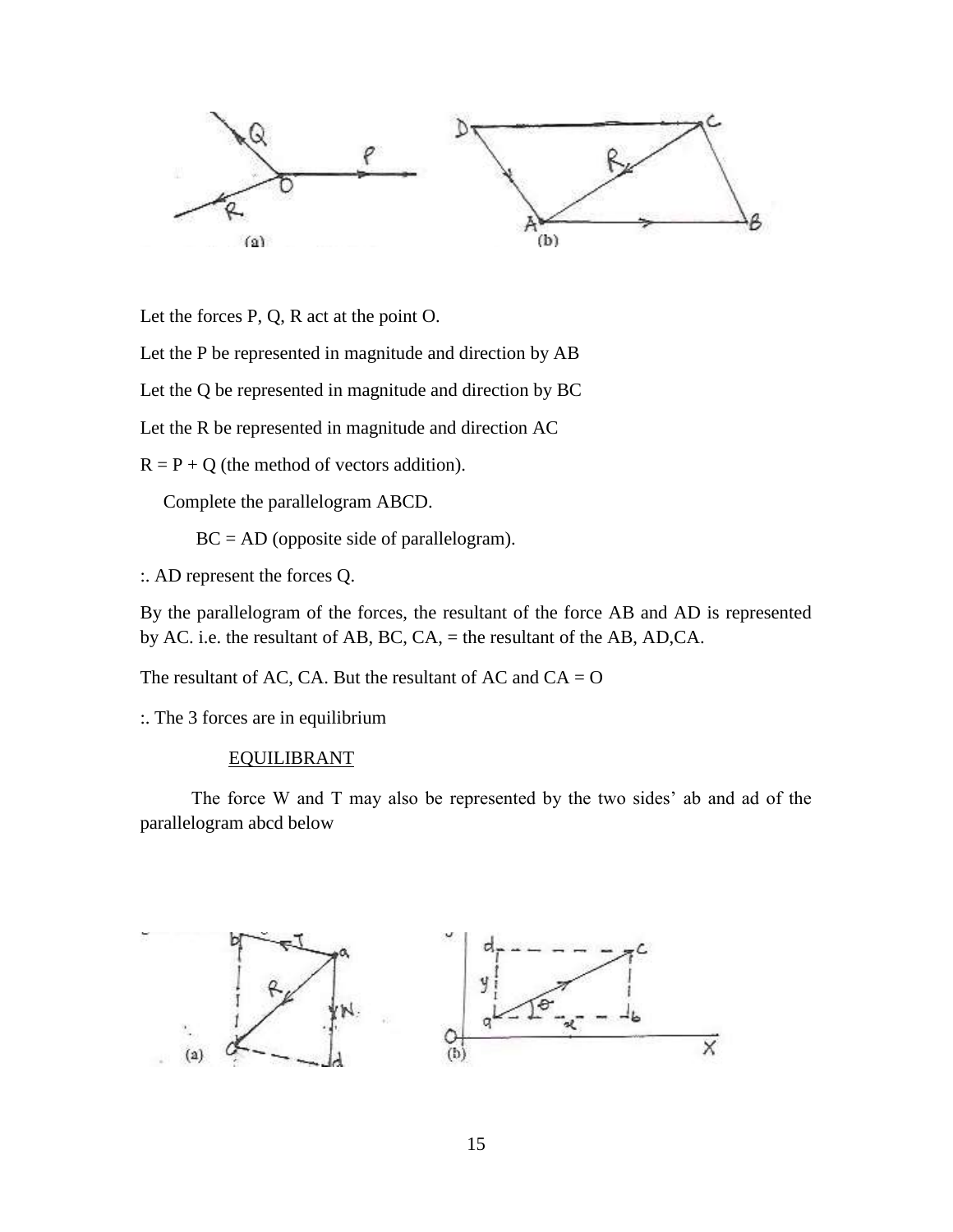The resultant ac may be balanced by an equal and opposite force ca called the equilibrant

# **RESOLUTION OF A FORCE.**

The process of splitting up the given force into a number of components, without changing its effect on the body is called resolution of a force. A force is generally resolved along two mutually perpendicular directions. Infact, the resolution of a force is the reverse action of the addition of the component.

The fig. above shows a force R = resolve into force  $x = ab$  and Y = ad along the two perpendicular direction Ox and Oy respectively.

 $Ab = ac \cos\theta$  i.e x = R cos $\theta$ 

And ad =  $\text{acsin}\theta$  or  $y = \text{Rsin}\theta$ .

# **Principle of Resolution**

 It states "The algebraic sum of the resolved parts of a number of forces, in a given direction, is equal to resolved part of their resultant in the same direction "

# **Method of Resolution for the Resultant force.**

- 1. Resolve all the forces horizontally and find the algebraic sum of all the horizontal components (i.e. ΣH).
- 2. Resolve all the forces vertically and find the algebraic sum of all the vertical components (i.e.  $\Sigma V$ ).
- 3. The resultant R of the given force will be given by the equation:  $R = \sqrt{(\Sigma H)^2 + (\Sigma V)^2}$
- 4. The resultant force will be included at an angle Q, with the horizontal, such that  $tan\theta = \frac{\Sigma V}{\Sigma H}$

**Note:** The value of the angle  $\theta$  will vary depending upon the values of  $\Sigma V$  and  $\Sigma H$  as discussion below.

- 1. When  $\Sigma V$  is tve, the resultant makes an angle between  $0^{\circ}$  and  $180^{\circ}$ . But when  $\Sigma V$ is –ve, the resultant makes angle between 180° and 360°.
- 2. When  $\Sigma H$  is + ve, the resultant makes an angle from 0° to 90° and 270° to 360°. But when ΣH is -ve the resultant makes an angle between 90°and 270°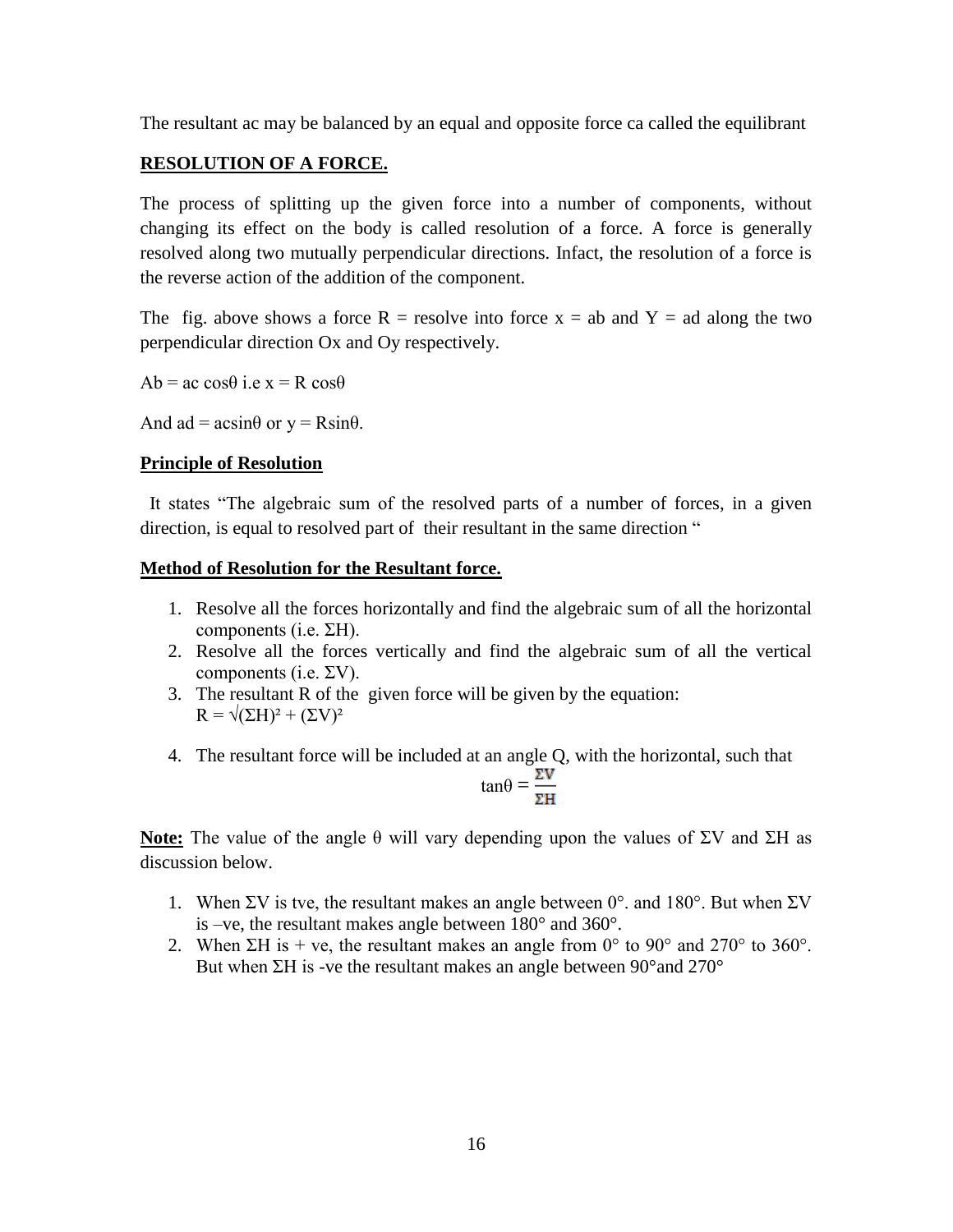### **Example 1**

A triangle ABC has its side  $AB = 40$ mm along positive x-axis and side  $BC = 30$ mm along positive y-axis. Three forces of 40N, 50N and 30N act along the sides AB, BC and CA respectively. Determine magnitude of the resultant of such a system of forces

#### **Solution.**

The system of given forces is shown below.

From the geometry of the fig. we find that the triangle ABC is  $\pm$ a right angled triangle in the side AC = 50mm moreover,

$$
\sin\theta = \frac{30}{50} = 0.6
$$

And

$$
\cos\theta = \frac{40}{50} = 0.8
$$

Resolving all the forces horizontally (i.e. along AB)

 $\Sigma H = 40-30\cos\theta = 40 - (30 \times 0.8) = 16N.$ 

And now resolving all the forces vertical (i.e. along BC)

 $\Sigma V = 50 - 30 \sin \theta \ 50 - (30 \times 0.6) = 32N$ 

We known that magnitude the resultant force,

$$
R = \sqrt{(\Sigma H)^2 + (\Sigma V)^2}
$$
  
=  $\sqrt{(16)^2 + (32)^2}$   
= 35.8N

**Note**: Since both the values of ΣH and ΣV are positive, therefore the resultant force lies between 0° and 90°.

**Example .2** The forces 20N, 30N, 40N, 50N, 60N, are acting at one of the angular point of a regular hexagon, toward the other five angular points taken in order. Find the magnitude and direction of the resultant force.

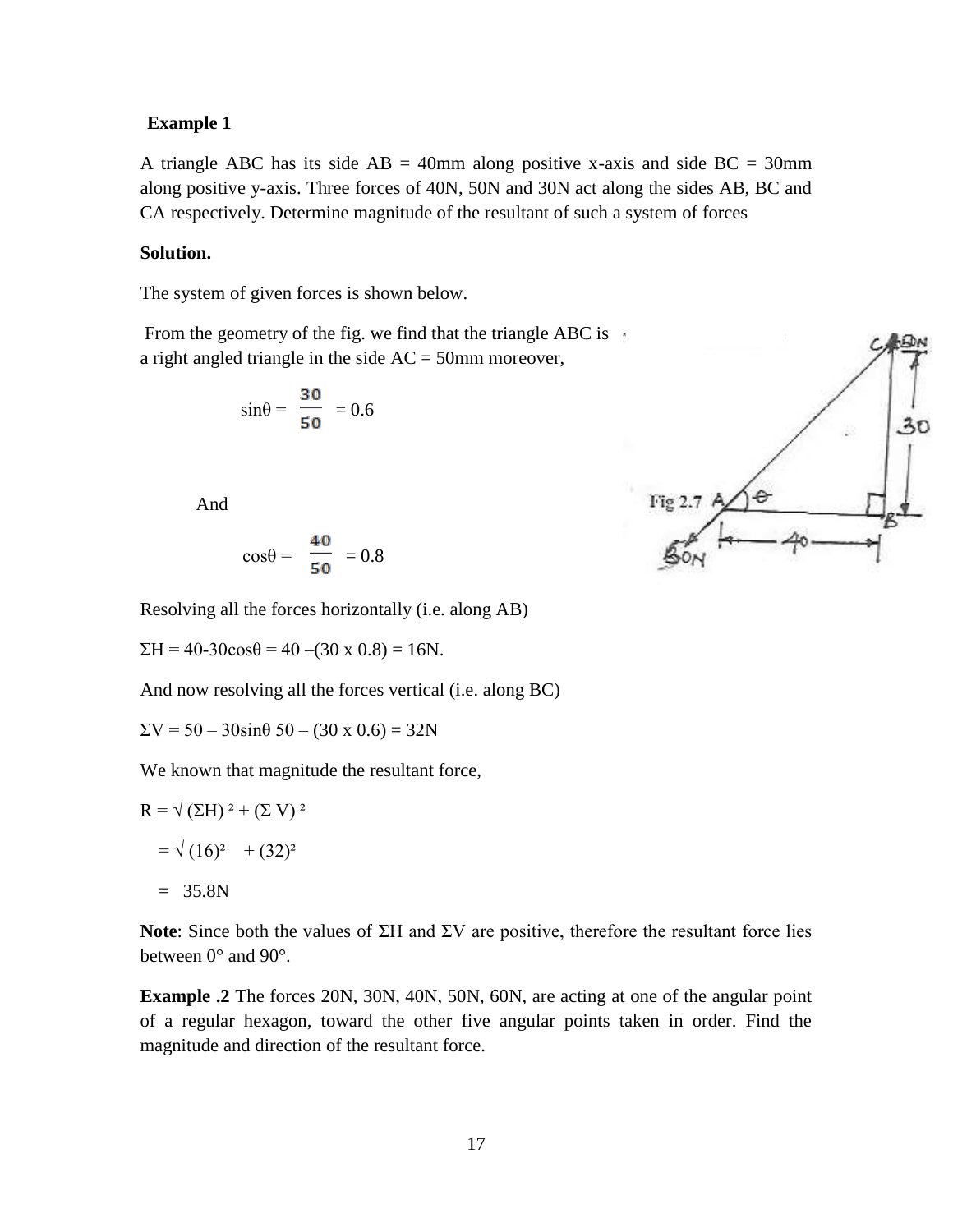# **Solution.**

The system of given forces is shown in the fig. below.



ΣH= 20cos0°+ 30cos30° + 40cos60° + 50cos90° + 60cos120°  $= 20 \times 1 + 30 \times 0.8660 + 40 \times 0.5 + 50 \times 0 + 60 \times (-0.5)$  N.  $= 36.0N$  ------------- (i)

and now resolving the force vertically (i.e. at right ‹ to AB).

$$
\Sigma V = 20 \sin 0^{\circ} + 30 \sin 30^{\circ} + 40 \sin 60^{\circ} + 50 \sin 90^{\circ} + 60 \sin 120^{\circ}
$$
  
= 20 x 0 + 30 x 0.5 + 40 x 0.8660 + 50 x 1 + 60 x 0.8660  
= 151.6N

We known that magnitude of the resultant force

$$
R = (\Sigma H)^2 + (\Sigma V)^2
$$
  
= (36.0)<sup>2</sup> + (151.6)<sup>2</sup>  
= 155.8N

Direction of the resultant forces.

Let  $\theta$  = Angle, which the resultant force makes with the horizontal (i.e. AB)

$$
\tan\theta = \frac{\Sigma V}{\Sigma H}
$$

$$
\theta = 76^{\circ}39Ans.
$$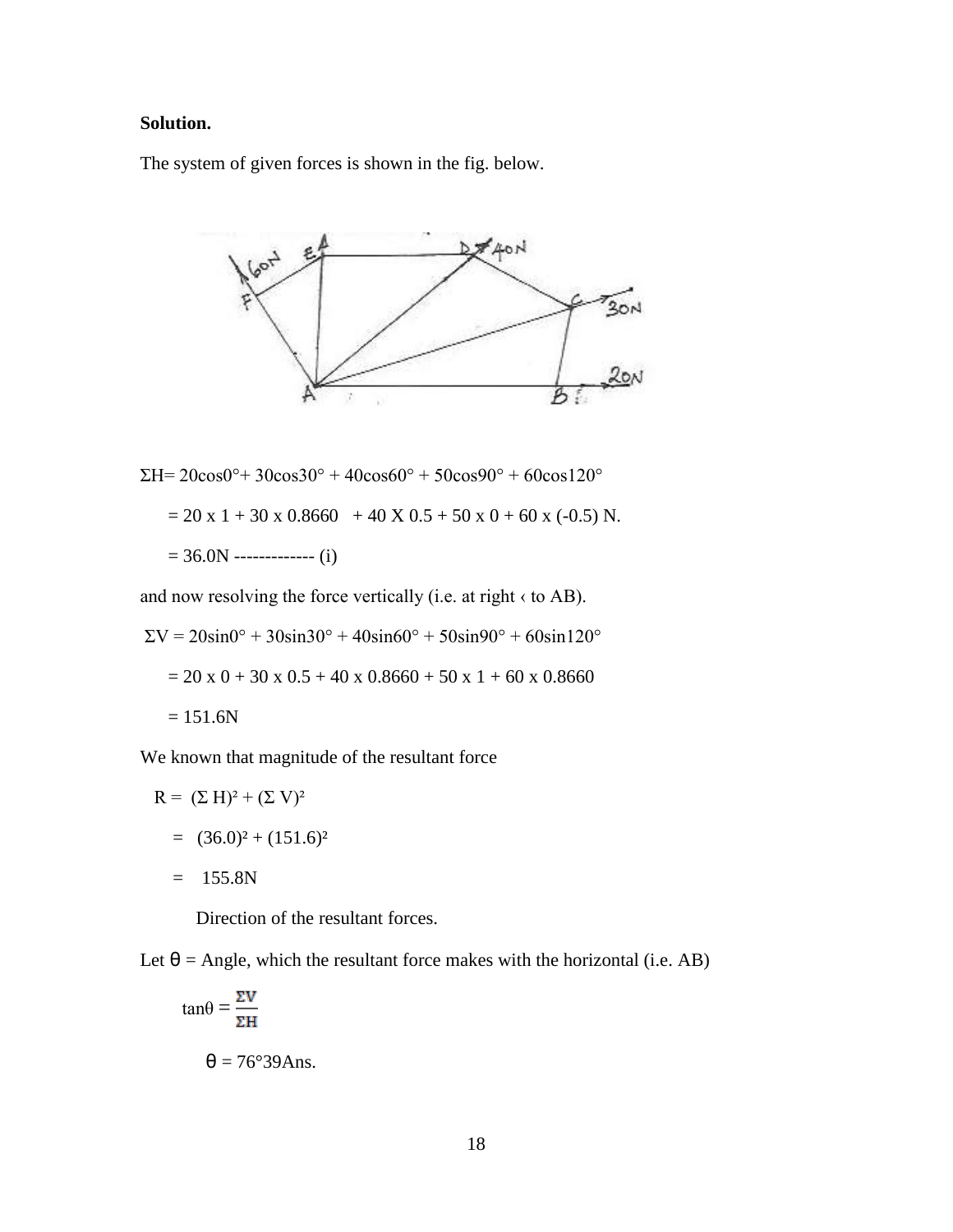Or Note: Since both the values of ΣH and ΣV are positive therefore the resultant force lies between 0° and 90°.

**Ex 3 .** The following force act at a point:

- 1.20N inclined at 30° towards North of East.
- 2.25N toward North
- 3.30N toward North West, and
- 4.35N inclined at 40° toward south of west.

Find the magnitude and direction of the resultant force



### **Magnitude of the resultant force.**

Resolving all the force horizontally (i.e. along East – West line)

 $\Sigma H = 20\cos 30^{\circ} + 25\cos 90^{\circ} + 30\cos 135^{\circ} + 35\cos 220^{\circ} N$ 

$$
= 20 \times 0.866 + 25 \times 0 + 30(-0.707) + 35(-0.766)
$$

 $= -30.7N$ 

And now resolving all the force vertically (i.e. along N-S line

$$
\Sigma V = 20\sin 30^\circ + 25\sin 90^\circ + 30\sin 135^\circ + 35\sin 220^\circ N
$$
  
= (20 x 0.5) + (25 x 1.0) + (30 x 0.707) + 35(-0.64  
= 33.7N.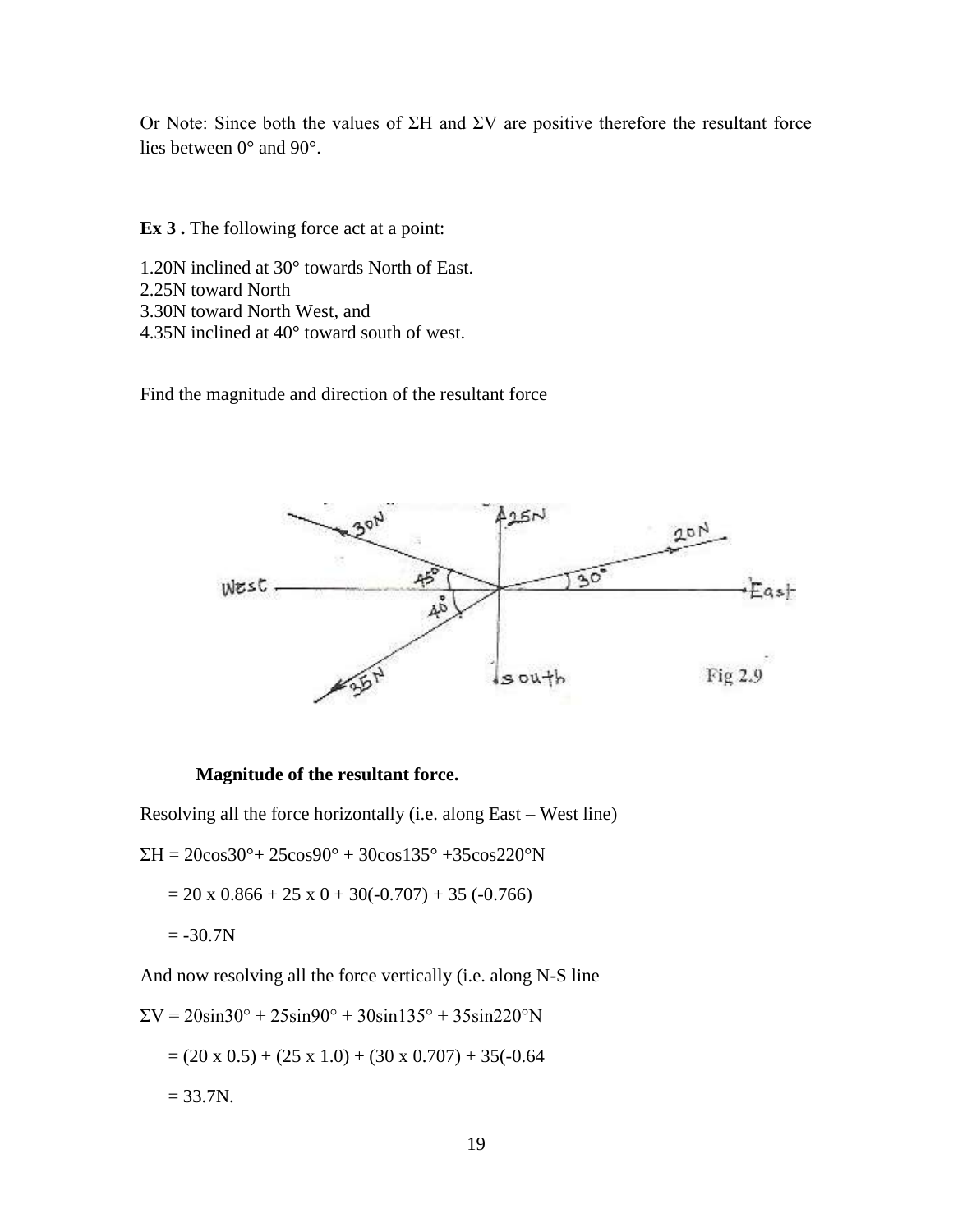We known that magnitude of the resultant of the force

$$
R = \sqrt{(\Sigma H)^2 + (\Sigma V)^2} = \sqrt{(-30.7)^2 + (33.7)^2}
$$
  
= 45.6N

Direction of the resultant force.

Let  $\theta$  = Angle, which the resultant force makes with that East.

$$
\tan\theta = \underline{\Sigma V} = 33.7 = -1.098
$$

 $\Sigma H$  -30.7

Or  $\theta = 47^{\circ}42$ 

Since  $\Sigma H$  is – ve and  $\Sigma V$  is + ve, therefore  $\Theta$  lies between 90° and 180°.

: Actual  $\theta = 180^{\circ} - 47^{\circ}42$ 

 $= 132^{\circ}18$ 

# **COUPLE**

A pair of two equal and unlike parallel force (i.e. force equal in magnitude, with lines of action parallel to each other and acting in opposite directions) is known as a **couple.**

As a matter of fact, a couple is unable to produce any translatory motion (i.e. motion in a straight line). But it produce a motion of rotation in the body, on which it acts. The simple of a couple one of the forces applied the key of a lock, while locking or unlocking it.

# **Arm of a Couple.**

The perpendicular distance (a), between the lines of action of the two equal and opposite parallel forces, is known as arm of the couple as shown in the fig. below.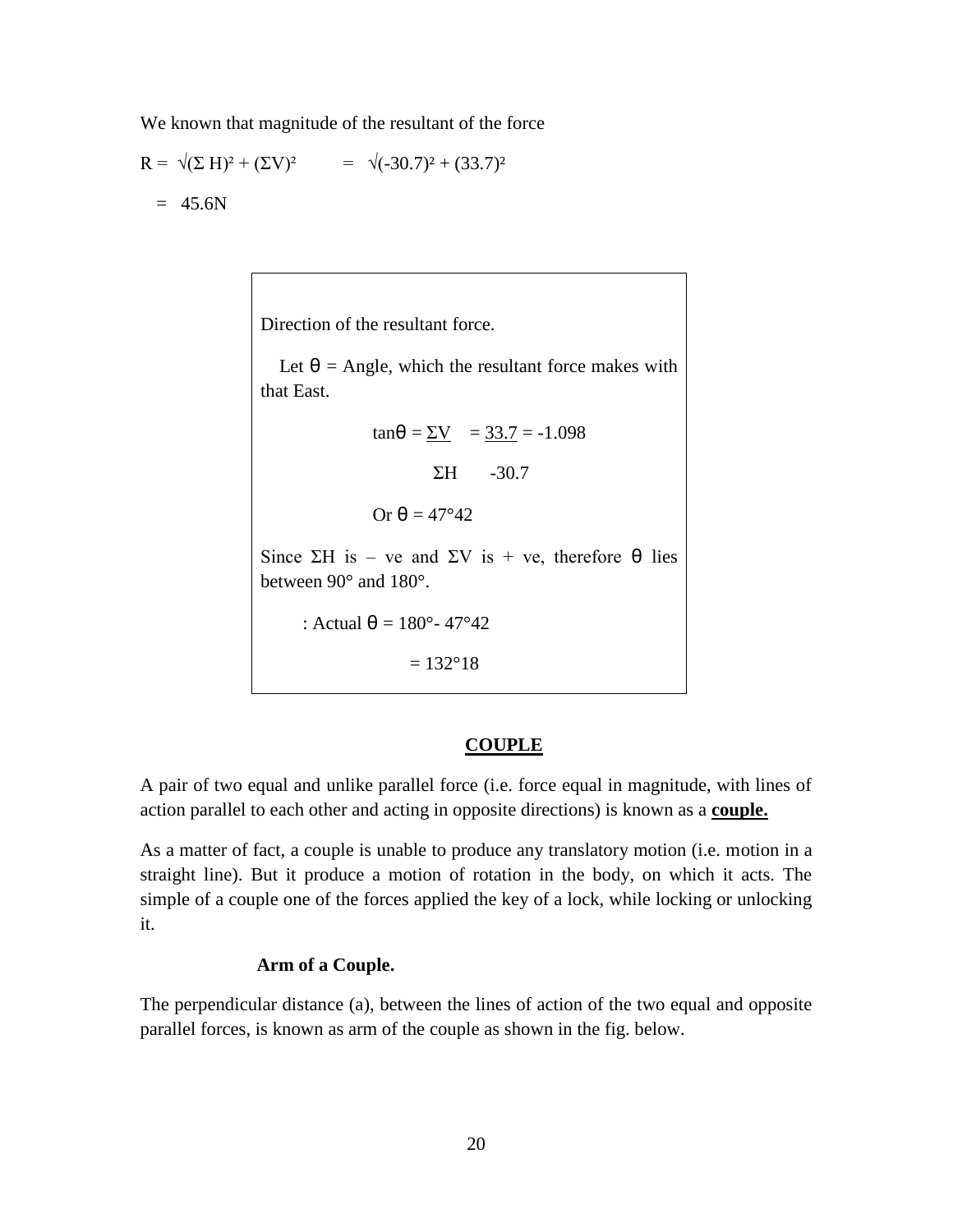

# **Moment of a Couple**

The moment of a couple is the product of the force (i.e. one of the forces of two equal and opposite parallel forces) and the arm of the couple. Mathematically.

Moment of a couple  $= P x$ 

 $P =$ Magnitude of the force, and

 $a = Arm$  of the couple.

# **Polygon of Forces.**

Suppose the four forces 1, 2,3and 4 acting at the joint shown below to be in balance, they may then be represented by the four sides of the polygon abcd,

This is a close polygon since the force is in equilibrium. If the forces are not in balance the polygon will not close and require closing line gives the equilibrant or the equal and opposite force depending on the sense in which it is taken.

It is an extension of Triangle law of force for more than two forces, which states "if a number of forces acting simultaneously on a particle, be represented magnitude and

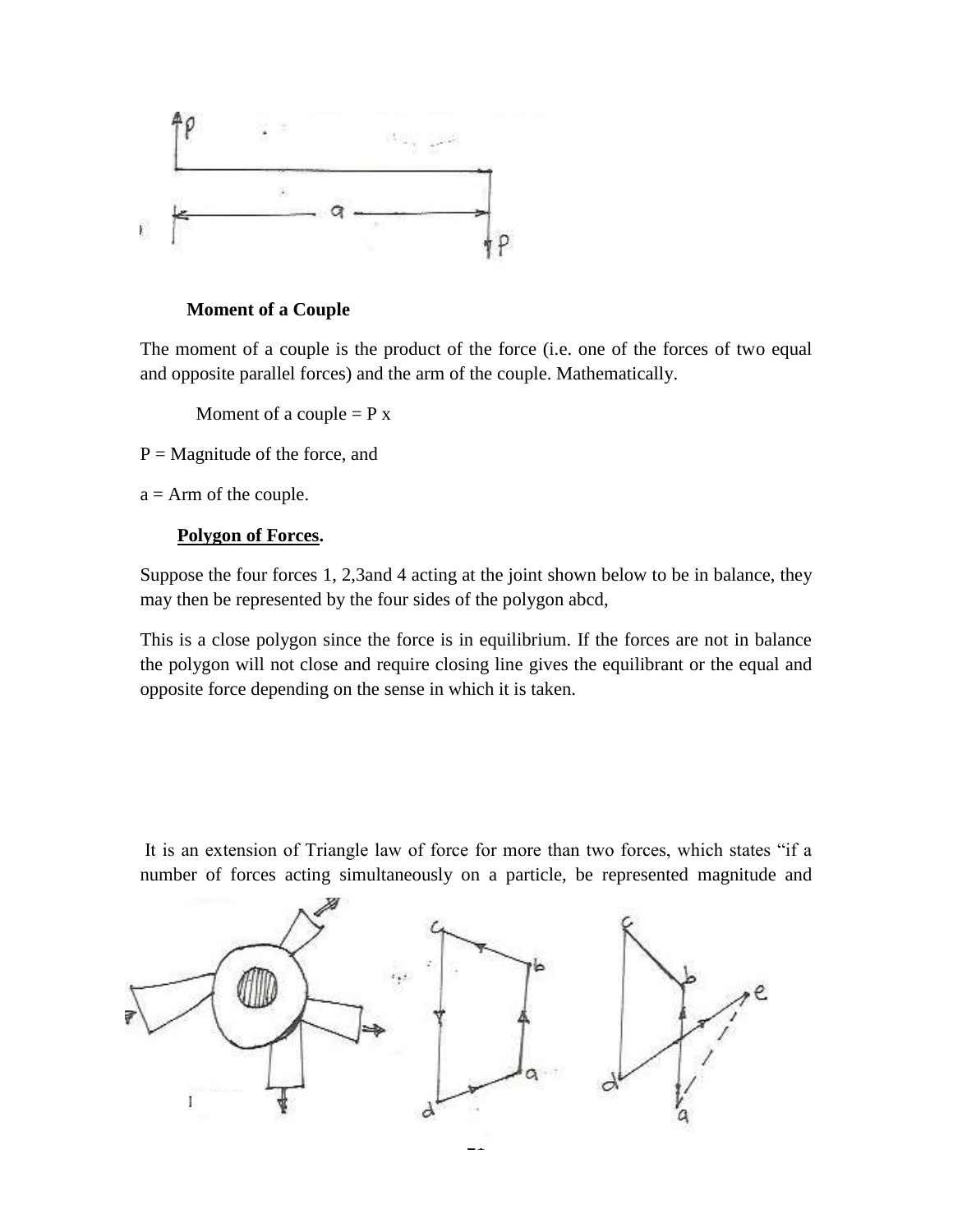direction, by the sides of a polygon taken in order, then the resultant of all these forces may be represented in magnitude and direction, by the closing side of the polygon, taken in opposite order."

Graphical (vector) Method for the Resultant Force.

It is another name for finding out the magnitude and direction of the resultant force by the polygon law of forces. It is done as discussed below.

- 1. Construction of space diagram showing the various forces (or loads) along with their magnitude and line of action.
- 2. Use of Bow's notations. All the forces in the space diagram are named by using the Bow's notation. It is a convenient method in which every forces (or load) is named by two capital letters, placed on its either side in the space diagram.

3. Construction of vector diagram (force diagram). It mean the construction of a diagram from a convenient point and then go on adding all the forces vectorically one by one (keeping in view the directions of the forces) to some suitable scale.

Now the closing side of the polygon, taken in opposite order, will give the magnitude of the resultant force (to the scale) and its direction.

**Example: 1.** A particle is acted upon by three forces equal to 50N, 100N, and 130N, along the three sides of an equilateral triangle, taken in order. Find graphically the magnitude and direction of the resultant forces.

Solution.

The system of given forces is shown below

First of all, name the forces according to Bow's notations as shown below. The 50N force is named as AB, 100N forces as BC and 130N force as CD, such that DA gives the resultant of these three forces.

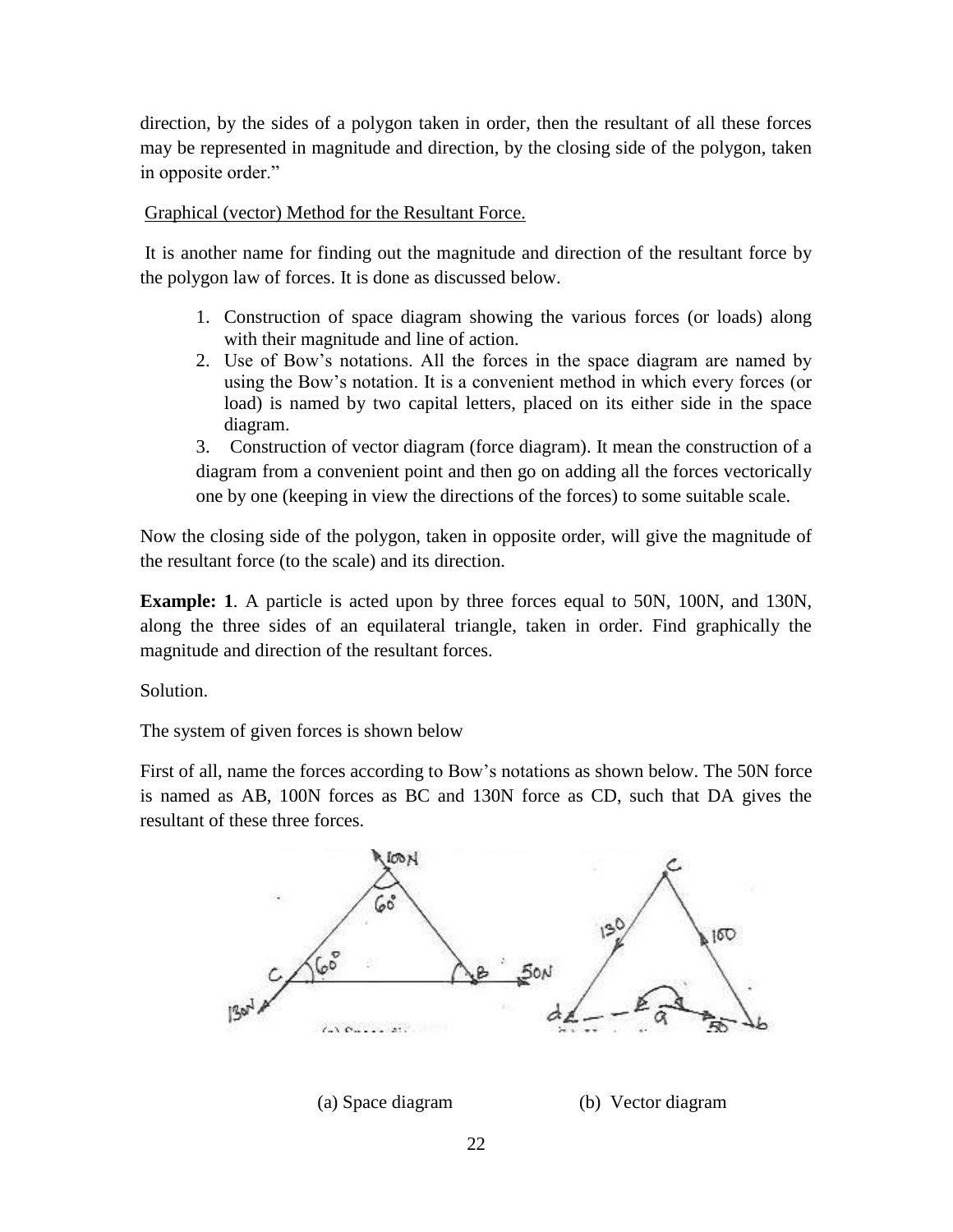Now draw the vector diagram for the given system of forces as shown in fig.2.12 (b) above and as discussed below,

Select some suitable point a and draw ab equal to 50N to some suitable scale and parallel to the 50N force of the space diagram.

2. Through b, draw bc equal to 100N to the scale and parallel to the 100N force of the space diagram.

3. Similarly through c draw cd equal to 130N to the scale and parallel to the 130N force of the space diagram.

4. Join ad, which gives the magnitude as well as direction of the resultant force.

5. By measurement, we find the magnitude of the resultant force is equal to 70N and acting at an angle of 200° with ab.

**Example.2** The following force act at a point

- I 20N inclined at 30° toward North of East.
- II 25N towards North West and

III 30N inclined at 40° toward South of West.

Find the magnitude and direction of the resultant force.

Solution.

The system of given is shown below. First of all, name the forces according to Bow's notations below. The 20N force is named as PQ 25N force as QR, 30N force as RS and 35N force as ST



 Now draw the vector diagram for the given system of forces as shown in (b) and as discussed below.

1.Select some suitable point P and draw Pq equal to 20N to some suitable scale and parallel to the force PQ.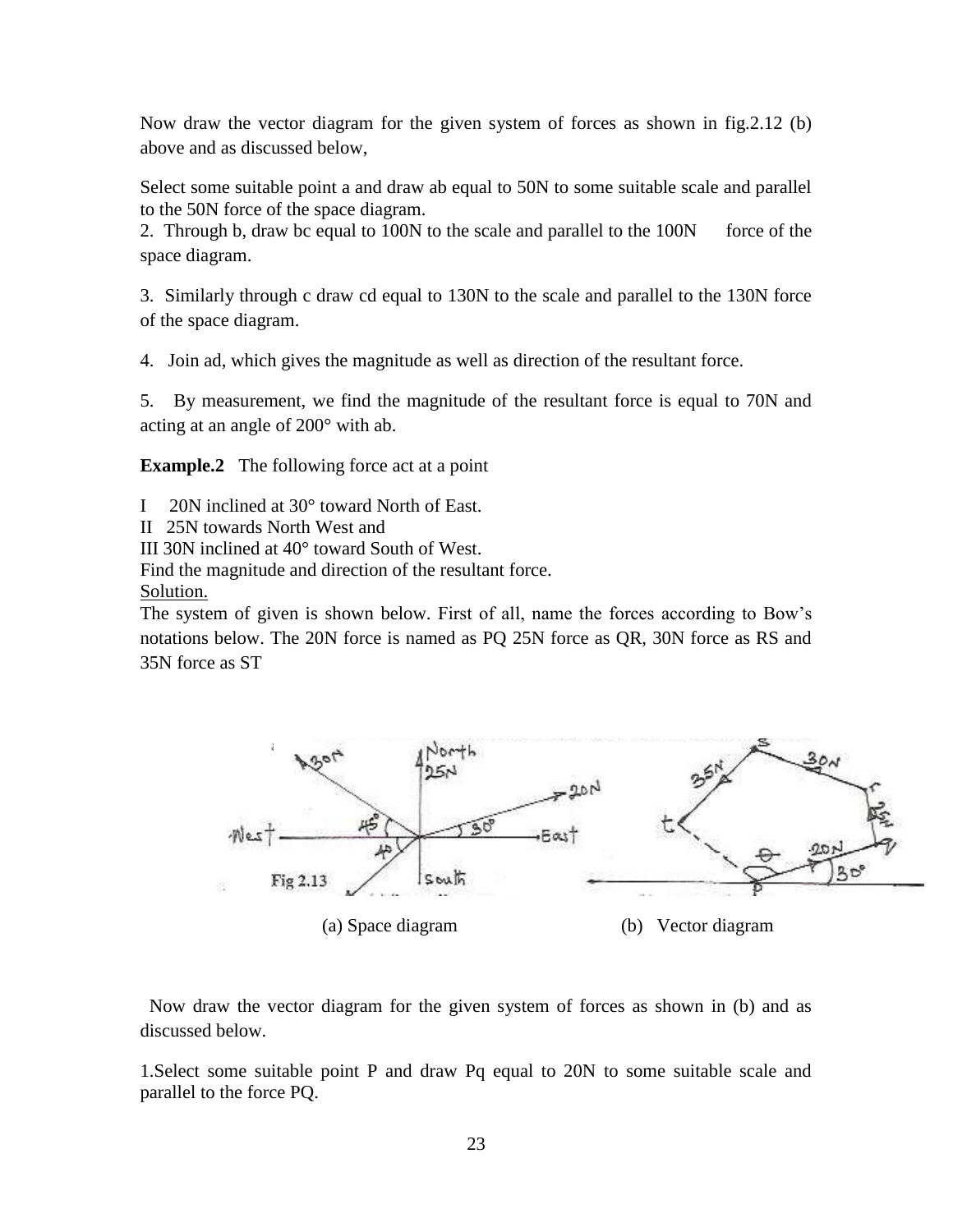2.Through q, draw qr equal to 25N to the scale and parallel to the force QR of the space diagram.

3.Now through r draw rs equal to 30N to the scale and parallel to the forces RS of the space diagram.

4.Similarly, through S, draw st equal to 35N to the scale and parallel to the force ST of the space diagram.

5.Joint pt, which gives the magnitude as well as direction of the resultant force.

6.By measurement, we find that the magnitude of the resultant force is equal to 45.6 and acting at an angle of 132° with the horizontal i.e. East – West line.

# MOMENT OF A FORCE

It is the turning effect produced by a force, on the body an the which it acts. The moment of a force is equal to the product of the force and the perpendicular distance of the point, about which the moment is required and the line of action of the force. Mathematically, moment  $M = P x l$ 

where,

 $P =$  Force acting on the body, and

l = perpendicular distance between the point, about which the moment is required and the line of action of the force.

### Graphical Representation of Moment

Consider a force represented in magnitude and direction, by the line AB. Let O be a point, about which the moment of this force is required to be found out as shown in fig. below. From O, draw OC perpendicular to AB. Join OA and OB.

Now moment of the force P about O

 $=$  P x OC  $=$  AB x OC

Put AB x OC is equal to twice the area of the triangle AOB

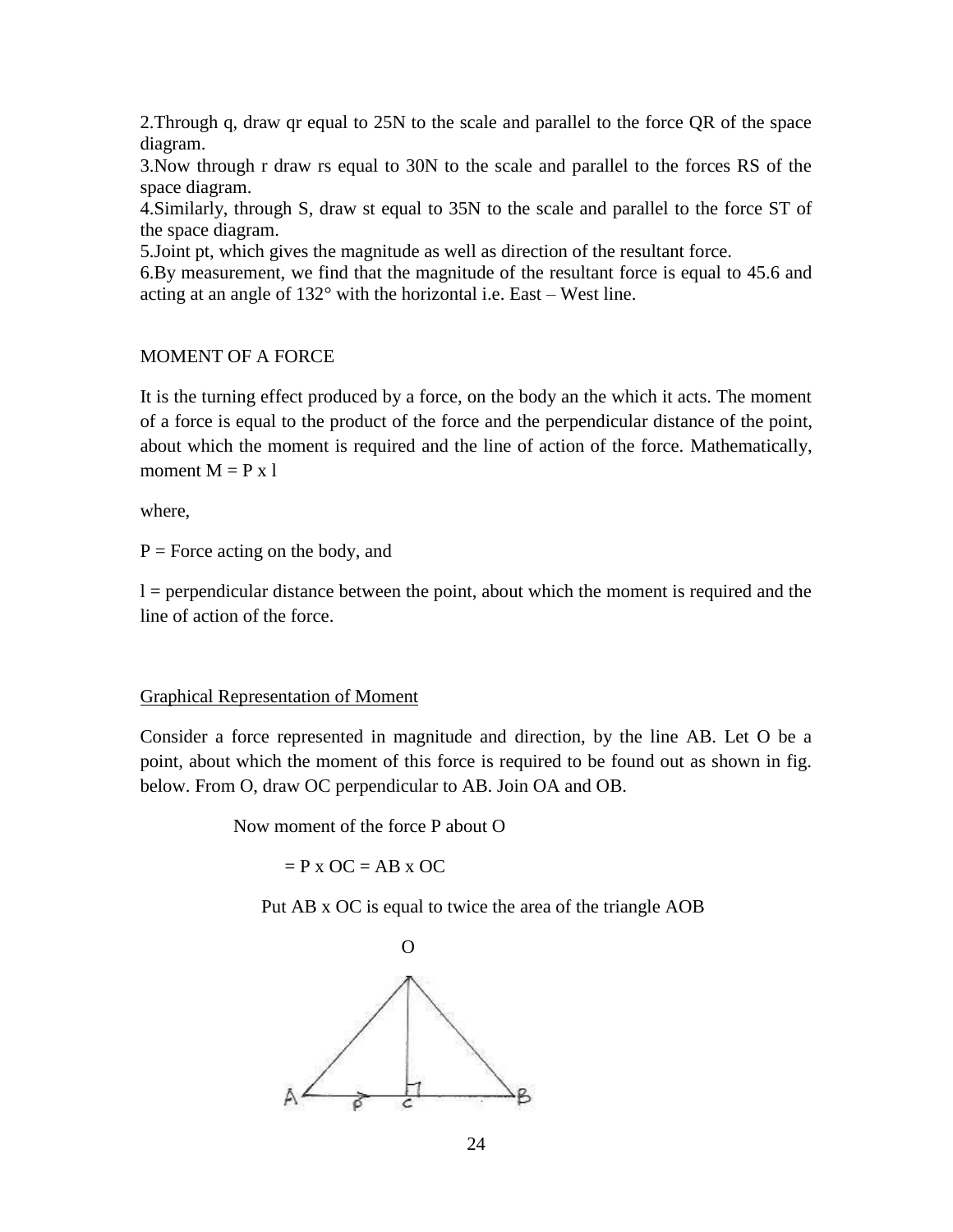# Units of moment

 Since the moment of a force is the product of force and distance, therefore the unit of the moment will depend upon the units of force and distance. Thus, if the force is in Newton and the distance is in metres, then the units of moment will

be and Newton-metre (briefly written as N.M). Similarly the unit of moment may be KN-M (i.e. KN XM), N –mm (i.e. NXmm) etc.

# Types of Moments

Broadly speaking the moment are of the following two types.

- 1. Clockwise moments
- 2. Anticlockwise moments.



(a) Clockwise moments (b) Anticlockwise moments

# Clockwise Moment.

It is the moment of a force, whose effect is to turn or rotate the body, in the opposite direction in which the hands of a clock move as shown above.

# Anticlockwise Moments

It is the moment of a force, whose effect is to turn or rotate the body in the opposite direction in which the hands of a clock move as shown in (b) above.

Note: The general convention is to take clockwise moment as positive and anticlockwise moment as-ve

# **Centre of Gravity (C.G)**

This is the point where the whole weight of a body appears to be acting irrespective of its position.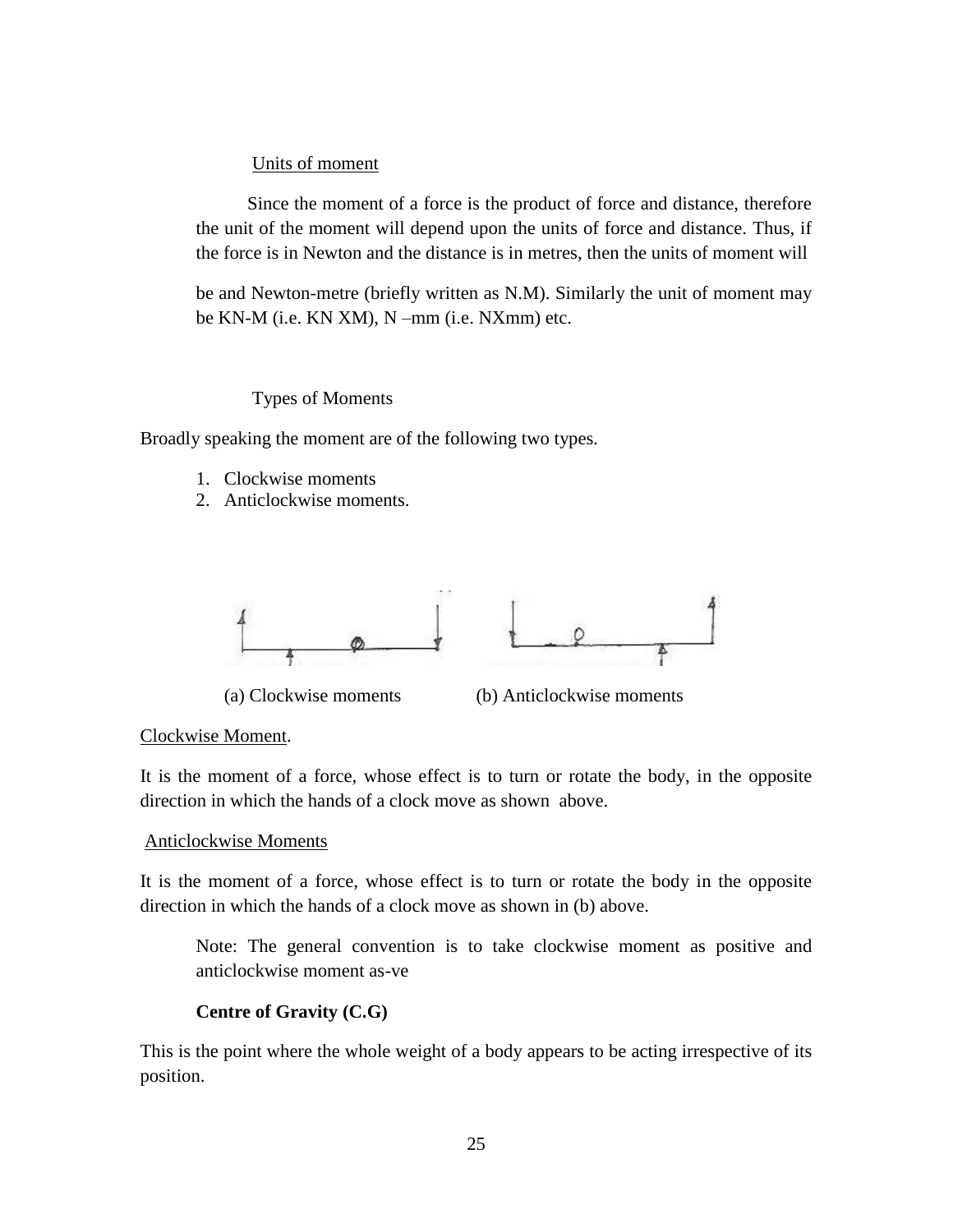#### **Centroid**

The plane figures (like triangle, quadrilateral, circle, etc) have only area, but no mass. The centre of area of such figures is known as centroid. The method of finding out the centroid is the same as that of finding out the centre of gravity of a body. In many books, the authors also write C.G. for centroid and vice versa.

### Centre of Gravity of Plane Figures

The plane geometrical figure (such as T-section, I-section, L-section, etc) have only areas but no mass. The C.G of such figures is found out in the same way as that of solid bodies. The centre of area of such figure is known as centroid, and coincides with the C.G of the figure. It is a common practice to use C.G for centroid and vice versa.

Let x and y be the co-ordinates of the C.G with respect to same axis of reference,

then  $\bar{x} = \frac{a_1x_1 + a_2x_2 + a_3x_3 + \cdots + a_n}{a_1 + a_2 + a_3 + \cdots + a_n}$ 

Similarly  $\bar{y} = \frac{a_1x_1 + a_2x_2 + a_3x_3 + \cdots + a_{n-1}a_n}{a_{n-1}a_2 + a_3 + \cdots + a_{n-1}a_n}$ 

Where  $a_1 a_2 a_3 \dots a_n$  etc is the area into which the whole figure is divided.

 $x_1, x_2, x_3$  ……….....etc are the respective co-ordinates of the area

On x-x axis with respect to same axis of reference.

 $y_1, y_2, y_3, \ldots, y_{1}$  etc are the respective coordinates of the area

On Y-Y axis with respect to same axis of the reference.

### **Centre of Gravity of Symmetrical Sections.**

Sometime, the given section, whose centre of gravity is required to be found out, is symmetrical about X-X axis or Y-Y axis. In such cases, the procedure for calculating the C.G. of the body is very much simplified, as we have only to calculate either X or Y. This is due to the reason that the C.G of the body will lie on the axis of symmetry.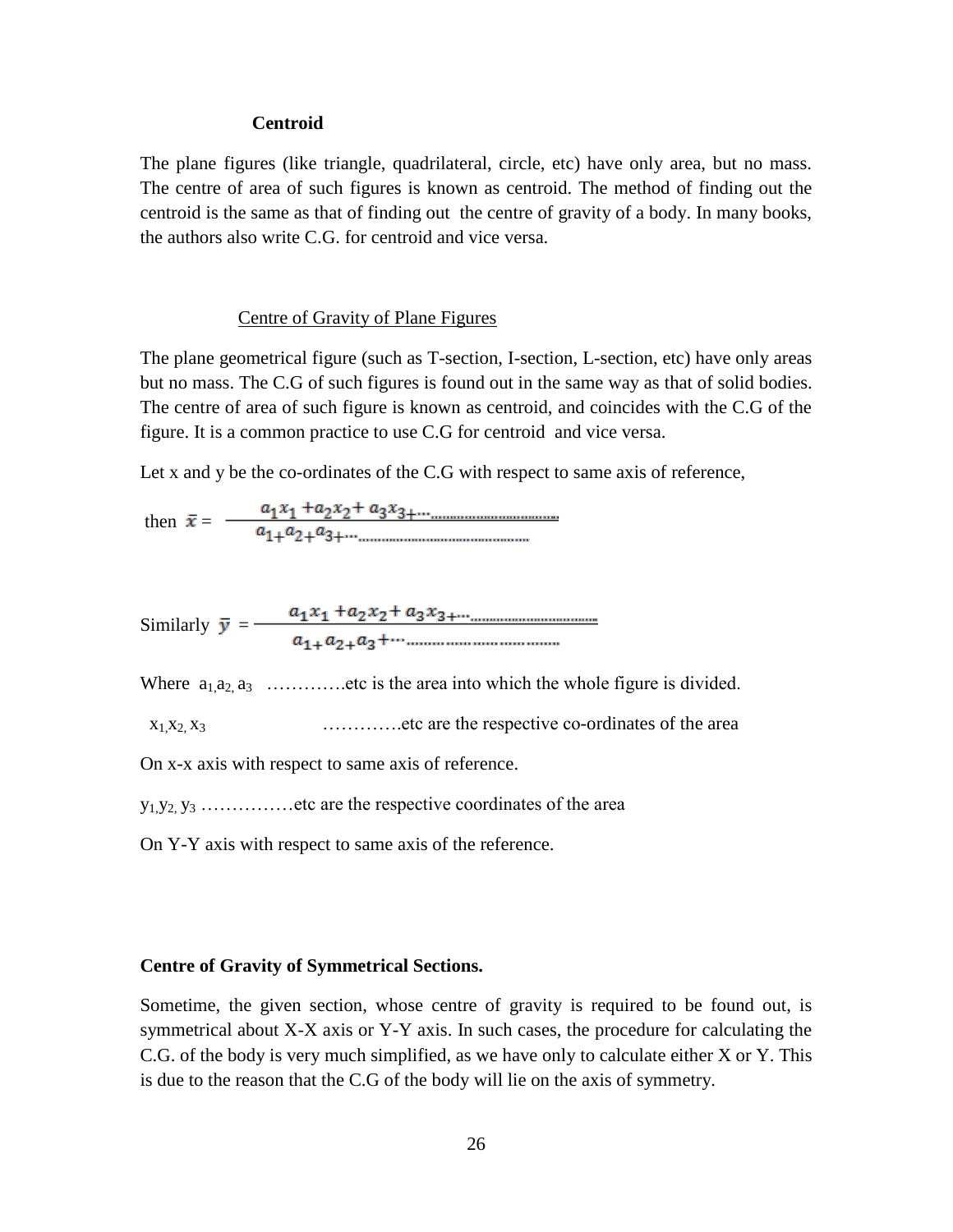# **Example 1.**

Find the center of gravity of a 100mm x 150mm x 30mm T-section.

### **Solution**

As the section is symmetrical about Y-Y axis, bisecting the web, therefore its C.G will lie on this axis. Split up the section into two rectangles ABCH and DEFG as shown below. Let bottom of the flange FE be the axis of reference.



We known the distance between C.G of the section and bottom of the flange FE,

 $y = a_1 y_1 + a_2 y_2$  = (3000 + 135) + (3600 x 600)mm  $a_1 + a_2$  3000 + 3

 $= 94.1$  mm.

# **Example 2.**

Find the center of gravity of a channel section 100 x 50 x 15mm

### **Solution**

As the section is symmetrical about X-X axis, therefore its C.G will lie on this axis. Now split up the whole section into three rectangles ABFJ, EGKJ and CDHK as shown. Fig 2.19 let the face AC be the axis of reference.

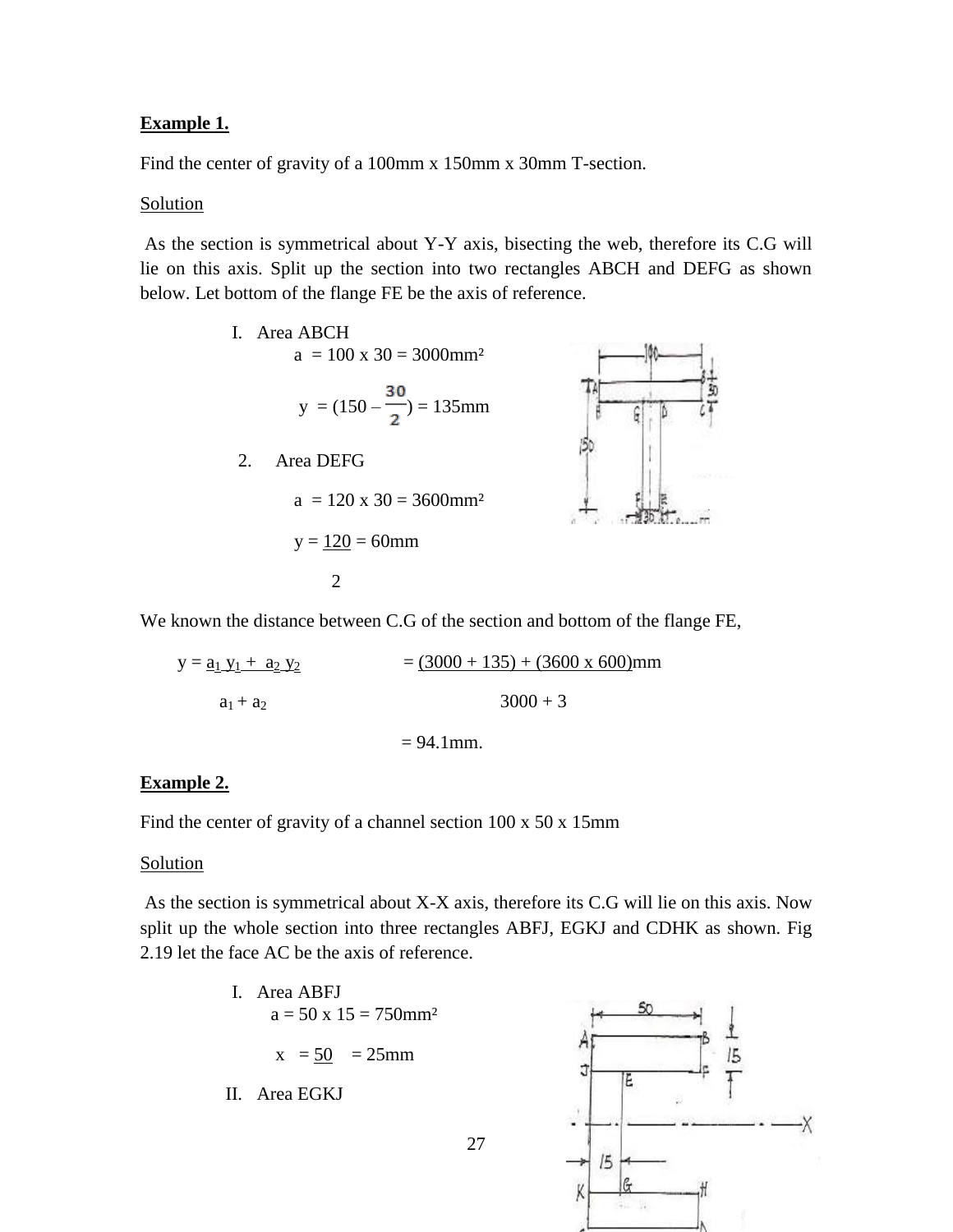$$
a = (100 - 30) \times 15 \text{mm}^2
$$
  
= 1050m  
III. Area CDHK  

$$
a = 50 \times 15 = 750 \text{mm}^2
$$
  

$$
x = \frac{50}{25} = 25 \text{mm}
$$
  

$$
2
$$
  

$$
X = \frac{ax + a x + a x}{a + a + a}
$$
  
= 
$$
\frac{(750 \times 25) + (1050 \times 7.5) + (750 \times 25)}{750 + 1050 + 750}
$$
  
= 17.8mm

# **Practice Questions**

Find the centroid of an unequal angle section 100mm x 80mm x 20mm

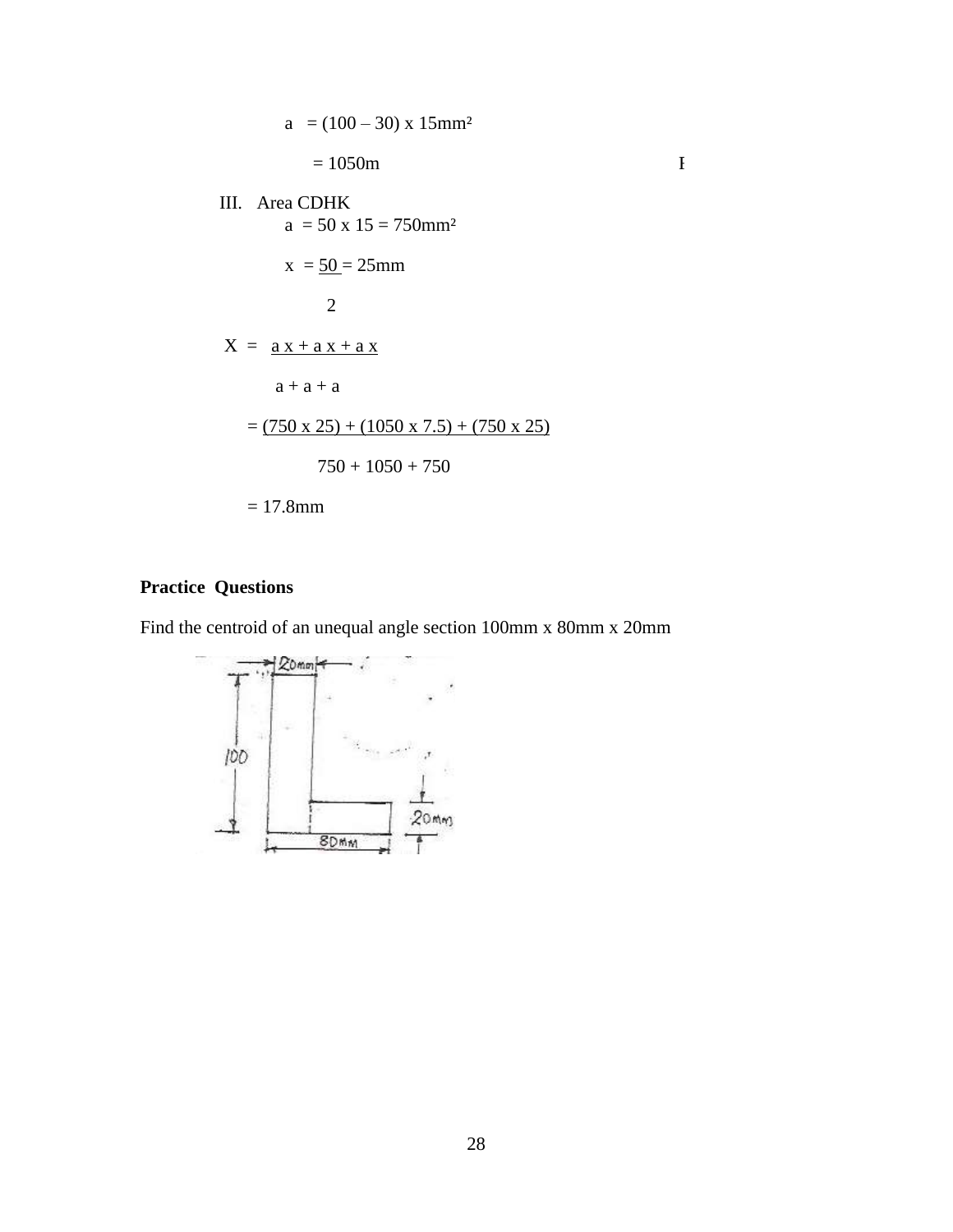Parallel Force acting on a Single Pivot beam



For equilibrium

a.  $E + W + F = R$ 

b. Taking moment about the point

$$
FX_1 = Wx_2 + Ex_3
$$





For equilibrium

Taking moment about pivot P,

 $W + F_1 + F_2 = Rp + R_Q$ 

Taking moment about pivot Q

 $F_1 x_1 + Wx_2 + F_2 x_3 = R_0 x_4$ 

**Ex.3** A uniform beam 6cm long and weighing 40N rest on two supports P and Q placed 1m from each end of the beam. Weight of 100N and 80N are hung from the end of the beam near P and Q respectively. Calculate the reactions at the supports.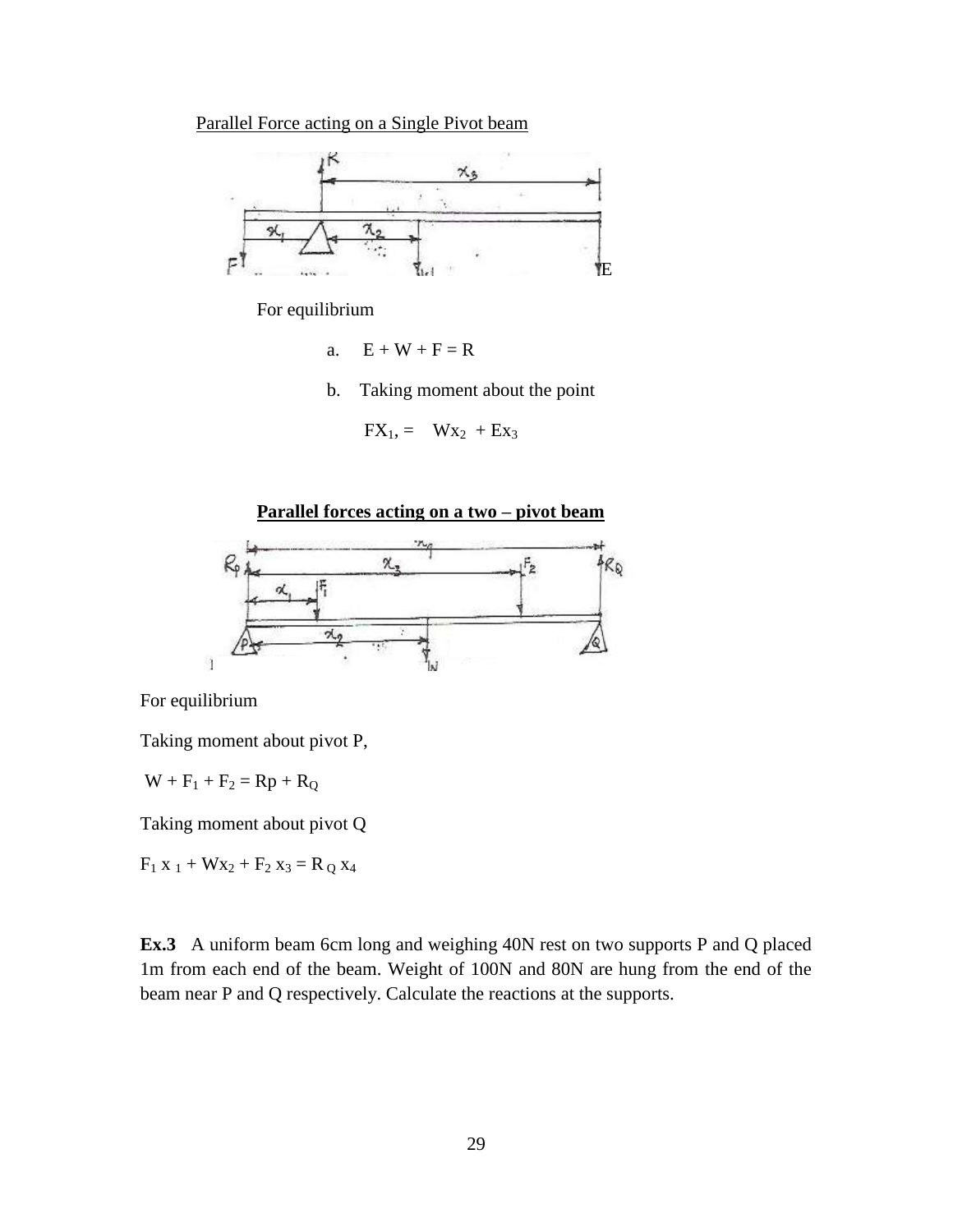

Taking moment about P

$$
(100 \times 1) \text{ Nm} + (\text{R} \times 4\text{m}) = (80 \times 5) + (40 \times 2)
$$
  
100Nm + 4R = (400 + 80)Nm  
(4R)m = (480 - 100)Nm  
R =  $\frac{380}{4}$  = 95N

Similarly, take moment about Q

Total anticlockwise moment = Total clockwise moment is

$$
(100 \times 5) + (40 \times 2) = (R \times 4) + (80 \times 1)
$$
  
\n
$$
80 + 4R = (500 + 80)Nm
$$
  
\n
$$
4R = 580 - 80
$$
  
\n
$$
R_1 = \frac{500}{4}
$$
  
\nOR  
\n
$$
R_1 + R_2 = W1 + W2 + W3
$$
  
\n
$$
R_1 + R_2 = 220N
$$
  
\n
$$
R_1 = (220 - 95)
$$
  
\n
$$
= 125N.
$$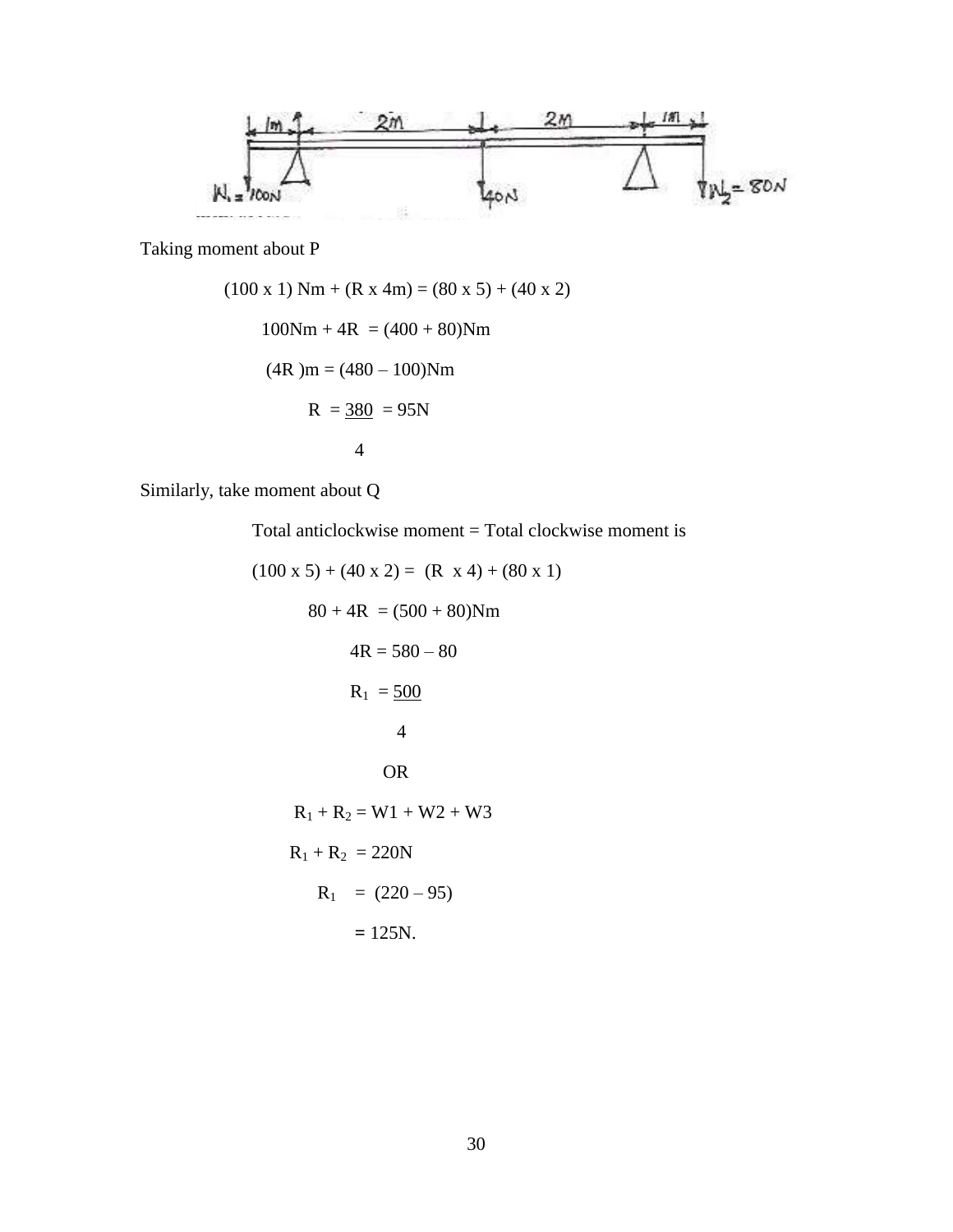### **SIMPLE FRAMES AND STRUCTURES.**

#### **Introduction**

A frame may be defined as a structure, made up of several bars, riveted or welded together. These are made up of angle irons or channel sections, and are called members of the frame or framed structure. Though member are yet for calculation purposes, the joints welded or riveted together, at their joints are yet assumed to be hinged or pinjointed. The determination of forces in a frame is an important problem in Engineeringscience, which can be solved by the application of the principles of either stat ice or graphics. In this chapter, we shall be using the principles of either static or graphics.

### **Types of frames**

Though there are many types of frames, yet from the analysis point of view, the frames may be classified into the following to group:

1. Perfect frame. 2. Imperfect frame.

### **Perfect Frame**

A perfect frame is that, which is made up of members just sufficient to keep it in equilibrium, when loaded, without any change in its shape.

The simplest perfect frame is a triangle, which contains three members and three joints as shown below. It will be noted that if such a structure is loaded shape will not be should be three members to prevent distortion. Increase a joint, to a triangular fame, we require two members as shown by dotted lines . Thus we see that for every additional joint, to a triangular frame, two members are required,

The number of members, in a perfect frame, may also be expressed by the relation:

 $n = (2j - 3)$ 

where  $n = No$  of members and

 $j = No$  of joints

#### **Imperfect Frame**

An imperfect frame is that which does not satisfy the equation:

$$
n = (2j - 3)
$$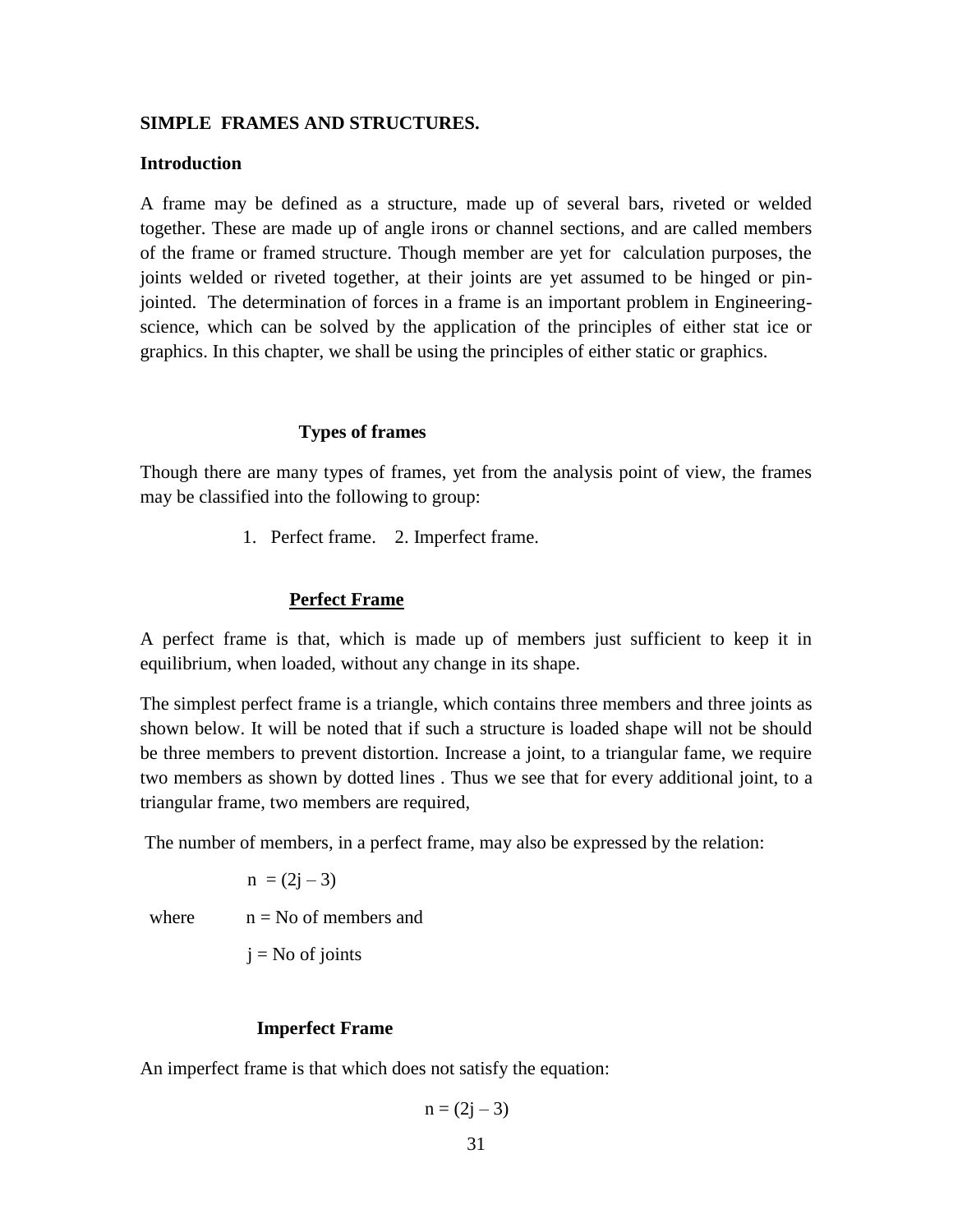Or in other words, it is a frame in which the numbers of members are more or less than (2j-3). The imperfect frames may be further classified into the following two types:

1. Deficient frame. 2. Redundant frame.

# **Deficient Frame**

A deficient frame is an imperfect frame, in which the numbers of members are less than  $(2j-3).$ 

**Redundant Frame:** A redundant is an imperfect frame, in which the number of member are more than  $(2j - 3)$ .

# **Assumptions for Forces in the Members of a Perfect Frame**

Following assumptions are made, while finding out the forces in the members of a perfect frame:

1.All the members are pin jointed,

2.The frame is loaded only at the joints.

3.The frame is a perfect one

4.The weight of the members, unless stated otherwise, is regarded as negligible in comparison with the other external forces or loads acting on the truss,

The forces in the various members of a perfect frame may be found out either by analytical method or graphical method, but in this chapter, we shall discuss the analytical method only.

# **Analytical Methods for the Forces**

The following two analytical methods for finding out the forces, in the members of a perfect frame, are important from the subject point view:

1. Method of joint. 2. Method of section.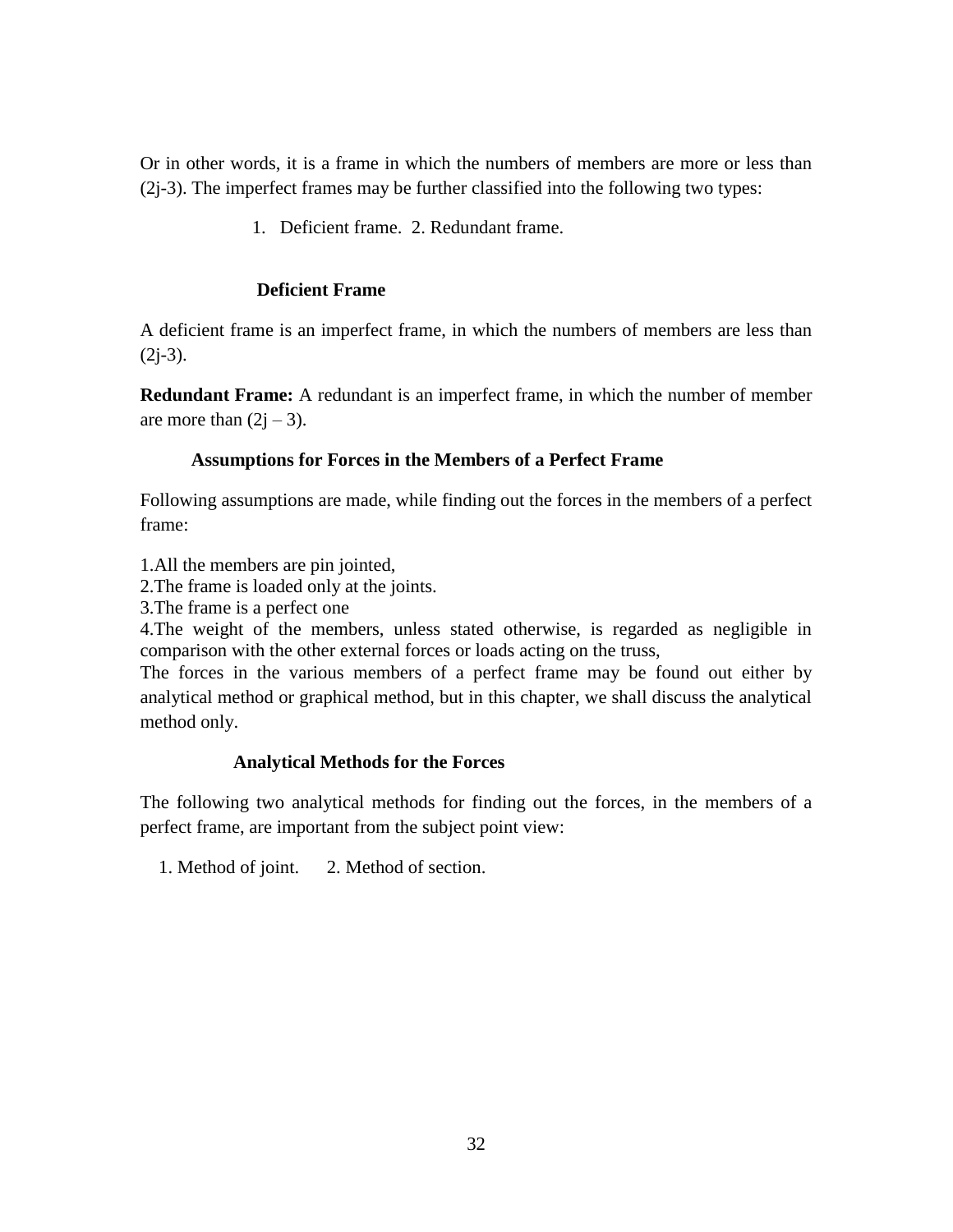

In this method, each and every joint is treated separately as a free body in equilibrium as shown in fig. 2.25 (a), (b), (c) and (d). The unknown forces are then determine by equilibrium equation viz,  $\Sigma V = 0$  and  $\Sigma H = 0$ . i.e. sum of all the vertical force as well as the horizontal forces is equated to zero.

Note. 1. The member of the frame may be named either by Bow's method or by the joint at their ends.

2. While selecting the joint, for calculation work, care should be taken that at any instant, the joint should not contain more than two members, in the forces are known.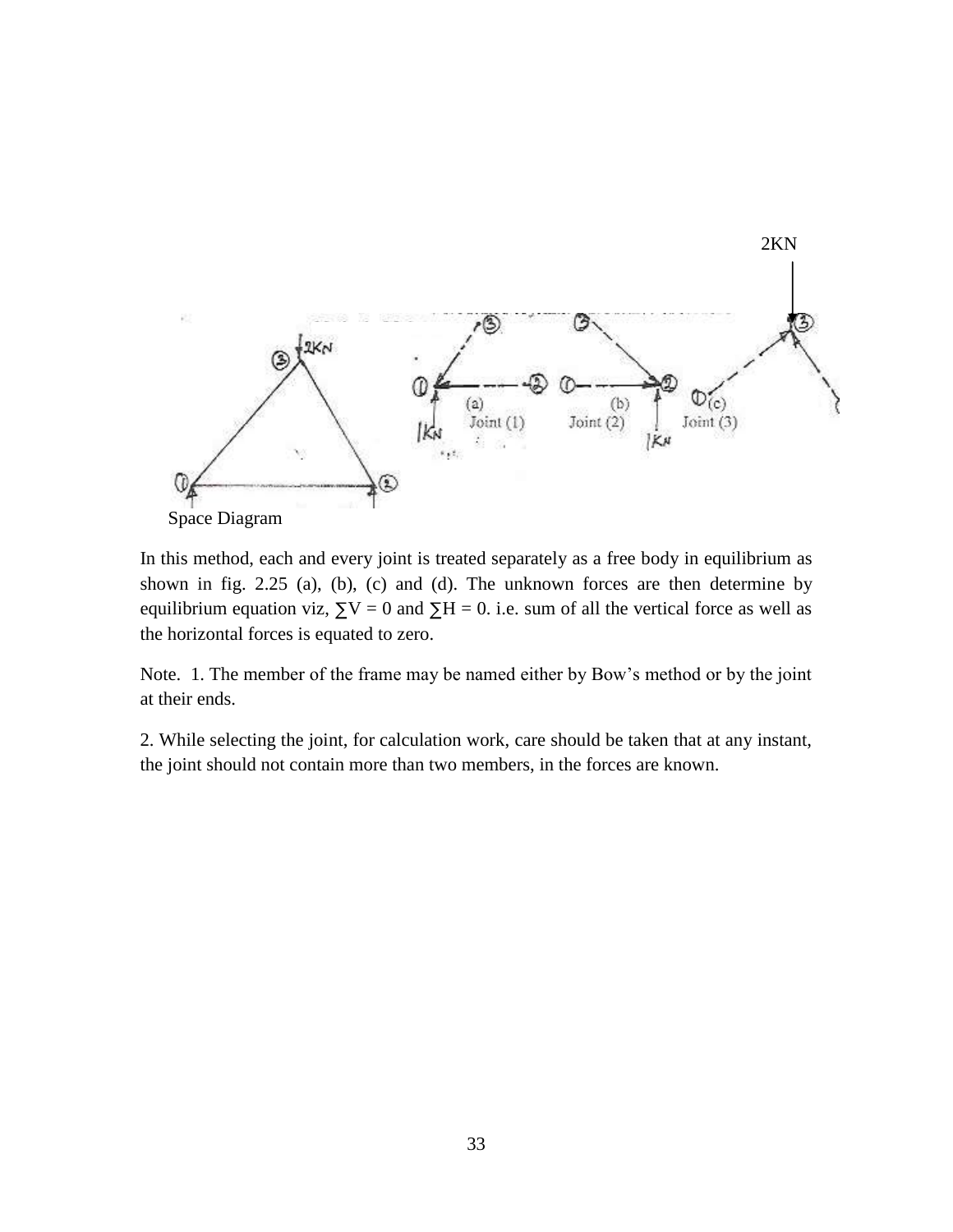Method of selections (or method of Moment)



This method is particularly convenient, when the forces in a few members of a frame are required to be found out. In this method, a section line is passed through the member or members, in which the forces are required to be found out as shown in (a) above.

A part of the structure, on any one side of the section line, is then treated as a free body in equilibrium under the action of external. Force as shown in (b) and (c). The unknown forces are then found out by the application of equilibrium or the principle of static's i.e.  $\Sigma M = 0$ 

**Notes.** 1. To start with, we have shown section line 1-1 cutting the member AB and BC. Now in order to find out the force in the member AC, section line 2-2 may be drawn

2. While drawing a section line, care should always be taken not to cut more than three members, in which the forces are unknown.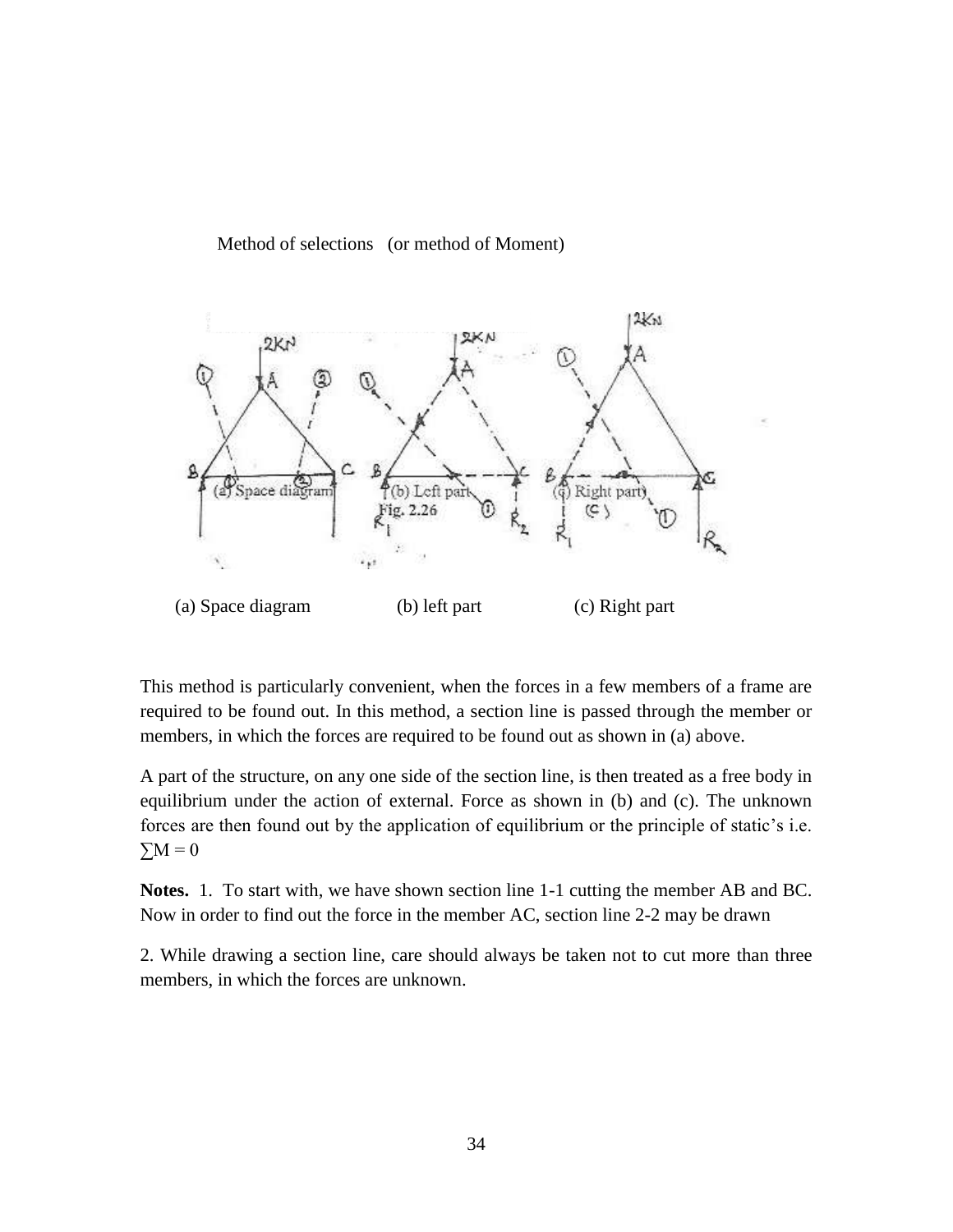#### **FORCE TABLE**

Finally, the results are tabulated showing the members, the magnitudes of force and their nature. Sometimes, tensile force is represented with a +ve sign and compressive force with a –ve sign.

**Note.** The force table is generally prepared when force in all the members of a truss are required to be found out.

**Example 1.** The truss ABC shown in the fig. below has a span of 5 meters. It is carrying a load of 10kN at its apex.



Find the force in the member AB, AC and BC.

#### **Solution:**

From the geometry of the truss, we find that the load of 10kN is acting at a distance 1.5m from the left hand support i.e., B and 3.75m from C. Taking moment about B and equating the same.

 $R_2$  x 5 = 10 x 1.25 = 12.5  $R_2 = 12.5/5 = 2.5kN$ and  $R_1 = 10 - 2.5 = 7.5$ KN

The example may be solved by the method of joint or the method of section. But we shall solve it by the methods.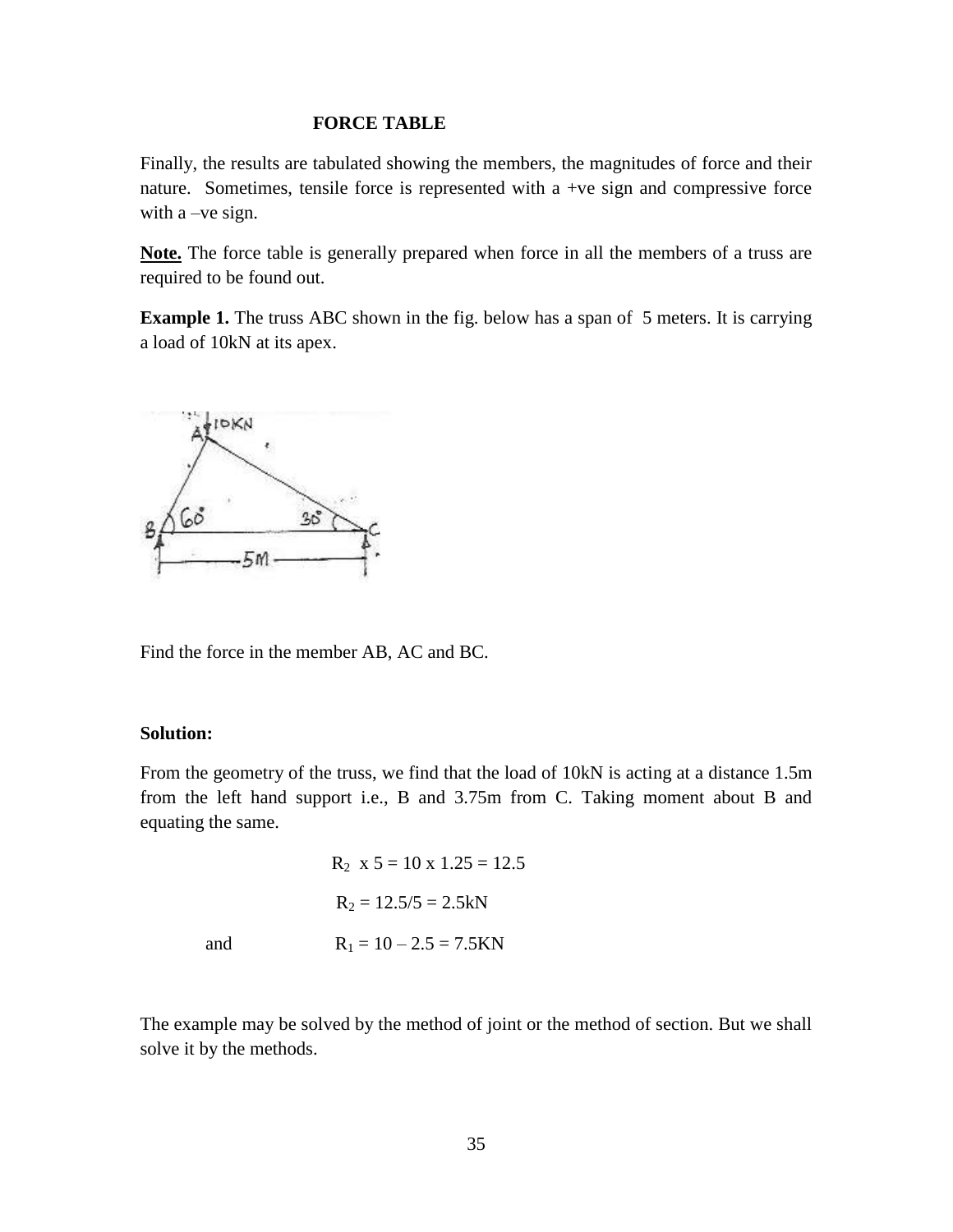

First of all consider joint B. Let the direction of the force PAB and PBC (or PBA and PCB) be assumed as shown in fig. 2.28 (a). Resolving the force vertically and equating the same,

PAB sin60° = 7.5  
PAB = 
$$
7.5
$$
 = 7.5 KN (compression)  
Sin60° 0.866

And now resolving the force horizontally and equating the same,

$$
PBC = PAB\cos 60^\circ = 8.660 \times 0.5
$$

$$
= 4.33KN
$$

PAC  $sin30^\circ = 2.5$ PAC =  $2.5 = 2.5$  $Sin30^{\circ}$  0.5

= 5.0KN (compression)

and now resolving the force horizontal and equating the same,

PBC = PAC  $\sin 30^\circ = 5.0 \times 0.866$  kN

= 4.33KN (Tension)…. as already obtained.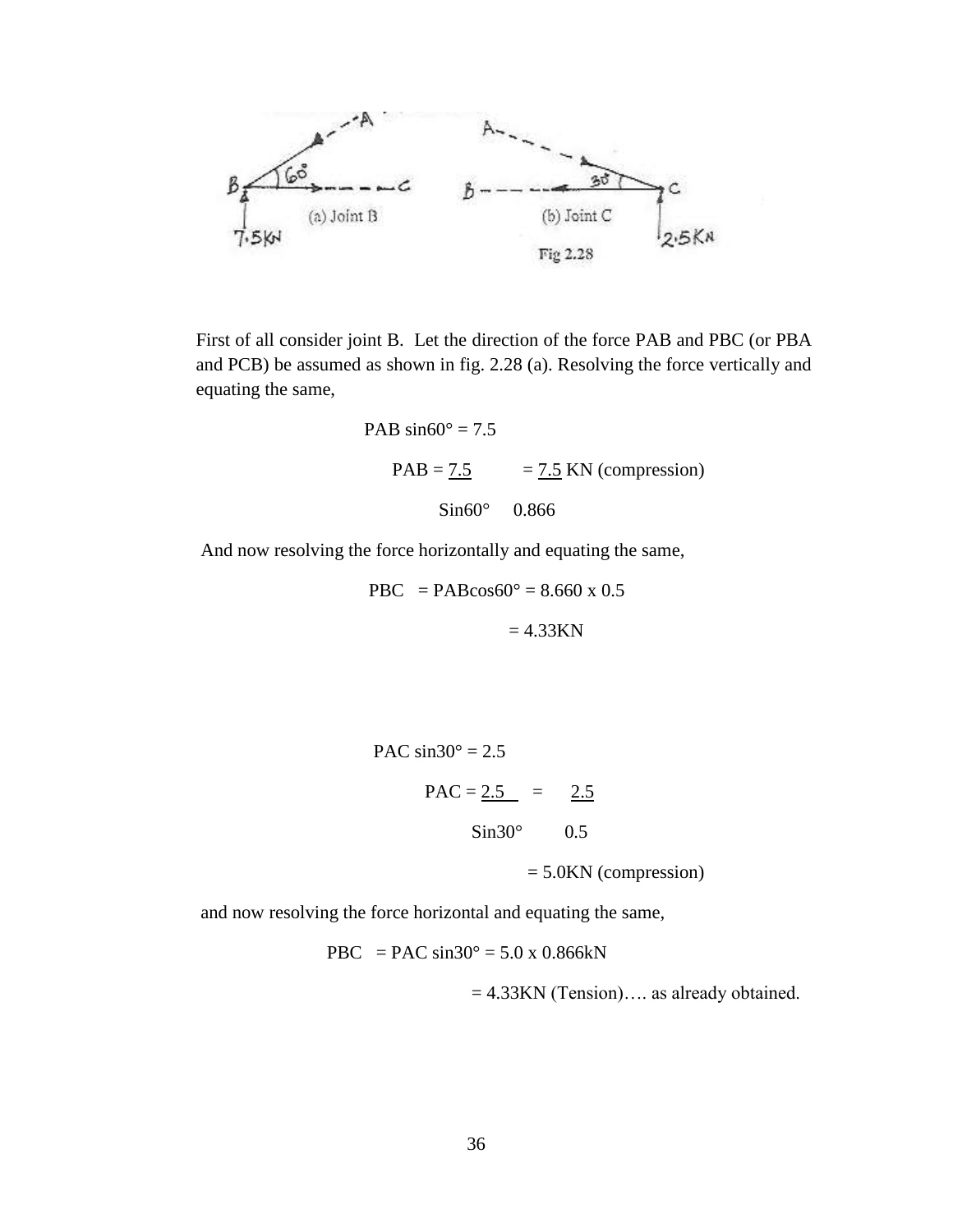### **Method of sections**



First of all, pass section (1-1) cutting the truss into two parts (one part shown by firm lines and the other by dotted lines) through the member AB and BC of the truss as shown in fig. 2.29 (a). Now consider equilibrium of the left part

of the truss (because it is smaller than the right part). Let the direction of the forces PAB and PBC be assumed as shown in fig. (a)

 Taking moment of the force acting in the part of the truss only about the joint C and equating the same,

```
PAB x 5sin60^\circ = 7.5 x 5PAB = 7.5 \times 5 = 7.5 5sin60° 0.866
```
= 8.66KN (compression).

and now taking moment of the forces acting in the left part of the truss only about the joint A and equating the same,

> PBC x  $1.25\tan 60^\circ = 7.5 \times 1.25$  $PBC = 7.5 \times 1.25 = 7.5$  1.25tan60° 1.732  $= 4.33KN$  (Tension)

> > 37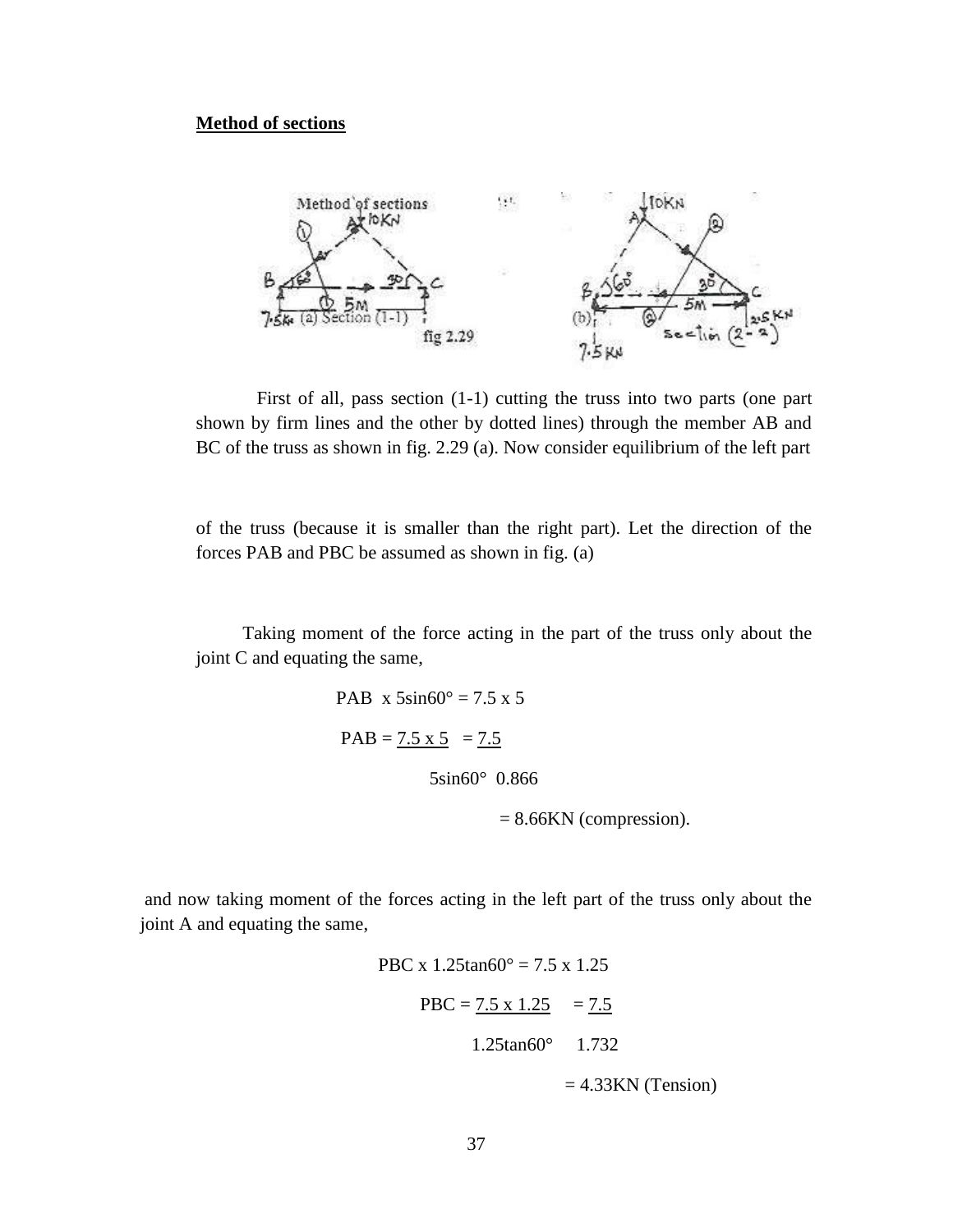Now pass section (2-2) cutting the truss into two part through the member AC and BC. Now consider the equilibrium of the right part of the truss (because it smaller left part). Left the directly of the forces PAB and PBC assumed as show in fig. (b).

Taking moment of the forces acting in the part of the truss only about the joint B and equating the same,

PAC x 
$$
5\sin 30^\circ = 2.5 \times 5
$$
  
PAC =  $2.5 \times 5 = 25 = 5$ KN (compression)  
 $5\sin 30^\circ$  0.5

and now taking moment of the forces acting in the right part of the truss only about the joint A and equating the same,

$$
PBC x 3.75 \tan 30^\circ = 2.5 x 3.75
$$

$$
PBC = 2.5 3.75 = 4.33 \text{KN (Tension) as already mentioned)}
$$

$$
3.75 \tan 30^\circ
$$

Now, tabulate the results as given below:

| S/N            |           | Member   Magnitude of force in   Nature of force |             |
|----------------|-----------|--------------------------------------------------|-------------|
|                |           | kN                                               |             |
|                | AB        | 8.66                                             | Compression |
| $\overline{2}$ | <b>BC</b> | 4.33                                             | Tension     |
| 3              | <b>AC</b> | 5.0                                              | Compression |
|                |           |                                                  |             |

**Example 2**. The fig. below shows a warren girder consisting of seven members each of 3m length freely supported at its end points.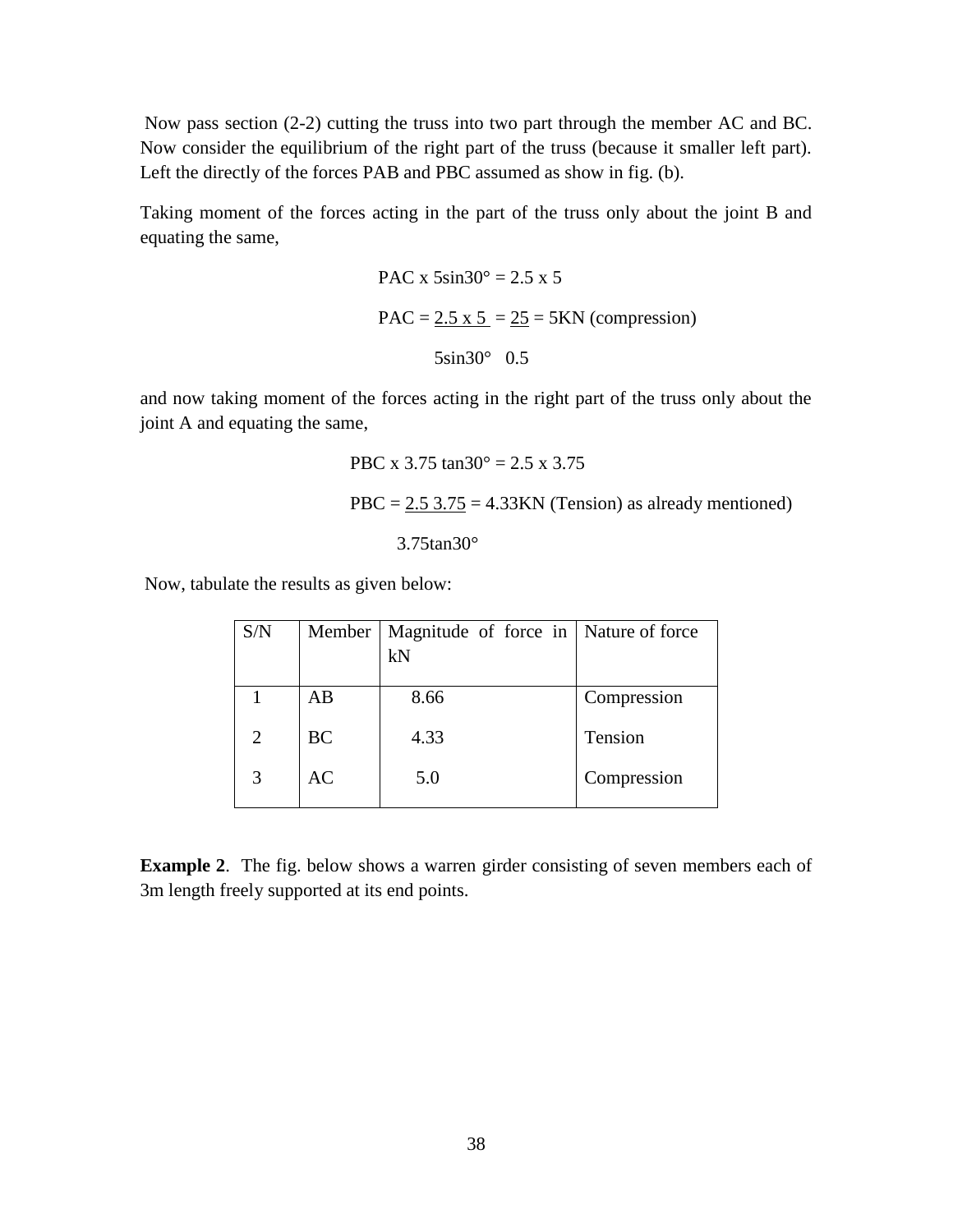

The girder is loaded at B and C as shown. Find the force in all the member of the girder, indicating whether the force is compressive or tensile.

Solution. Taking moment about A and equating the same,

 RD x 6 = (2 x 1.5) + (4 x 4.5) = 21 RD = 21/6 = 3.5KN and RA = (2 + 4) – 3.5 = 2.5KN

 The example may be solved by the method of joint or method of section but we shall it by both the methods.

# **Method of joints**

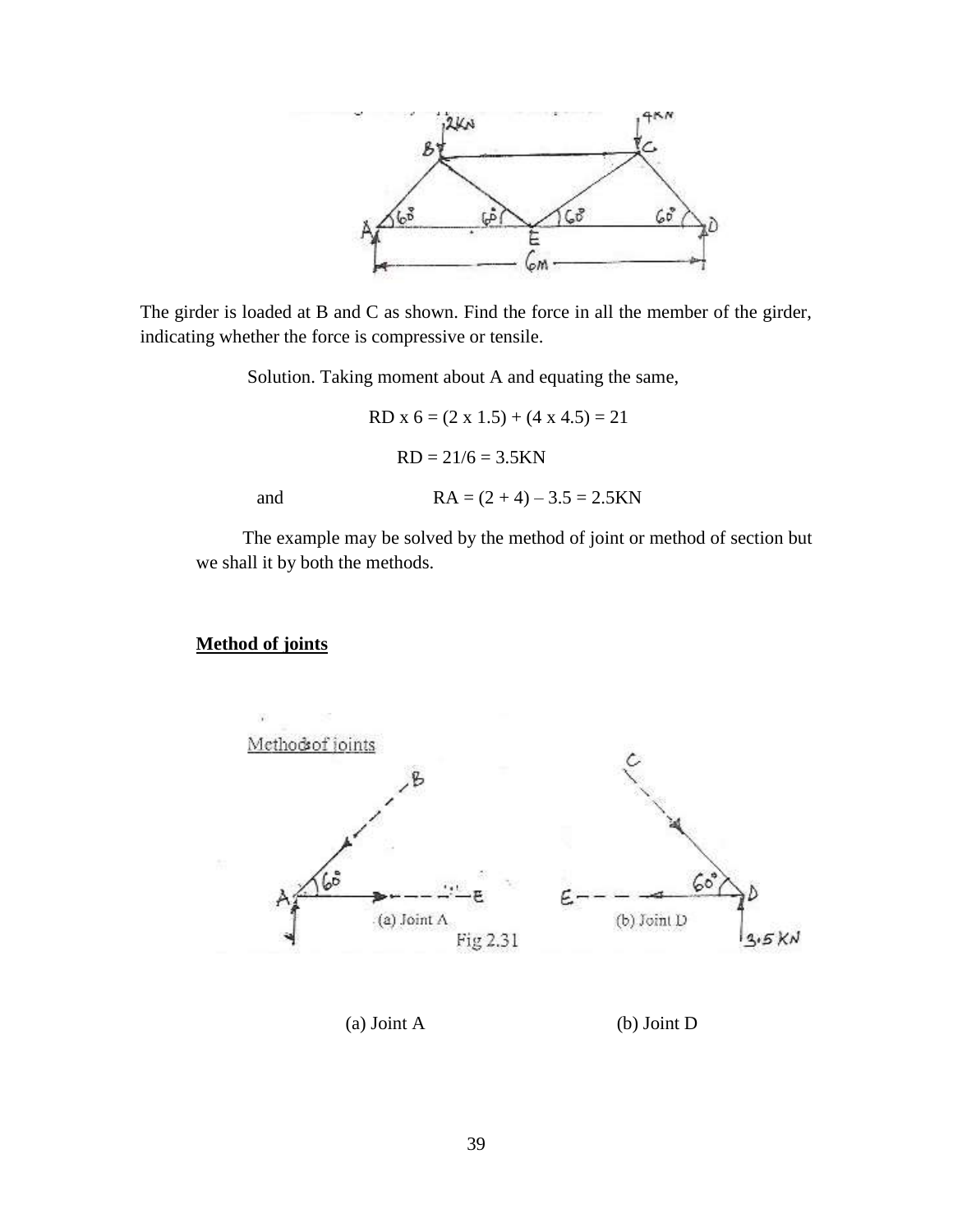First of all, consider the joint A. Let the direction of PAB and PAE be assumed as shown in fig 2.31. Resolving the force vertically and equating the same,

PAB x sin60° = 2.5  
\n
$$
PAB = 2.5 = 2.5
$$
\n
$$
Sin60° 0.866
$$
\n
$$
= 2.887KN
$$

and now resolving the force horizontally and equating the same,

PAE = PAB  $\cos 60^\circ 2.887 \times 0.5 = 1.444 \text{KN}$  (Tension)

 Now consider the joint D. Let the direction of the forces PCD and PED be assumed as shown in fig 2.31 (b).

Resolving the forces vertically and equating the same,

PCD x  $sin60^\circ = 3.5$  $PCD = 3.5 = 3.5$ sin60° 0.866  $= 4.042KN$  (compression)

and now resolving the force vertically and equating the same,

 $PDE = PCD\cos 60^\circ = 4.042 \times 0.5$ 

 $= 2.021$ KN (Tension)

 Now consider the joint B. We have already found that force in member AB i.e. PAB is 2.887kN (Compression). Let the direction of the force PBC and PBE assumed as shown in fig. 2.32 (a)

4kN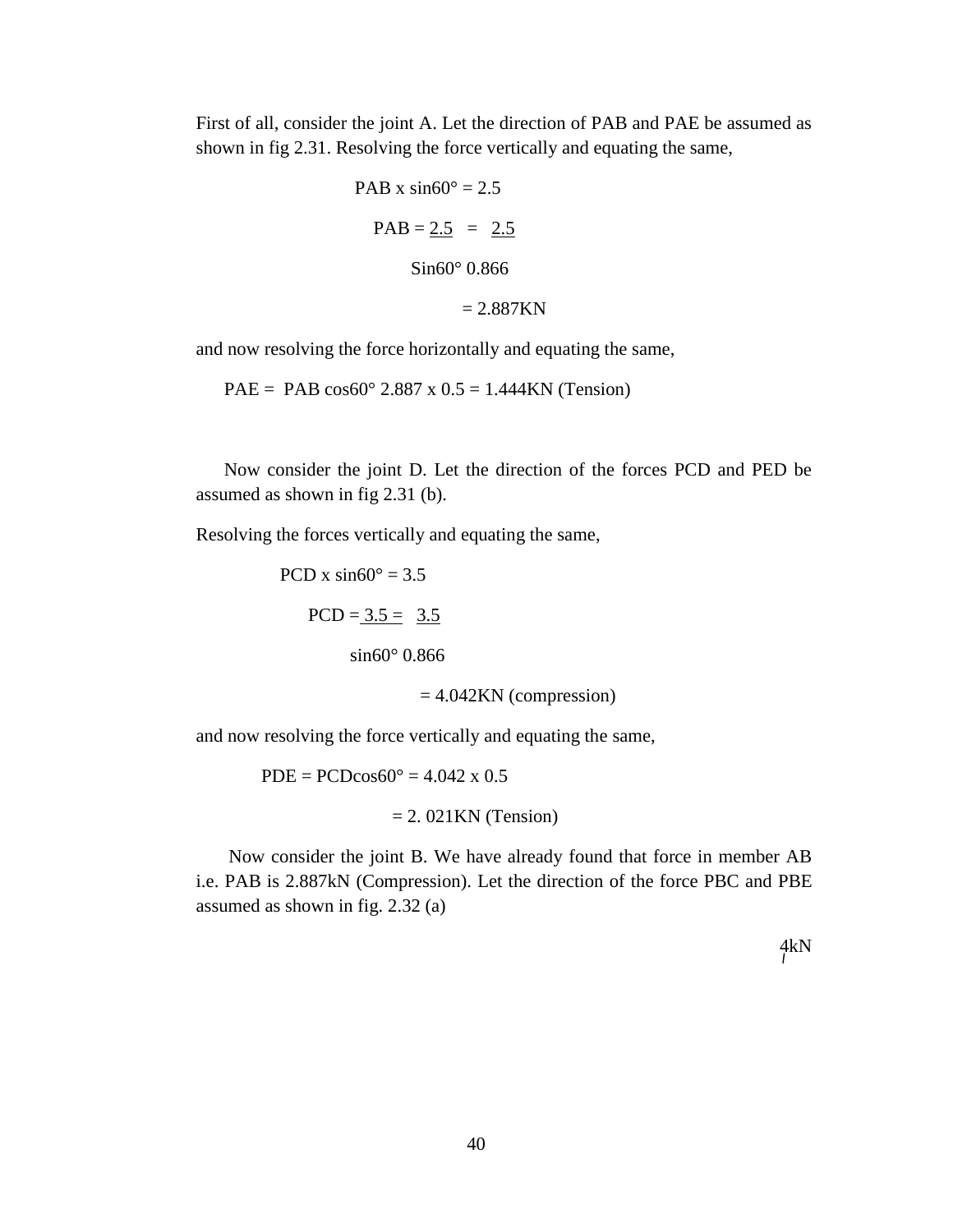

Resolving the force vertically and equating the same,

 $PBESin60^{\circ} = PABSin60^{\circ} - 2.0$ 

 $= 2.887$  x  $0.866 - 2.0 = 0.5$ KN

.. PBE =  $0.5 = 0.5 = 0.577$ KN (Tension).

Sin60° 0.866

and now resolving the force horizontally and equating the same,

 $PBC = 2.887 \cos 60^{\circ} + 0.5777 \cos 60^{\circ}$  KN  $= (2.887 \times 0.5) + (0.5777 \times 0.5)$  KN = 1.732KN (compression

 Now consider joint C. We have already found out that the forces in the member BC and CD (i.e. PBC and PCD) are 1.732kN (Compression) and 4.042kN (Compression) respectively. Let the direction of PCE be assumed as shown in Fig.2.32.(b). Resolving the force vertically and equating the same,

PCE  $\text{Sin}60^{\circ} = 4 - \text{PCD }\text{Sin}60^{\circ} = 4 - (4.042 \times 0.866)$  $PCE = 0.5 = 0.5 = 0.577KN$  (compression) Sin60° 0.866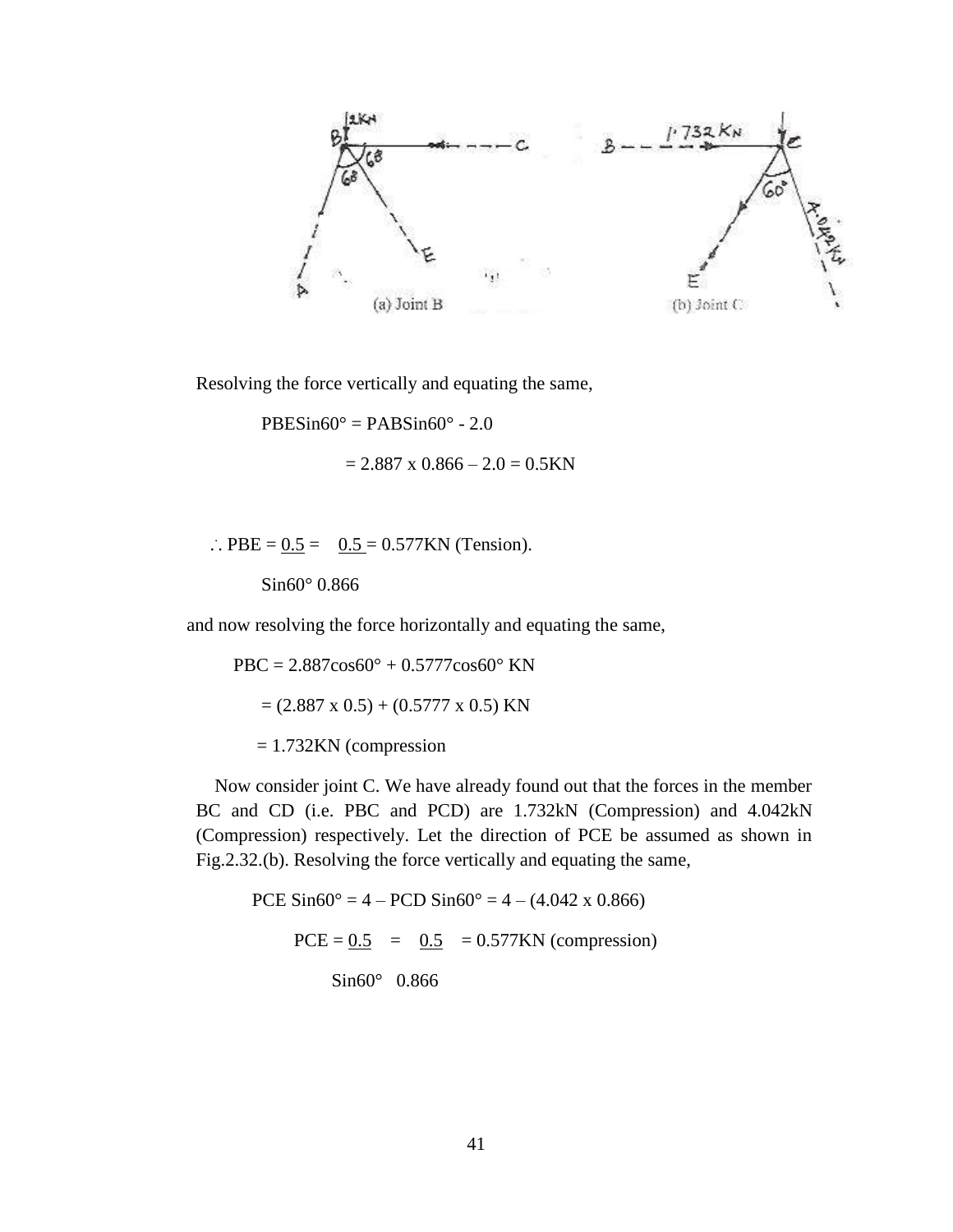#### **Method of sections**

First of all, pass section (1-1) cutting the truss through the member AB and AE. Now consider equilibrium of the left part of the truss. Let the directions of the forces PAB and PAE be assumed as shown below.



 Taking moment of the forces acting in the left the truss only, about the joint E and equating the same,

> PAE x 3  $\sin 60^\circ = 2.5 \times 3$  $PAB = 2.5/\sin 60^\circ = 2.5/0.866 = 2.887KN$  (Tension)

 Now pass section (2-2) cutting the truss through the member BC,BE and AE. Now consider equilibrium of the left of the truss. Let the directions of the forces and PBE be assumed as shown in Fig 2.33 (b). Taking moment of the forces acting in left part of the truss only, about the joint E and equating the same,

PBC x  $3 \text{Sin}60^{\circ} = (2.5 \text{ x } 3) - (2 \text{ x } 1.5) = 4.5$ PBC =  $4.5/3$  Sin60° =  $4.5/3$  x0.866 = 1.732KN (compression)

and now taking moment of the forces acting in the forces acting in the part of the truss only, about the joint A equating the same,

PBE x  $3 \text{Sin}60^{\circ} = \text{PBC} \times 3 \text{Sin}60^{\circ} - (2 \times 1.5)$  $= (1.732 \times 3 \times 0.8660) - 3.0 = 1.5$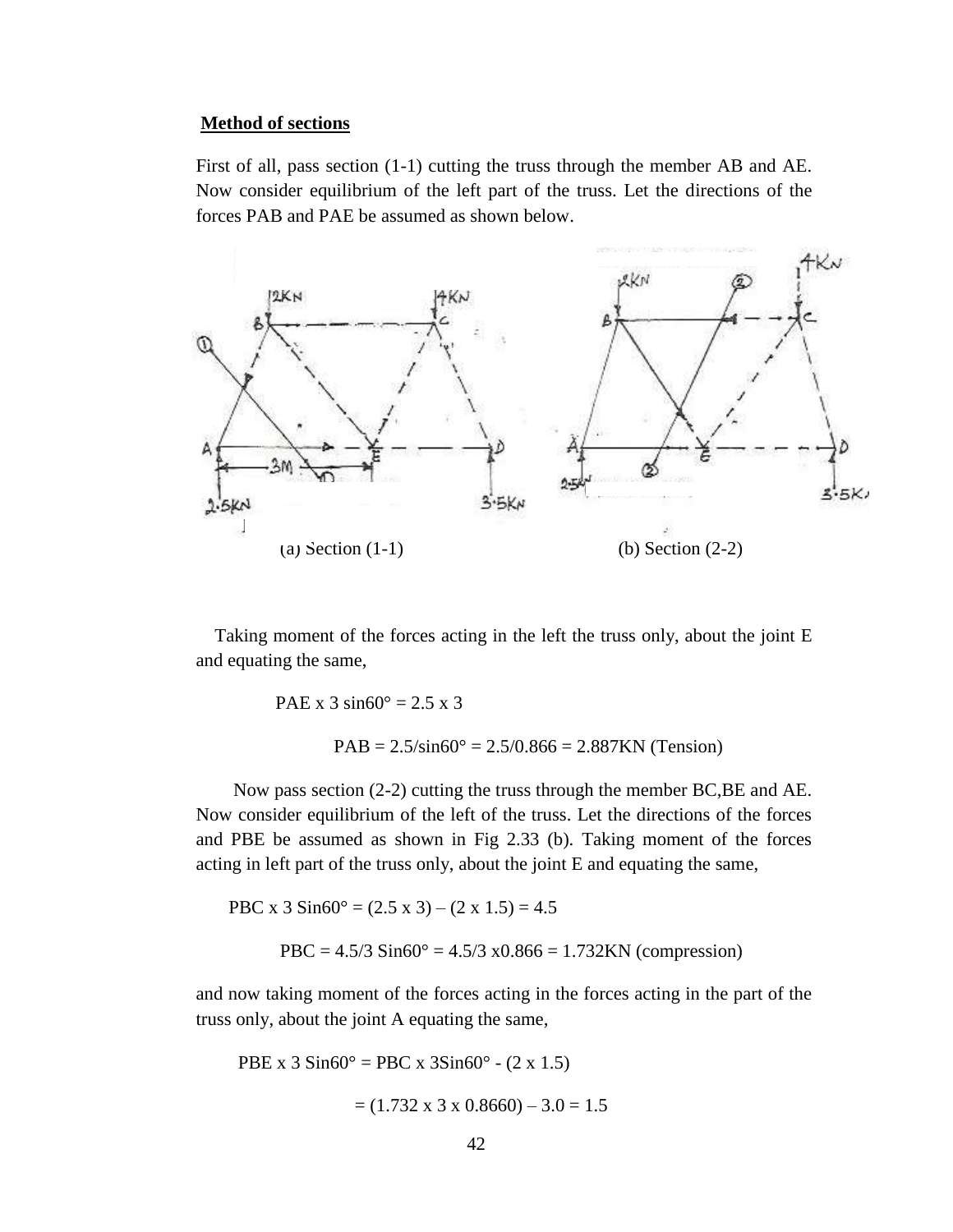PBE = 
$$
1.5/3\text{Sin}60^\circ
$$
 =  $1.5/30.866$  =  $0.577\text{KN}$  (Tension)

Now pass section (3-3) cutting the truss through the member BC, CE and ED. Now consider the equilibrium of the right part of the truss. Let the direction of the forces and be assumed as shown in Fig. 17.12(a). Taking moment of the forces in the right part of the truss only, about the joint D equating the same,

 PCE x 3 Sin60° = (4 x 1.5) – (PBC x 3Sin60°) = 6.0 – (1.732 x 3 x 0.866) = 1.5 PCE = 1.5/3Sin60° = 1.5/3 x 0.866 = 0.577KN (compression)

and now taking of the forces in the right part the truss only about the joint C and equating the same,

PDE x  $3\sin 60^\circ = 3.5 \times 1.5 = 5.25$ 

 $PED = 5.25/3\sin 60^\circ = 5.25/3 \times 0.866$ 

 $= 2.021$  (Tension)



(a) Section (3-3) (b) Section (4-)

Now pass section (4-4) cutting the truss through the member CD and DE. Let the directions of the forces PCD be assumed as shown in Fig. 2.34 (b). Taking moments of the forces acting in the right part of the truss only about the joint E and equating the same,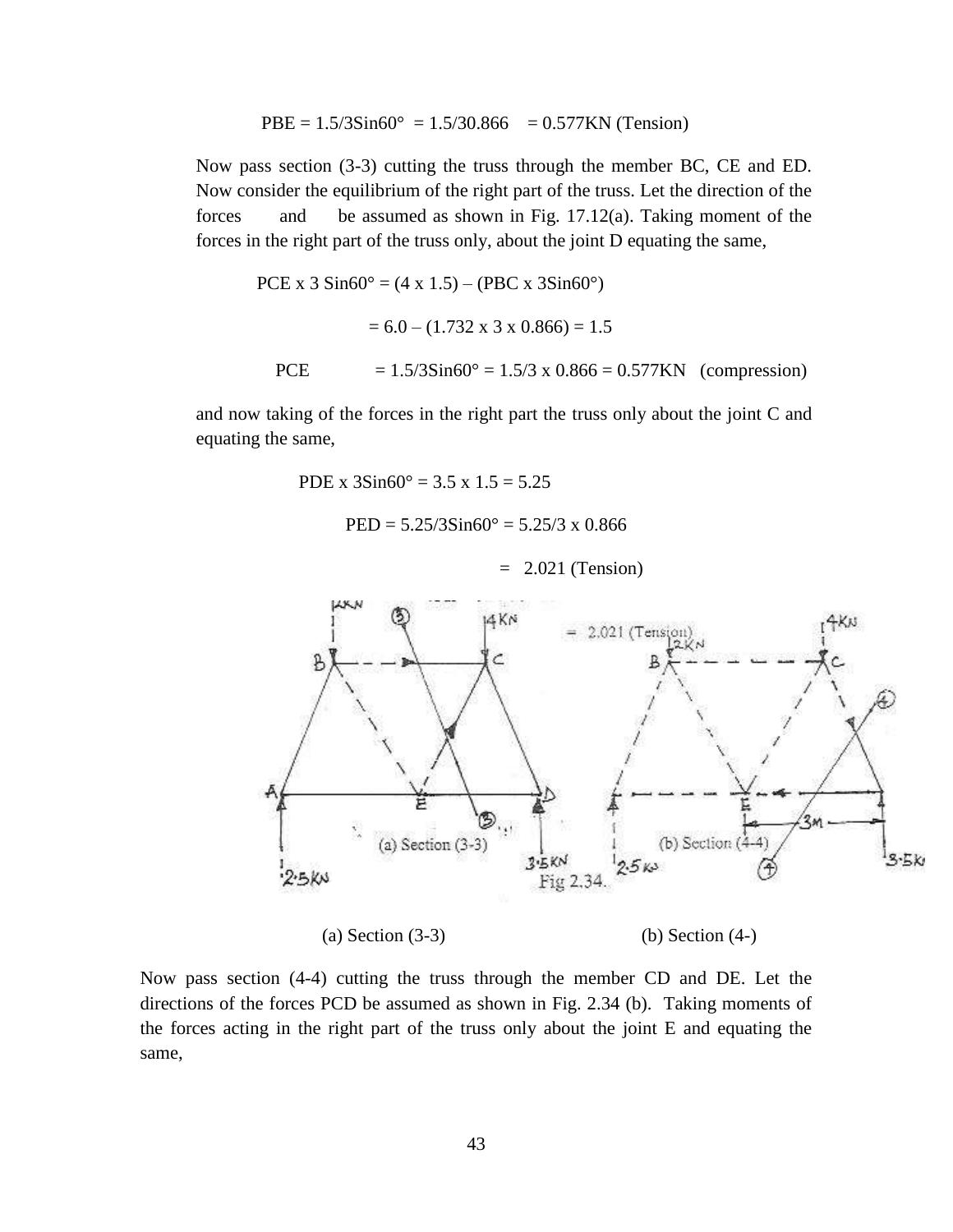$$
PCD x 3Sin60^{\circ} = 3.5 x 3
$$

$$
\therefore \text{PCD} = 3.5/\text{sin}60^{\circ} = 3.5/0.866
$$

 $= 4.402KN$  (compression)

Now tabulate the result as given below:

| S.No.          | Member    | Magnitude of force | Nature<br>of<br>force |
|----------------|-----------|--------------------|-----------------------|
| $\mathbf{1}$   | AB        | 2.887              | Compression           |
| $\overline{2}$ | AE        | 1.444              | Tension               |
| 3              | CD        | 4.042              | Compression           |
| $\overline{4}$ | DE        | 2.021              | Tension               |
| 5              | BE        | 0.577              | Tension               |
| 6              | <b>BC</b> | 1.732              | Compression           |
| 7              | <b>CE</b> | 0.577              | Compression           |
|                |           |                    |                       |

### **Kinematics**

**Velocity:** This is defined as the rate of change of displacement linear and angular of a body with respect to the time. Velocity is a vector quantity, to specify it completely the magnitude, direction and sense must be known.

**Acceleration:** The acceleration of a body is the rate of change of its velocity linear or angular with respect to time. A body accelerates if there is a change in either the magnitude, direction or sense of its velocity and can thus accelerates without change in speed, as in the case of a body moving in a circular path with uniform speed.

**Displacement:** Displacement is defined as the distance moved by a body with respect to a certain fixed point. The displacement may be along a straight or a curved path.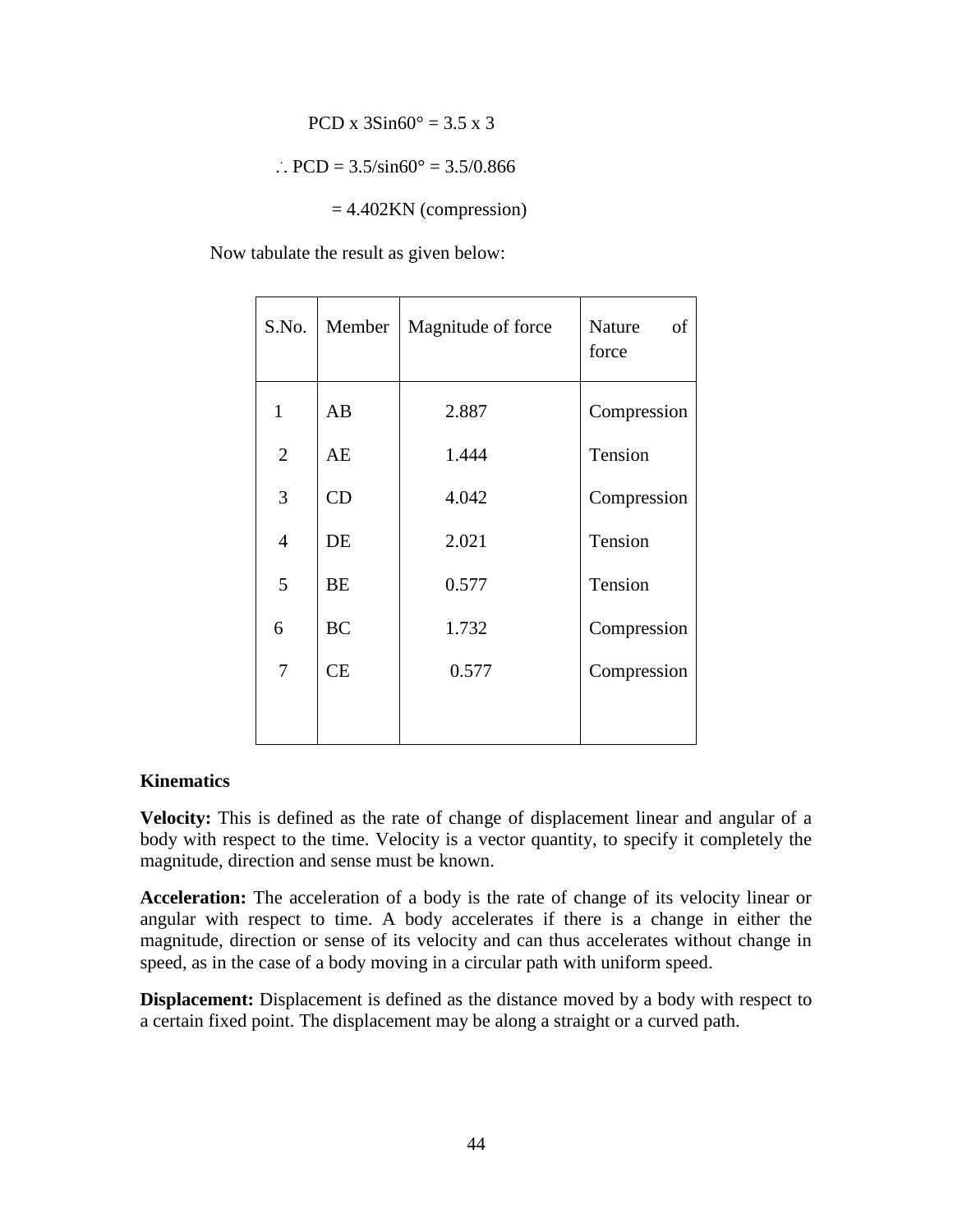### **Equations of Uniformly accelerated Motion.**

Let a body having linear motion accelerates uniformly from an initial velocity **u** to a final velocity **v** in time t; let the acceleration be **a** and the distance from the initial position be **s**.

Then

V= u + at  
\nS = ut + 
$$
\frac{1}{2}
$$
 at<sup>2</sup> ,  $s = \frac{u+u}{2}x t = v_{av}x t$   
\nV<sup>2</sup> = u<sup>2</sup> + 2as

The corresponding equations for angular motion are:

$$
\omega_2 = \omega_1 + \alpha t
$$
  
\n
$$
\theta = \omega_1 t + \frac{1}{2} \alpha t^2 , \qquad s = \frac{\omega_0 + \omega}{2} x t
$$
  
\n
$$
\omega_2^2 = \omega_1^2 + 2\alpha \theta
$$

Where  $\omega_2$  and  $\omega_1$  are the initial and final angular velocities respectively,  $\theta$  is the angle turned through in time t and  $\alpha$  is the angular acceleration.

Note: If a body is rotating at the rate of N rpm (revolution per minute), then its angular velocity,

$$
\omega = \frac{2\pi N}{60} \text{ rad/s}
$$

# **Non-Uniform acceleration**

If the non acceleration is a function of time , distance of velocity, it must be expressed in the form

$$
a = \frac{dv}{dt} = \frac{d}{dt} \frac{ds}{dt} = \frac{d^2s}{dt^2}
$$
  
OR  

$$
a = \frac{dv}{dt} = \frac{ds}{dt} \times \frac{dv}{ds} = v \times \frac{dv}{ds}
$$

# **Relationship between Linear and Angular Quantities of Motion.**

Consider a body moving along a circular path from A to B as shown below,

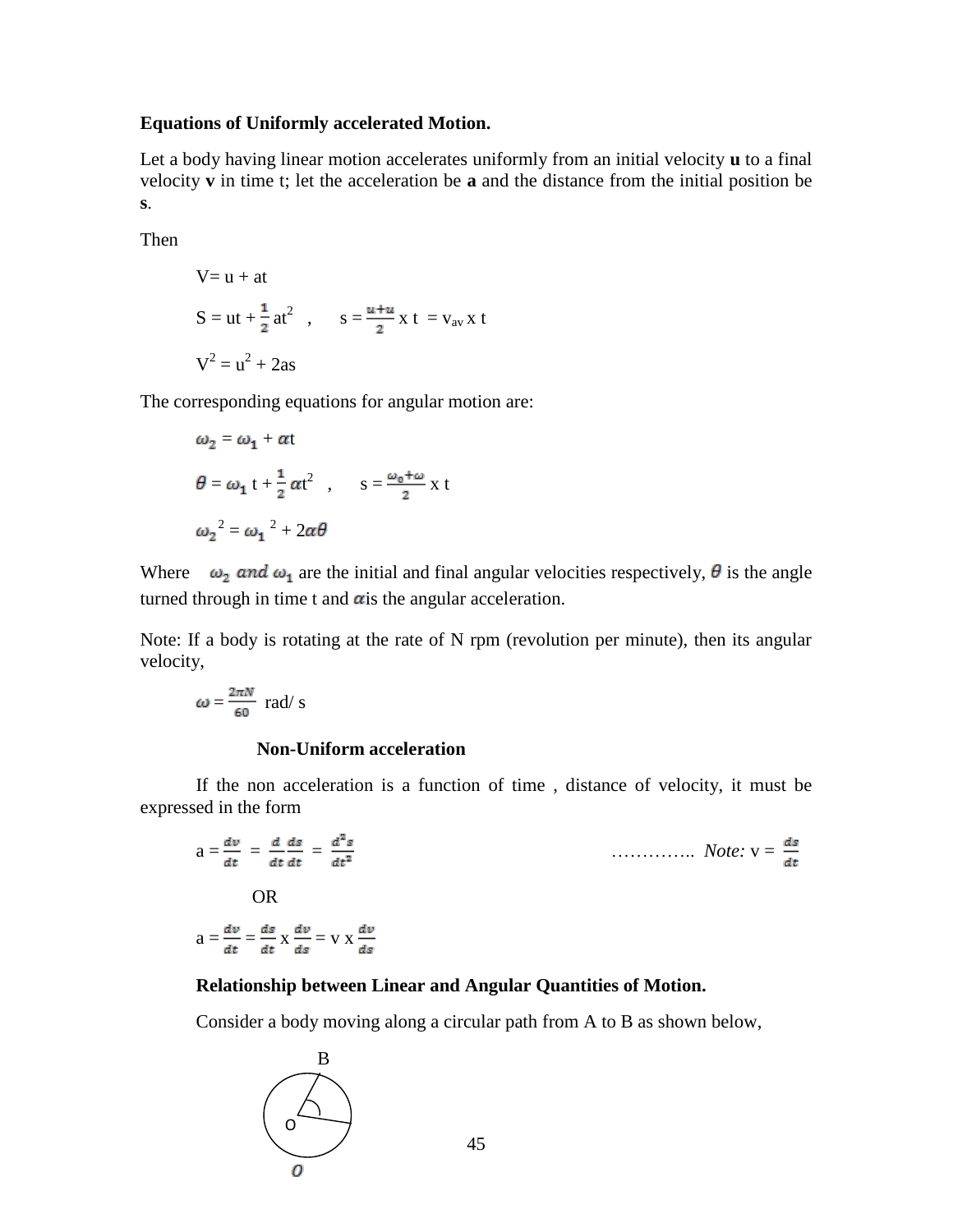Let  $r =$  Radius of the circular path

 $\theta$  = Angular displacement in radians

S= Linear displacement

 $V = Linear velocity$ 

 $\omega$  = Angular velocity

a = Linear acceleration, and

 $\alpha$  = Angular acceleration

Find the geometry of the figure, we know that

$$
s = r.\theta \quad or \quad \theta = s/r'
$$

` Also, from linear velocity

$$
V = \frac{ds}{dt} = \frac{d(r.\theta)}{dt} = r.\frac{d\theta}{dt} = r.\omega
$$

and linear acceleration

$$
a = \frac{dv}{dt} = \frac{d(r \cdot \omega)}{dt} = r \cdot \frac{d\omega}{dt} = r \cdot \alpha
$$

# **Note:**

In the case of a wheel or cylinder which rolls without slip on a flat surface

# **Example 1**

There motion of a particle is given by a=  $t^3$ -3 $t^2$ +5. Where a is the acceleration in m/s<sup>2</sup> and t is the time in seconds. The velocity of the particle at  $t=1$  second is 6.25m/s and the displacement is 8.30metres. calculate the displacement and the velocity at t=2 seconds.

Given: 
$$
a = t^3 - 3t^2 + 5
$$
  
\nFrom  $a = \frac{dv}{dt}$ ,  
\n
$$
\frac{dv}{dt} = t^3 - 3t^2 + 5
$$
\nor  $dv = (t^3 - 3t^2 + 5)dt$ 

Integrating both sides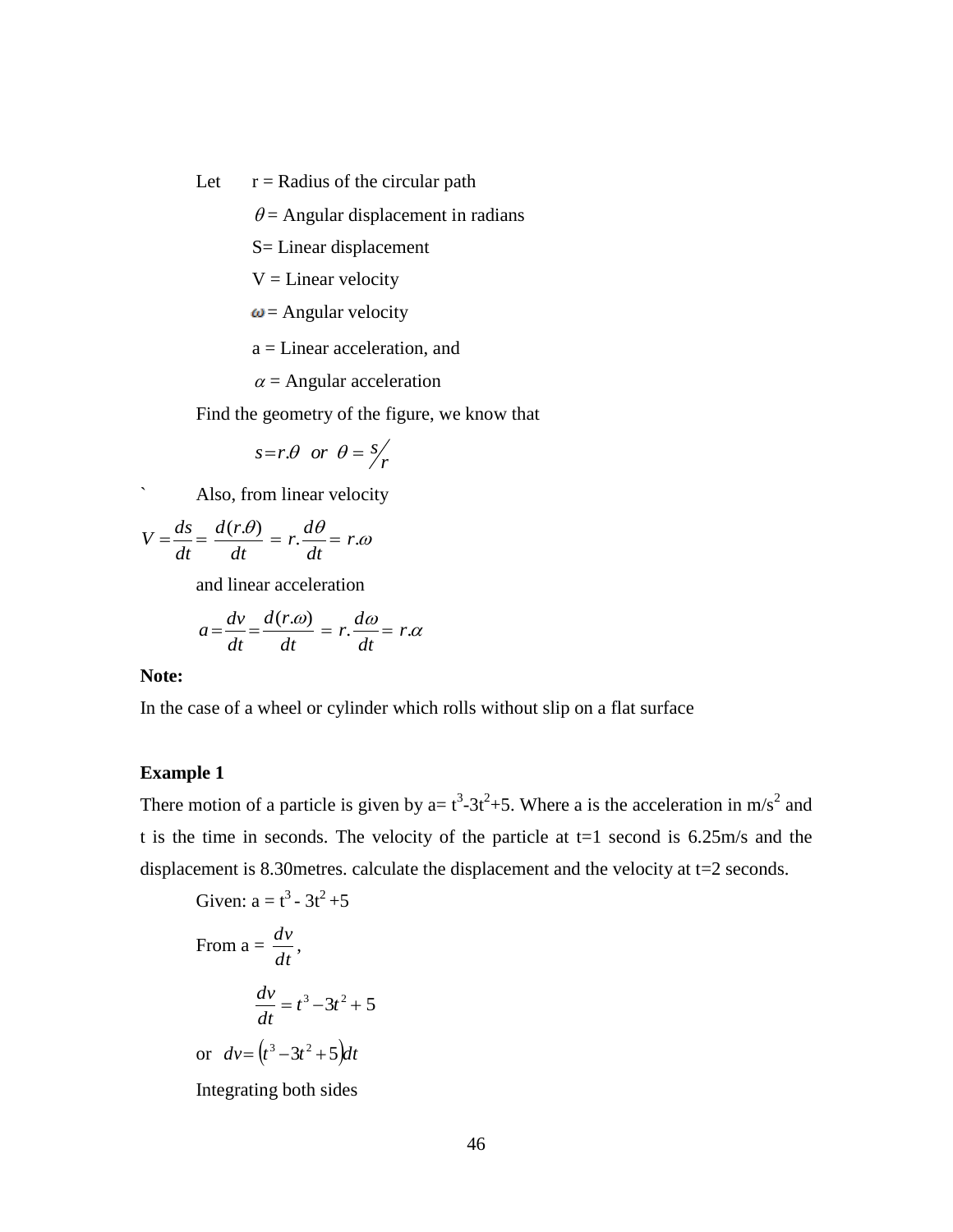$$
V = \frac{t^4}{4} - \frac{3t^3}{3} + 5t + c_1
$$
  
=  $\frac{t^4}{4} - t^3 + 5t + c_1$  ....... (i)

where  $c_1$  is the first constant of integration, from the question, when t=1s, v=6.25m/s, therefore substituting these values of t and v in equation (i).

$$
6.25 = 0.25 - 1.5 + c_1
$$
  
= 4.25 + c<sub>1</sub>  
or c<sub>1</sub> = 6.25 - 4.25  
= 2

Now, substituting the value of  $c_1$  in equation (i)

$$
V = \frac{t^4}{4} - t^3 + 5t + 2 \dots \dots \dots \dots \dots \dots \dots \dots (ii)
$$

When velocity at  $t = 2$  seconds

$$
V = \frac{2^4}{4} - 2^3 + 5 \times 2 + 2
$$
  
= 8m/s

When displacement at t=seconds

From, 
$$
V = \frac{ds}{dt}
$$
, therefore equation (ii) may be written as

$$
\frac{ds}{dt} = \frac{t^4}{4} - t^3 + 5t + 2
$$

4  $\overrightarrow{A}$ 

 $\overline{\phantom{a}}$  $\setminus$ 

4

ſ

OR  $ds = \left(\frac{t^4}{4} - t^3 + 5t + 2\right)dt$ 

Integrating both sides

 $=\frac{1}{2} - t^3 + 5t + 2$ 

S = 2 .....................( ) 2 5 20 4 2 2 4 4 *t c iii t t t* 

 $\bigg)$ 

 $\setminus$ 

Where ,

# $c_2$  is the second constant of integration

When t=1s, s=8.30m, substituting these values in equation (iii),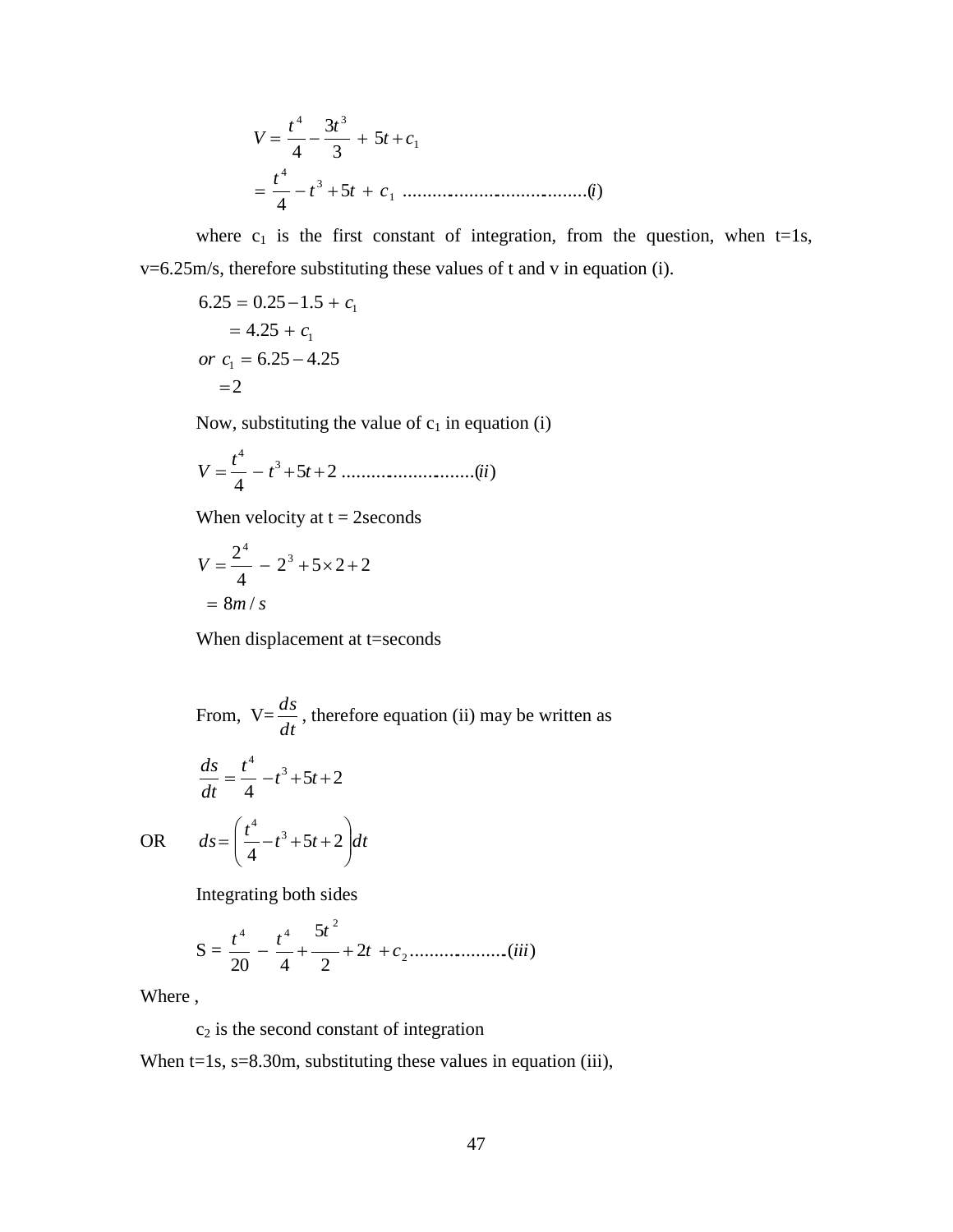$$
8.30 = \frac{1}{20} - \frac{1}{4} + \frac{5}{2} + 2 + c_2
$$
  
= 4.3 + c<sub>2</sub>  
c<sub>2</sub> = 8.3 - 4.3  
= 4

Substituting the values of  $c_2$  in equation (iii)

$$
s = \frac{t^5}{20} - \frac{t^4}{4} + \frac{5t^2}{2} + 2t + 4.
$$

Substituting the value of  $t = 2$  seconds in this equation, we have

$$
S = \frac{2^5}{20} - \frac{2^4}{4} + \frac{5 \times 2^2}{2} + 2 \times 2 + 4
$$
  
= 15.6m.

### **Example 2.**

A wheel accelerates uniformly from rest to 200rpm in 20 seconds. What is its angular acceleration? How many revolutions does the wheel make in attaining the speed of 2000 rpm.

### **Solution**

Given: N<sub>o</sub> = 0, or 
$$
\omega
$$
= 0; N = 2000 r.p.m or  $\omega$  = 2 $\Pi \times \frac{2000}{60}$  = 209.5 rad/s,

 $t = 20$  seconds

Let  $\alpha$  = Angular acceleration in rad/s<sup>2</sup>

From  $\omega = \omega_o + \alpha t$  or  $209.5 = 0 + \alpha \times 20$ 

$$
\alpha = \frac{209.5}{20}
$$
  
= 10.475 rad/s<sup>2</sup>  

$$
\theta = \frac{(\omega_o + \omega)t}{2} = \frac{(0 + 209.5)}{2}
$$

Since the angular distance moved by the wheel during one revolution is  $2\pi$ radians, therefore the number of revolutions made by the wheel,

$$
n = \frac{\theta}{2\pi} = \frac{2095}{2\pi} = 333.4
$$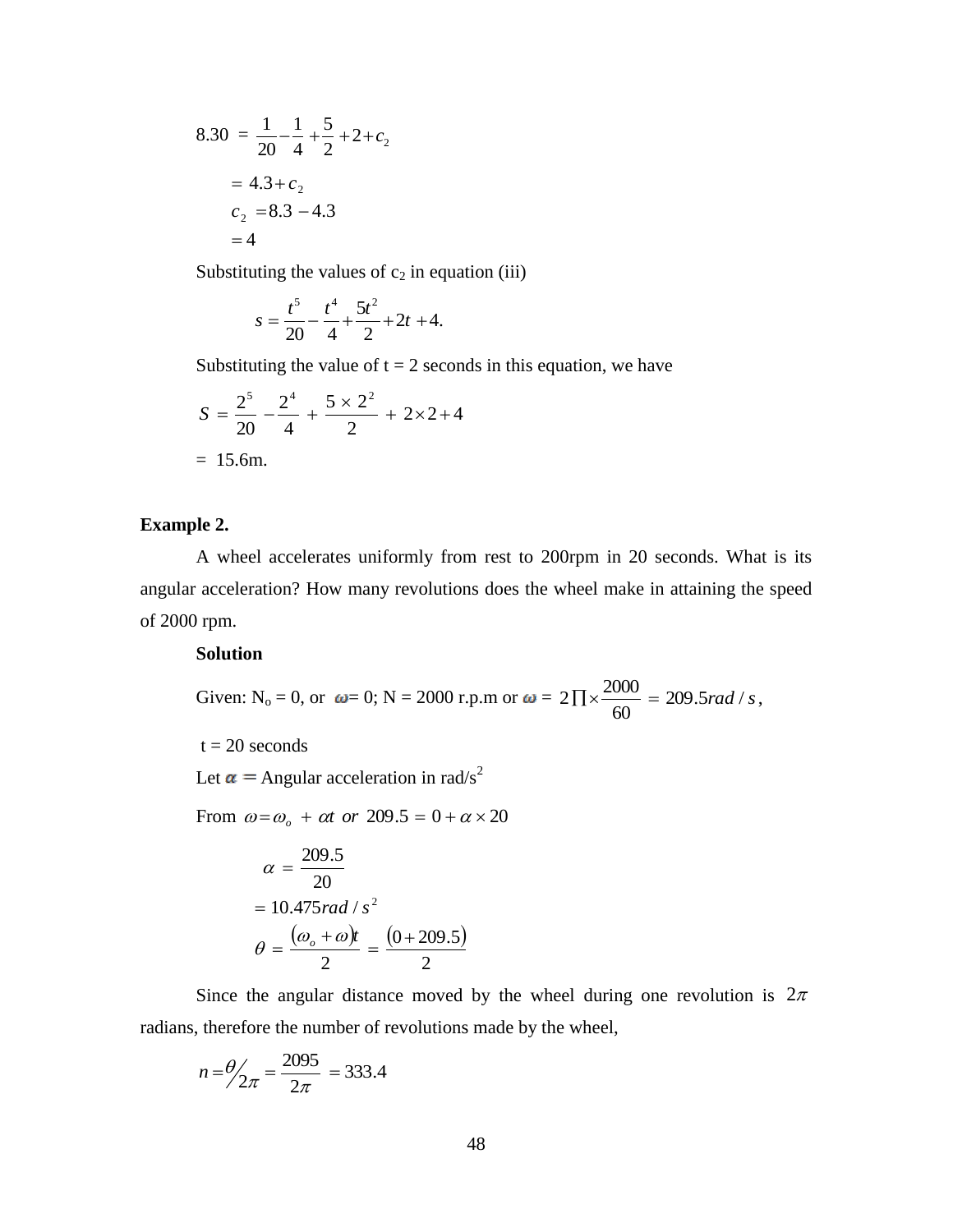### **Practice Questions**

- (1) A horizontal bar 1.5metres long and of small cross-section rotates about vertical axis through one end. It accelerates uniformly from 1200r.p.m to 1500 r.p.m in an interval of 5 seconds. What is the linear velocity at the beginning and end of the interval? What are the normal and tangential components of the acceleration of the mid-point of the bar 5 seconds after acceleration begins?
- (2) The displacement of a point is given by  $S = 2t^3 + t^2 + 6$ , where S is in metres and t in seconds. Determine the replacement of the point when the velocity changes from 8.4m/s to 18m/s. Find also the acceleration at the instant when the velocity of the particle is 30m/s.

#### **Mass, Force, Weight and Momentum**

- **Mass**: It is the amount of matter contained in a given body, and does not vary with the change in its position on the earth's surface. The mass of a body is measured by direct comparison with a standard mass by using a lever balance.
- **Weight:** It is the amount of pull, which the earth exerts upon a given body. Since the pull varies with distance of the body from the centre of the earth, therefore the weight of the body will vary with its position on the earth's surface (say latitude and elevation). It is thus obvious, that the weight is a force.
- **Force:** It is an important factor in the field of Engineering science, which may be defined as an agent, which produces or tend to produce, destroy or tend to destroy motion.
- **Momentum:** The momentum of a body is the product of its mass and velocity. Mathematically.

 $Momentum = mass x velocity$ 

Let  $M =$  mass of the body

 $u =$  Initial velocity of the body

 $v =$  final velocity of the body

- a = constant acceleration, and
- $t =$ Time required (in seconds) to change the velocity from u to v.

now, initial momentum  $=$  M.u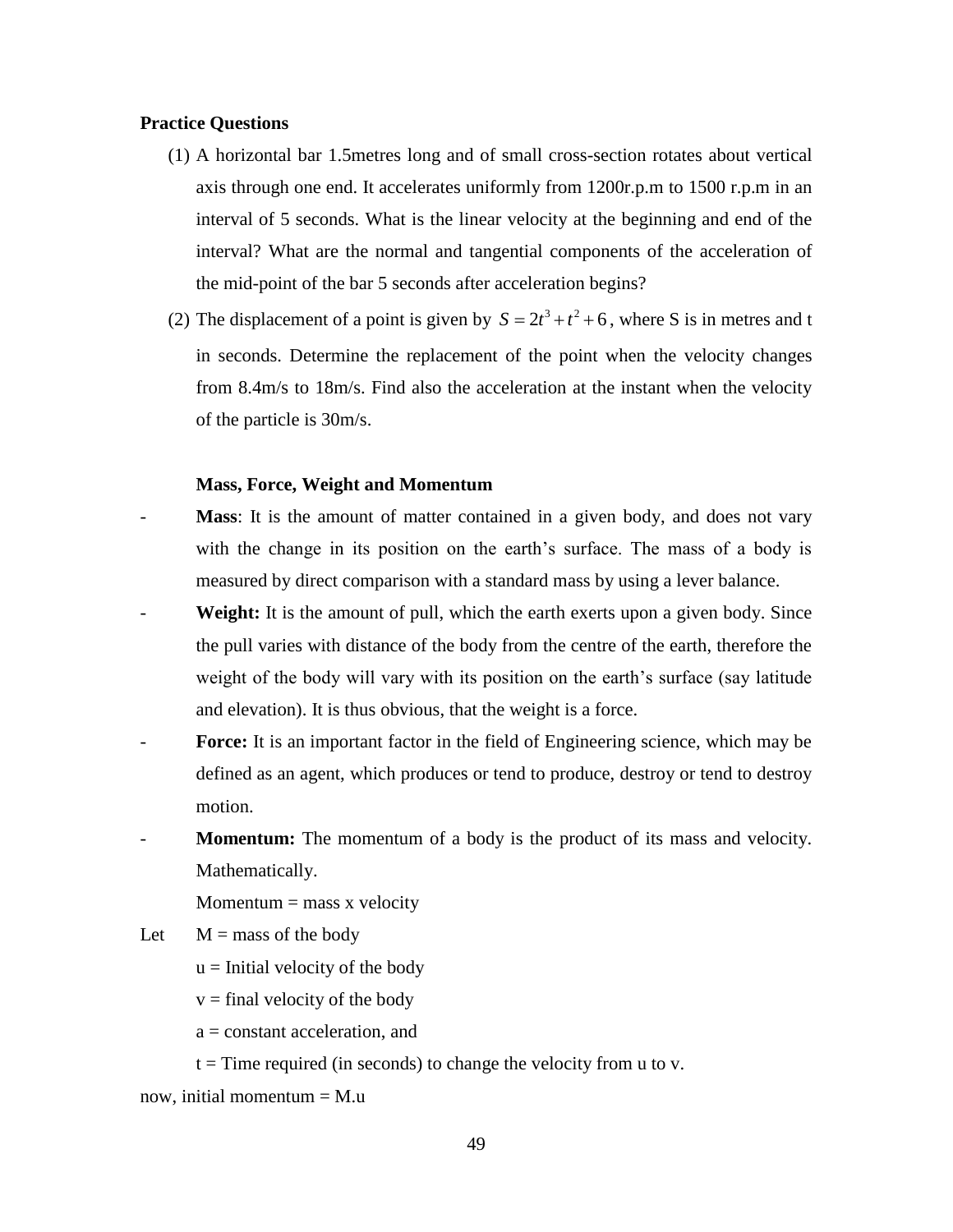and final momentum  $=$  m.v

 $\therefore$  change of momentum= m.v – m.u

and rate of change of Momentum  $= \frac{m_1 v - m_2}{2} = \frac{m_1 v - m_2}{2} = m_1 a$ *t*  $m(v - u)$ *t*  $\frac{m.v - m.u}{m.v - u} = \frac{m(v - u)}{m} = m.$ 

### **Newton's Law of Motion**

- 1. Everybody continues in its state of rest or of uniform motion in a straight line, unless acted upon by some external force.
- 2. The rate of change of momentum is directly proportional to the impressed force and takes place in the same direction in which the forces acts.
- 3. To every action, there is always an equal and opposite reaction.

From the second law,

Force  $\alpha$  rate of change of momentum

 $\alpha$  mass x rate of change of velocity

i.e  $F = kma$ 

where k is a constant

The unit of the quantities are chose so as to make the value of k unity.

i.e.  $F = ma$ .

Which is the force required to give a mass of 1kg an acceleration of  $1 \text{m/s}^2$ 

**Impulse:** The impulse of a constant force (f) acting for a time t is the product ft. if during this time, the velocity change from u to v, then,

$$
f = ma = \frac{m(v - u)}{t}
$$
  
or

$$
ft = m(v - u)
$$

 $\therefore$  impulse of force = change of momentum

### **Relative Velocity**

If two bodies A and B are moving with velocities  $V_a$  and  $V_b$  respectively, fig 1.2 then the relative velocity of one to the other is the vector difference of  $v_a$  and  $v_b$ ,

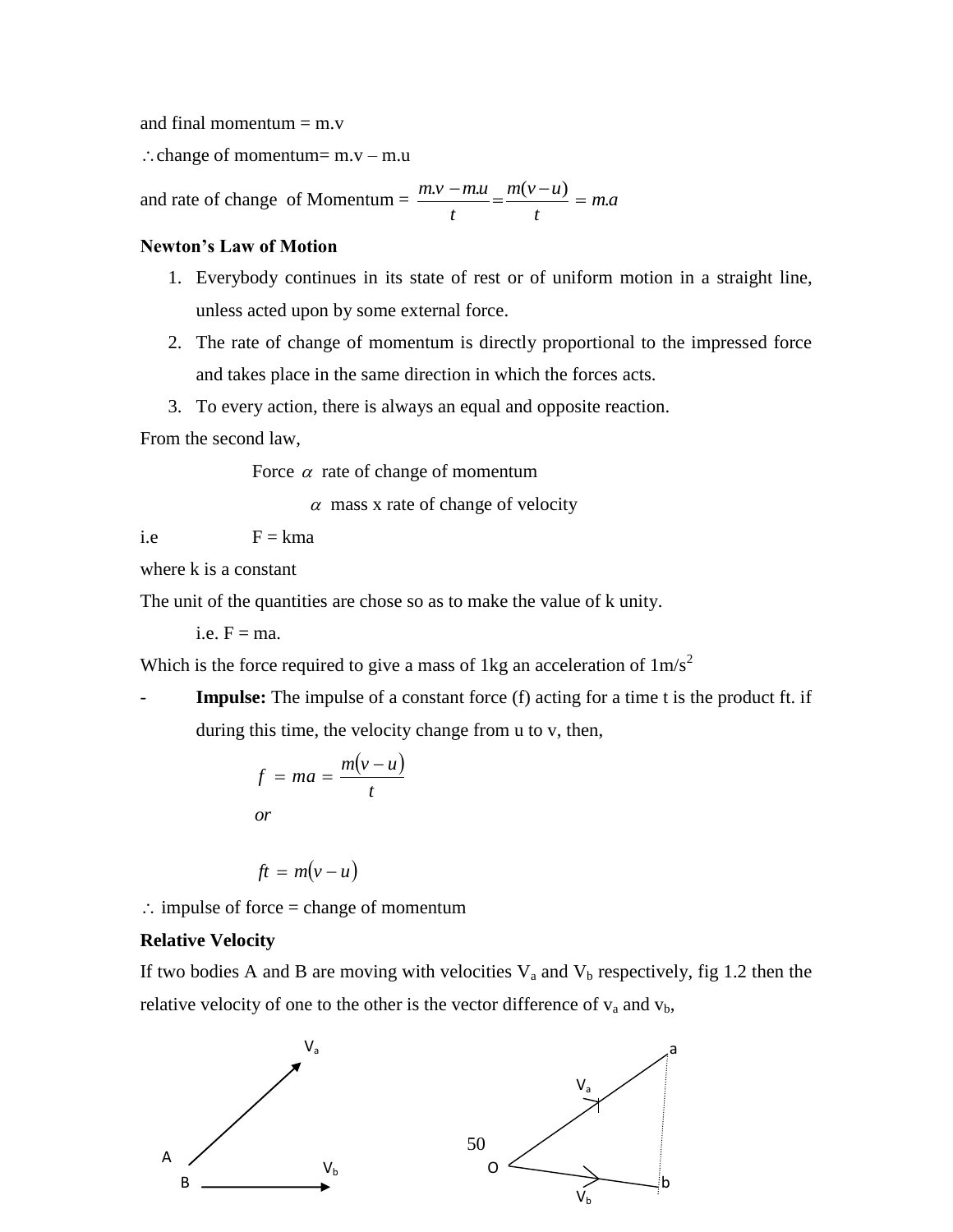i.e. if vectors Oa and Ob, representing Va and Vb in magnitude, direction and sense, are drawn from the same point O, then ab represents the velocity of B relative to A and ba the velocity of A relative to B.

If Oa and Ob represent the velocities of the same body at different times, then ab represents the change in velocity.

### **Centripetal acceleration and centrifugal force**

Consider a body of mass in moving in a circular path of radius r with constant speed V, fig. 1.3. If it moves from A to B in time dt and the angle AOB is  $d\theta$ 



then, from the relative velocity diagram, the change of velocity is represented by ab

Thus, change of velocity =  $V d\theta$ 

$$
\therefore acceleration = V \frac{d\theta}{dt}
$$

i.e.

$$
a = v\omega
$$

where  $\omega$  is the angular velocity of OA

But *V r* ..........................................*recall*  $\therefore$   $a = w^2 r$  or  $v^2 / r$ 

This acceleration is directed towards the centre of rotation, o, and is called **Centripetal acceleration**. The radially inward, or centripetal force required to produce this acceleration is given by

$$
F = ma = mw2r
$$
  
Or 
$$
= mv2/r
$$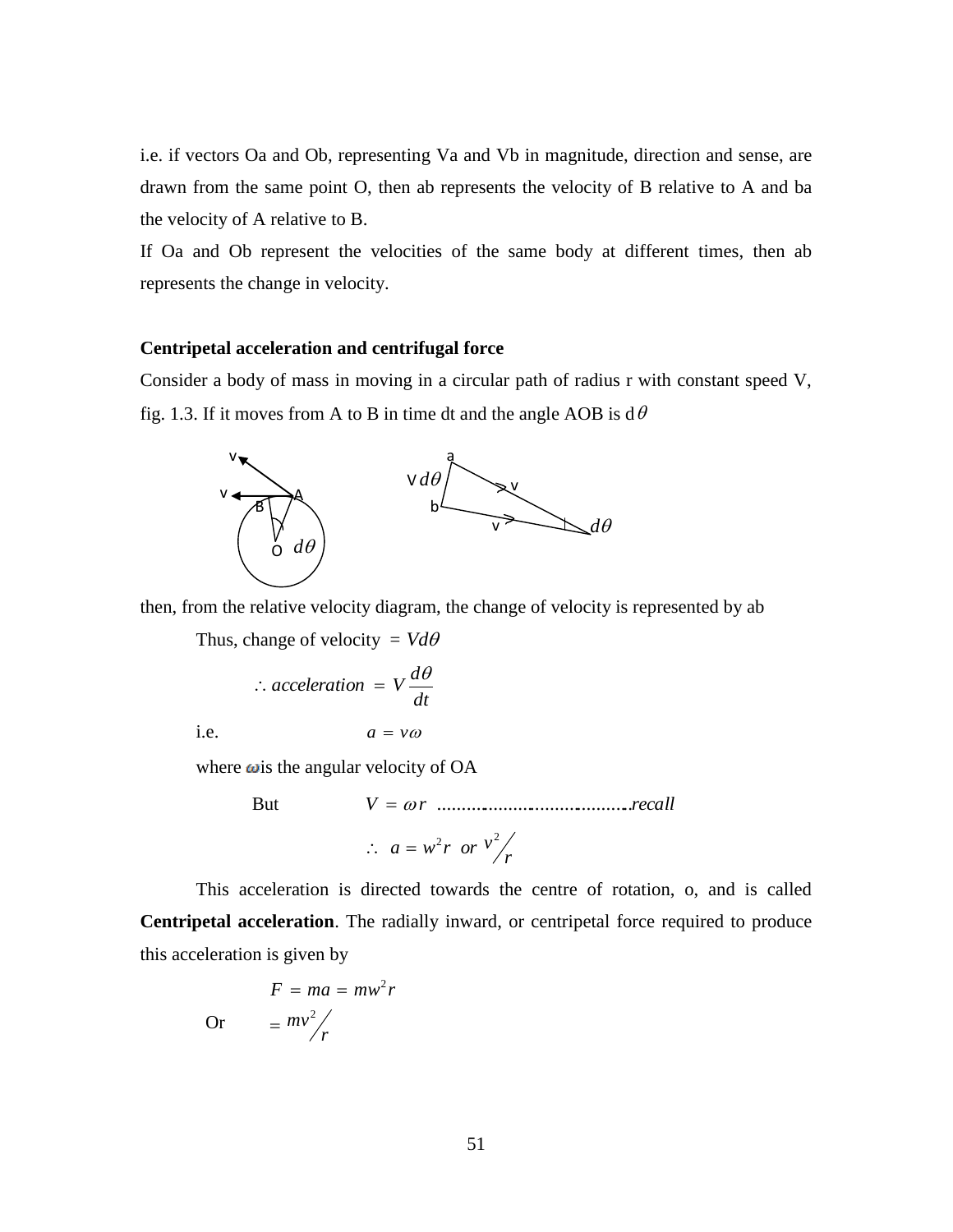If a body rotates at the end of an arm, this force is provided by the tension in the arm. The reaction to this force acts at the centre of rotation and is called the centripetal force.

A common concept of centrifugal force in engineering problems is to regard it as the radially outward force which must be applied to a body to convert the dynamical condition to the equivalent static condition; this is known as d'Alembert's principle.

### **Mass Moment of Inertia**

If the mass of every particle of a body is multiplied by the square of its perpendicular distance from a fixed line, then the sum of these quantities (for the whole body) is known as mass moment of inertia of the body. It is denoted by I.

Consider a body of total mass compose of small particles of masses  $m_1$ ,  $m_2$ ,  $m_3$ ,  $m_4$  etc. If  $k_1, k_2, k_3, k_4$  are the distances of these masses from a fixed line, as shown in fig 1.4, then the mass moment of Inertia of the whole body is given by



If the total mass of body may be assumed to concentrate at one point (known as centre of mass or centre of gravity), at a distance k from the given axis, such that

$$
m.k2 = m1(k1)2 + m2(k2)2 + m3(k3)2 + m4(k4)2 + .........
$$
  
then  $I = m.k2$ 

The distance K is called the **radius of Gyration.** This is defined as the distance from a given reference where the whole mass of body is assumed to be concentrated to give the same value of I.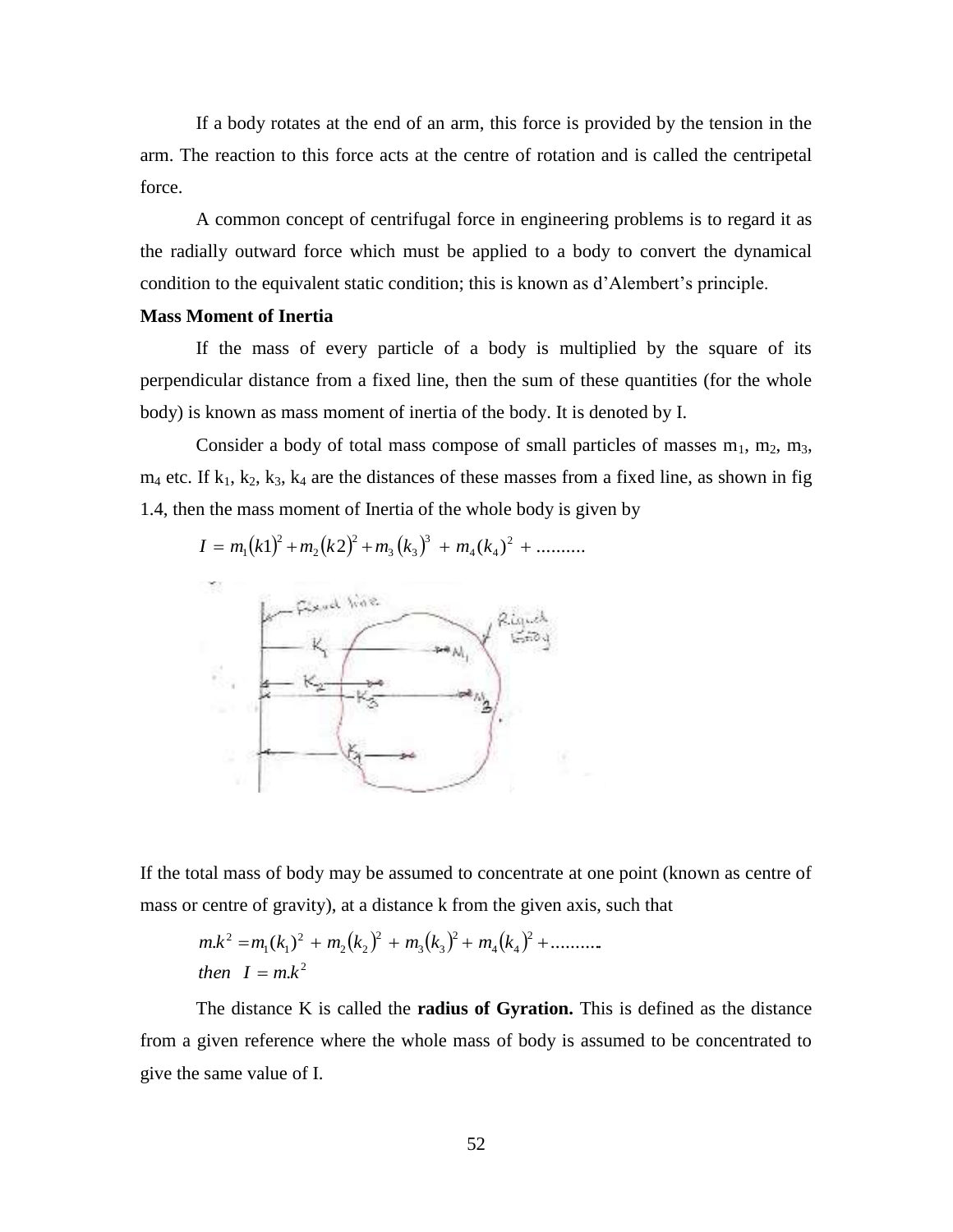#### **Angular Momentum or Moment of Momentum**

Consider a body of total mass m rotating with an angular velocity of  $\omega$  rad/s, about the fixed axis O as shown below. Since the body is composed of numerous small particles, therefore let us take one of these small particles having a mass dm and at a distance r from the axis of rotation. Let v be its linear velocity acting tangentially at any instant.

Recall, momentum is the product of mass and velocity, therefore momentum of mass *dm dmx v dm x r*. ...............(*V* .*r*)

and

moment of momentum of mass dm about O

$$
= dm x \omega x r x r = dm x r^2 \times \omega
$$



Where  $I_m = Mass$  moment of Inertia of mass dm about O=dmxr<sup>2</sup>

 $\therefore$  Moment of momentum or angular momentum of the whole body about 0

$$
=\int I_m \omega = I.\omega
$$

Where  $\int I_m =$  Mass moment of Inertia of the whole body about O

Thus, the angular momentum or the moment of momentum is the product of mass moment of inertia (I) and the angular velocity  $(\omega)$  of the body.

### **Torque**

It may be defined as the product of force and the perpendicular distance of its line of action from the given point or axis.

The Newton's second Law of motion, when applied to rotating bodies, state that the torque is directly proportional to the rate of angular momentum. Mathematically